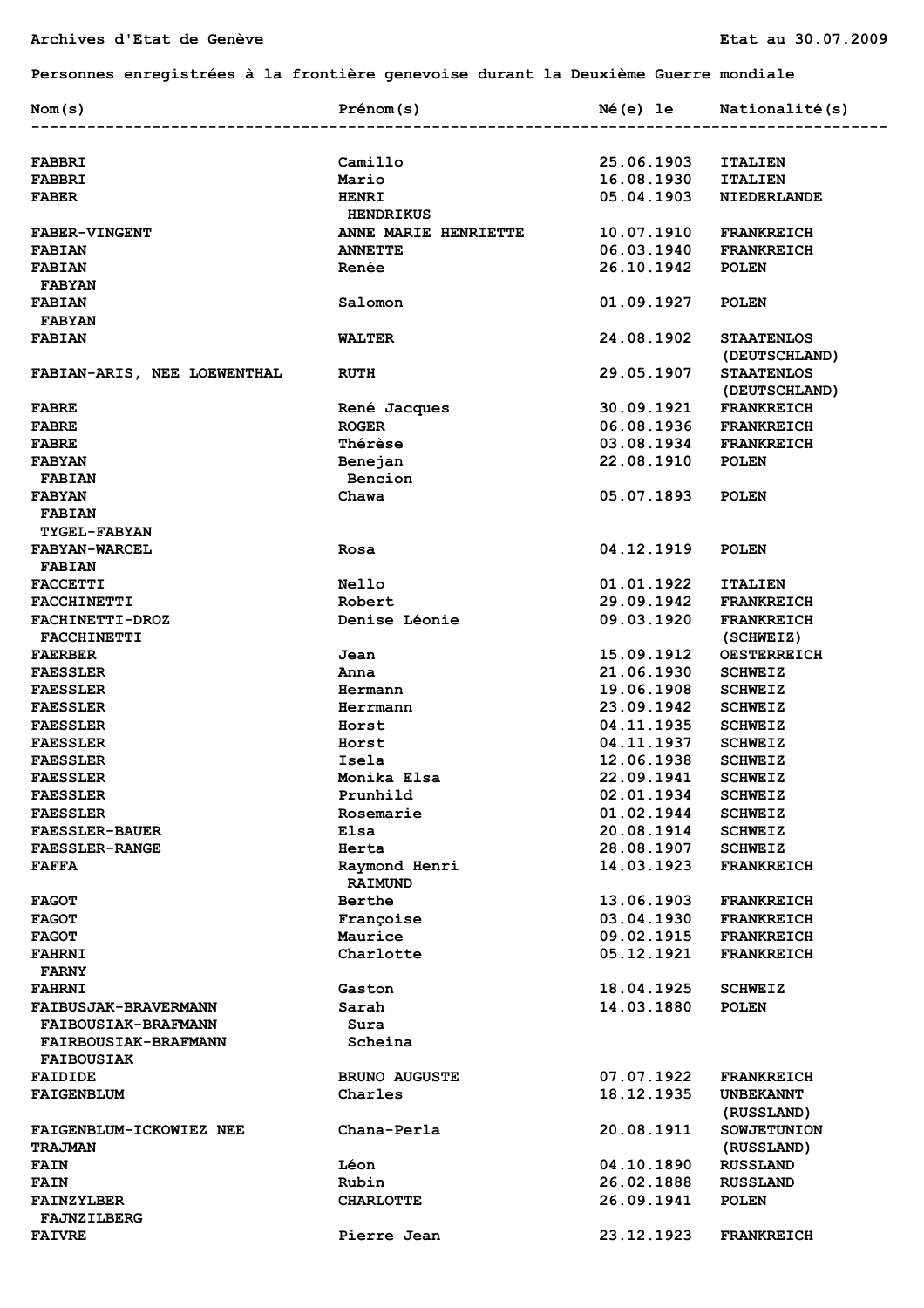| <b>FAIVRE</b>                 | <b>RENE</b>               | 20.07.1923 | <b>FRANKREICH</b>       |
|-------------------------------|---------------------------|------------|-------------------------|
|                               | ABEL                      |            |                         |
| <b>FAIVRE</b>                 | Suzanne                   | 18.05.1939 | <b>FRANKREICH</b>       |
|                               |                           |            |                         |
| <b>FAIVRE-JOURNOT</b>         | Antoinette                | 06.05.1905 | <b>FRANKREICH</b>       |
| <b>FAJERSZTEIN</b>            | Esther                    | 23.04.1923 | <b>POLEN</b>            |
| <b>FAJERSZTEIN</b>            | Georges                   | 15.12.1920 | <b>POLEN</b>            |
| <b>FAJGENBAUM</b>             | Icchok                    | 21.01.1914 | <b>POLEN</b>            |
|                               |                           |            |                         |
| <b>FAJGENBAUM</b>             | Sara Chana                | 14.11.1939 | <b>POLEN</b>            |
| <b>FAJGENBAUM-DUNKELGRUEN</b> | Malka                     | 05.09.1914 | <b>POLEN</b>            |
| <b>FAJMVAKS</b>               | Jacques                   | 25.12.1901 | <b>POLEN</b>            |
| <b>FAJNWAKS</b>               |                           |            |                         |
|                               |                           |            |                         |
| FAJNZILBERG                   | Henia                     | 30.12.1910 | <b>POLEN</b>            |
| <b>FAINZYLBER</b>             | <b>HEINA</b>              |            |                         |
| <b>FAJTMANN</b>               | Bernard                   | 29.08.1926 | STAATENLOS (POLEN)      |
| <b>FALCETTI</b>               | Angela                    | 27.06.1925 | <b>ITALIEN</b>          |
|                               |                           |            |                         |
| <b>FALCIONI</b>               | Giovanni                  | 24.04.1916 | <b>ITALIEN</b>          |
| <b>FALCK</b>                  | Jean Fred.                | 30.01.1922 | <b>FRANKREICH</b>       |
|                               | Johann                    |            |                         |
| <b>FALCOU</b>                 | <b>JAKOB RENE Jacques</b> | 09.05.1912 | <b>FRANKREICH</b>       |
|                               |                           |            |                         |
| <b>FALCOZ</b>                 | Jean                      | 01.01.1923 | <b>FRANKREICH</b>       |
| <b>FALK</b>                   | <b>ANDRE</b>              | 26.03.1931 | <b>DEUTSCHLAND</b>      |
|                               | <b>ANDREAS</b>            |            | (STAATENLOS)            |
| <b>FALK</b>                   | <b>FRITZ</b>              | 18.05.1873 | <b>STAATENLOS</b>       |
|                               |                           |            |                         |
|                               |                           |            | (DEUTSCHLAND)           |
| <b>FALK</b>                   | <b>JOSEPH</b>             | 14.03.1889 | <b>STAATENLOS</b>       |
|                               |                           |            | (DEUTSCHLAND)           |
|                               |                           |            |                         |
| <b>FALK-CASSIRER</b>          | <b>BETTY</b>              | 30.04.1886 | <b>STAATENLOS</b>       |
|                               |                           |            | (DEUTSCHLAND)           |
| FALK-WOLF                     | <b>ADELE</b>              | 06.11.1904 | <b>STAATENLOS</b>       |
|                               |                           |            | (DEUTSCHLAND)           |
|                               |                           |            |                         |
| <b>FALKENFLIK</b>             | Maurice                   | 22.10.1939 | <b>POLEN</b>            |
| <b>FALKENELIK</b>             |                           |            |                         |
| FALKENFLIK DIT SONNENSCHEIN   | Bernard                   | 25.06.1905 | <b>POLEN</b>            |
| <b>FALKENELIK</b>             |                           |            |                         |
|                               |                           |            |                         |
| <b>FALKENFLIK-FUEHRER</b>     | Sarah                     | 24.09.1910 | <b>POLEN</b>            |
| <b>FALKENELIK</b>             |                           |            |                         |
| <b>FALLMANN</b>               | Esther                    | 04.04.1932 | <b>POLEN</b>            |
|                               |                           |            |                         |
| <b>FALTMANN</b>               |                           |            |                         |
| <b>FALLMANN</b>               | Ida                       | 16.12.1899 | <b>POLEN</b>            |
| <b>FALTMANN-RUMSTEIN</b>      |                           |            |                         |
| <b>FALLMANN</b>               | Recha                     | 16.10.1930 | <b>POLEN</b>            |
|                               |                           |            |                         |
| <b>FALTMANN</b>               |                           |            |                         |
| <b>FALQUET</b>                | Edouard Emile             | 28.07.1926 | <b>SCHWEIZ</b>          |
| <b>FANCELLI</b>               | Virgile César             | 26.11.1918 | <b>FRANKREICH</b>       |
| <b>FRANCELLI</b>              |                           |            |                         |
|                               |                           |            |                         |
| <b>FANO</b>                   | Fausta                    | 15.10.1936 | <b>ITALIEN</b>          |
| <b>FANO</b>                   | Margherita                | 06.08.1912 | <b>ITALIEN</b>          |
| <b>FANO</b>                   | Nella                     | 21.10.1910 | <b>ITALIEN</b>          |
| <b>FANOY</b>                  | Johan                     | 18.07.1920 | <b>NIEDERLANDE</b>      |
|                               |                           |            |                         |
| <b>FANTA</b>                  | Teodor                    | 08.05.1908 | <b>TSCHECHOSLOWAKEI</b> |
|                               | Théodore                  |            |                         |
| <b>FANTL</b>                  | Eugène                    | 18.09.1908 | <b>STAATENLOS</b>       |
| <b>FANTL-KATZ</b>             |                           |            | (OESTERREICH)           |
|                               |                           |            |                         |
| <b>FANTL-KATZ</b>             | Gusty                     | 23.06.1911 | <b>OESTERREICH</b>      |
|                               |                           |            | (STAATENLOS)            |
| <b>FANTOLA</b>                | <b>ROGER AUGUSTE</b>      | 03.01.1924 | <b>FRANKREICH</b>       |
|                               |                           |            |                         |
| <b>FANTON</b>                 | <b>EMIL</b>               | 16.07.1921 | <b>FRANKREICH</b>       |
| <b>FANTONI</b>                | Venerino                  | 10.05.1912 | <b>ITALIEN</b>          |
| <b>FARAUT-LEOPARDO</b>        | Annette Joséphine         | 25.09.1886 | <b>FRANKREICH</b>       |
| <b>FARCHY</b>                 | <b>ALBERTO</b>            | 28.09.1924 | <b>ITALIEN</b>          |
|                               |                           |            |                         |
| <b>FARDELLA</b>               | <b>SALVATORE</b>          | 15.04.1922 | <b>ITALIEN</b>          |
|                               |                           |            | (UNBEKANNT)             |
| <b>FARGION</b>                | Giuseppe-Beppino          | 19.03.1926 | <b>ITALIEN</b>          |
| <b>FARINA</b>                 | Yves Frank                | 08.05.1923 | <b>FRANKREICH</b>       |
|                               |                           |            |                         |
| <b>FARINA-ALONSO</b>          | Francisco Javier          | 12.10.1891 | <b>SPANIEN</b>          |
| DE FARINA                     | Fransisco Javier          |            |                         |
| <b>FARINE</b>                 | Rémy                      | 14.08.1926 | <b>SCHWEIZ</b>          |
| <b>FARINE</b>                 |                           | 25.12.1914 | <b>SCHWEIZ</b>          |
|                               |                           |            |                         |
| <b>FARINNACIO</b>             | Virgile<br>Olga           | 03.07.1903 | <b>ITALIEN</b>          |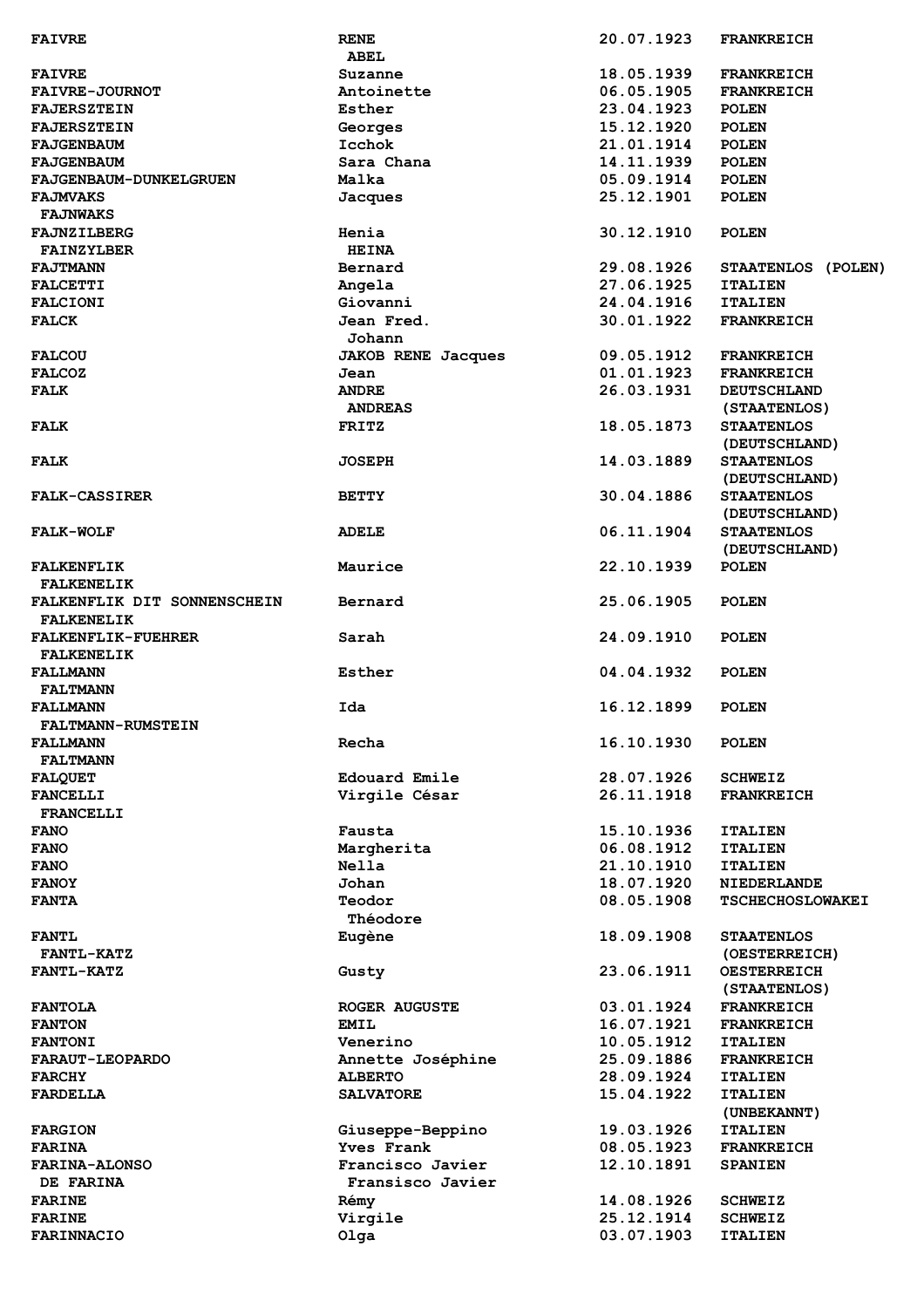| <b>FARINACCIO</b>                            |                        |            |                           |
|----------------------------------------------|------------------------|------------|---------------------------|
| <b>FARJON</b>                                | Jean-Pierre            | 07.12.1926 | FRANKREICH SCHWEIZ        |
| <b>FARJON</b>                                | Roger                  | 14.01.1917 | <b>FRANKREICH</b>         |
| <b>FARKAS</b>                                | Alexander-Willy        | 15.07.1944 | <b>TSCHECHOSLOWAKEI</b>   |
| <b>WEINBERGER</b>                            |                        |            |                           |
| <b>FARKAS</b>                                | Izi                    | 14.08.1942 | <b>TSCHECHOSLOWAKEI</b>   |
| MAJEROWIC                                    |                        |            |                           |
| <b>FARKAS</b>                                | Lily                   | 02.05.1944 | <b>TSCHECHOSLOWAKEI</b>   |
| <b>WEINBERGER</b>                            |                        |            |                           |
| <b>FARKAS</b>                                | Mindel                 | 20.05.1919 | <b>TSCHECHOSLOWAKEI</b>   |
| MAJEROWIC (OVA) - FARKAS<br>SCHWAGER- FARKAS |                        |            |                           |
| MAJEROWIC                                    |                        |            |                           |
| <b>FARKAS (OVA)</b>                          | <b>Basa</b>            | 17.06.1921 | <b>TSCHECHOSLOWAKEI</b>   |
| <b>BELLEKENS-FARKAS</b>                      | Baza                   |            |                           |
| <b>WEINBERGER</b>                            | Bertha                 |            |                           |
| <b>FARKAS (OVA)</b>                          | Fanny                  | 13.01.1923 | <b>TSCHECHOSLOWAKEI</b>   |
| <b>WEINBERGER</b>                            | Feiga                  |            |                           |
| <b>GRINBLUM</b>                              |                        |            |                           |
| <b>GRUNBAUM</b>                              |                        |            |                           |
| FARNIOLI                                     | Ubaldo                 | 22.11.1907 | <b>ITALIEN</b>            |
| <b>FARNY</b>                                 | Jacques Alfred         | 03.05.1918 | <b>SCHWEIZ FRANKREICH</b> |
| <b>FARNY</b>                                 | Renée-Suzanne          | 10.10.1919 | <b>SCHWEIZ FRANKREICH</b> |
| <b>FARNY</b>                                 | Yvonne Suzanne         | 31.12.1917 | <b>SCHWEIZ FRANKREICH</b> |
| <b>FAROUX</b>                                | Yvonne                 | 23.11.1923 | <b>FRANKREICH</b>         |
| <b>FASAL</b>                                 | Hans                   | 16.08.1903 | <b>STAATENLOS</b>         |
|                                              |                        |            | (OESTERREICH)             |
| <b>FASAL-PISK</b>                            | Thérèse                | 06.01.1900 | <b>STAATENLOS</b>         |
|                                              |                        |            | (OESTERREICH)             |
| <b>FASANA</b>                                | Alberto                | 26.03.1929 | <b>ITALIEN</b>            |
| <b>FAZANA</b>                                |                        |            |                           |
| <b>FASANA</b>                                | Angelo                 | 08.02.1938 | <b>ITALIEN</b>            |
| <b>FAZANA</b>                                |                        |            |                           |
| <b>FASANA</b>                                | Antoinette             | 03.02.1933 | <b>ITALIEN</b>            |
|                                              | Antonietta             |            |                           |
| <b>FASANA</b>                                | Danilo                 | 28.06.1940 | <b>ITALIEN</b>            |
| <b>FAZANA</b>                                |                        |            |                           |
| <b>FASANA</b>                                | Giuseppina             | 28.10.1935 | <b>ITALIEN</b>            |
| <b>FASANA</b>                                | Letizia                | 25.11.1903 | <b>ITALIEN</b>            |
| <b>FAZANA</b>                                |                        |            |                           |
| <b>FASEL</b><br><b>FAZEL</b>                 | Emile Maxime           | 08.08.1917 | <b>FRANKREICH</b>         |
| <b>FASEL</b>                                 |                        | 07.07.1918 | <b>SCHWEIZ</b>            |
| <b>FASNACHT</b>                              | Joseph<br>Denise       | 19.01.1920 | <b>SCHWEIZ</b>            |
| <b>FASNACHT</b>                              | Jean-Pierre            | 07.08.1927 | <b>RUMANIEN</b>           |
| <b>FASNACHT</b>                              | Monique                | 16.05.1944 | <b>SCHWEIZ</b>            |
| <b>FASNACHT</b>                              | <b>ROGER</b>           | 02.09.1919 | <b>SCHWEIZ</b>            |
| <b>FASOLINI</b>                              | Severino               | 06.11.1905 | <b>ITALIEN</b>            |
| <b>FASS</b>                                  | <b>SALKA</b>           | 04.05.1908 | <b>POLEN</b>              |
| <b>FASTAG</b>                                | Chaskiel               | 20.06.1881 | <b>POLEN</b>              |
| <b>FATOLAZ</b>                               | André                  | 07.12.1927 | <b>FRANKREICH</b>         |
| <b>FANTOLA</b>                               |                        |            |                           |
| <b>FATTON</b>                                | Jacques Albert         | 19.12.1925 | <b>FRANKREICH</b>         |
| <b>FAUCHEUX</b>                              | Edouard Joseph Bernard | 27.12.1913 | <b>FRANKREICH</b>         |
|                                              | <b>EDUARD</b>          |            |                           |
| <b>FAUCHEUX</b>                              | Gilbert                | 18.04.1924 | <b>FRANKREICH</b>         |
| FAUCHEUX ALIAS CRISTOL-BRUN                  | Alice-Madeleine alias  | 22.02.1915 | <b>FRANKREICH</b>         |
|                                              | Arlette                |            |                           |
| <b>FAURAZ</b>                                | <b>ROGER</b>           | 11.02.1922 | <b>FRANKREICH</b>         |
| <b>FAURE</b>                                 | <b>ANNETTE</b>         | 25.03.1919 | <b>FRANKREICH</b>         |
| <b>FAURE</b>                                 | Denis                  | 26.01.1928 | <b>FRANKREICH</b>         |
|                                              | Denys Alexandre René   |            |                           |
| <b>FAURE</b>                                 | Jean-Marie             | 29.10.1919 | <b>FRANKREICH</b>         |
| <b>FAUVIN</b>                                | Raymond                | 09.01.1913 | <b>FRANKREICH</b>         |
| <b>FAVA</b>                                  | Ermanno                | 01.01.1916 | <b>ITALIEN</b>            |
|                                              | Ermano                 |            |                           |
| <b>FAVA</b>                                  | Ines                   | 28.08.1896 | <b>ITALIEN</b>            |
| <b>FAVARIO</b>                               | <b>SANTINO</b>         | 25.10.1907 | <b>ITALIEN</b>            |
| <b>FAVARO</b>                                | Angelo                 | 25.04.1905 | <b>ITALIEN</b>            |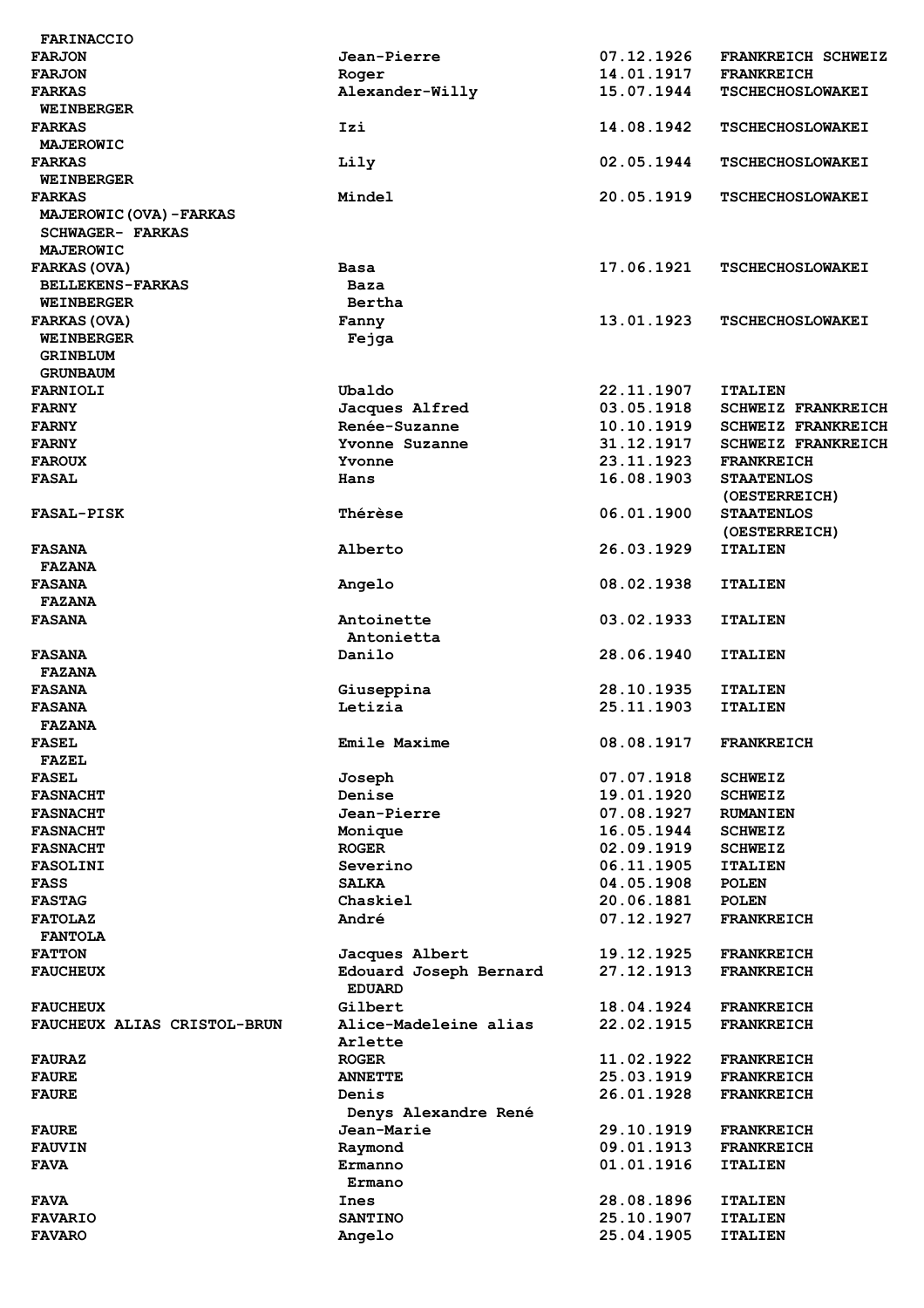| <b>FAVARO</b>           | Graziella               | 23.09.1936               | <b>ITALIEN</b>               |
|-------------------------|-------------------------|--------------------------|------------------------------|
| <b>FAVARO</b>           | Rosanna                 | 25.05.1941               | <b>ITALIEN</b>               |
| <b>FAVARO-MASO</b>      | Romilda                 | 18.12.1909               | <b>ITALIEN</b>               |
| <b>FAVIER</b>           | Jean                    | 16.10.1922               | <b>FRANKREICH</b>            |
| <b>FAVINI</b>           | Adèle                   | 20.11.1893               | <b>ITALIEN</b>               |
| <b>FAVINI</b>           | Dina                    | 30.07.1928               | <b>ITALIEN</b>               |
|                         |                         |                          |                              |
| <b>FAVINI</b>           | Iside                   | 18.01.1923               | <b>ITALIEN</b>               |
| <b>FAVOREEL</b>         | MORITZ                  | 30.03.1905               | <b>BELGIEN</b>               |
| <b>FAVRE</b>            | Albert Emile            | 04.06.1895               | <b>SCHWEIZ</b>               |
| <b>FAVRE</b>            | André Louis             | 07.11.1922               | FRANKREICH SCHWEIZ           |
| <b>FAVRE</b>            | Arnold                  | 20.11.1922               | <b>SCHWEIZ</b>               |
| <b>FAVRE</b>            | <b>BERTA</b>            | 01.04.1921               | <b>SCHWEIZ</b>               |
| <b>FAVRE</b>            | David Aimé              | 13.06.1861               | <b>SCHWEIZ</b>               |
| <b>FAVRE</b>            | <b>FRANCOIS</b>         | 05.12.1906               | <b>FRANKREICH</b>            |
|                         | <b>FRANZ</b>            |                          |                              |
|                         | Gabriel Robert          | 08.03.1924               | <b>SCHWEIZ FRANKREICH</b>    |
| <b>FAVRE</b>            |                         |                          |                              |
| <b>FAVRE</b>            | Georges                 | 23.04.1920               | <b>SCHWEIZ FRANKREICH</b>    |
| <b>FAVRE</b>            | <b>HENRI-ADRIEN</b>     | 05.02.1906               | <b>SCHWEIZ</b>               |
| <b>FAVRE</b>            | Horace Jean Auguste     | 26.02.1913               | <b>FRANKREICH</b>            |
| <b>FAVRE</b>            | Jean                    | 01.03.1912               | <b>FRANKREICH</b>            |
| <b>FAVRE</b>            | Jean-Jacques-Edouard    | 26.03.1917               | <b>SCHWEIZ FRANKREICH</b>    |
| <b>FAVRE</b>            | Louis-Emile             | 15.09.1905               | <b>FRANKREICH</b>            |
| <b>FAVRE</b>            | <b>MARCEL AUGUSTE</b>   | 17.02.1911               | <b>FRANKREICH</b>            |
| <b>FAVRE</b>            | Maurice                 | 09.08.1918               | <b>SCHWEIZ</b>               |
| <b>FAVRE</b>            | <b>MAX HENRY</b>        | 21.01.1921               | <b>FRANKREICH</b>            |
|                         | Mélanie                 | 26.08.1875               | <b>FRANKREICH</b>            |
| <b>FAVRE</b>            |                         |                          |                              |
| <b>FAVRE</b>            | Noël                    | 09.01.1920               | <b>FRANKREICH</b>            |
| <b>FAVRE</b>            | Paul Victor             | 13.08.1922               | <b>FRANKREICH</b>            |
| <b>FAVRE</b>            | René                    | 12.10.1922               | <b>FRANKREICH</b>            |
| <b>FAVRE</b>            | Solange                 | 18.12.1926               | <b>SCHWEIZ</b>               |
| <b>FAVRE</b>            | Victor                  | 30.12.1907               | <b>FRANKREICH</b>            |
|                         | <b>VIKTOR</b>           |                          |                              |
| <b>FAVRETO</b>          | Primo                   | 09.05.1920               | <b>FRANKREICH</b>            |
| <b>FAVRETTO</b>         |                         |                          |                              |
| <b>FAY</b>              | Charles Jean Léon       | 15.01.1923               | <b>FRANKREICH</b>            |
| <b>FAYOLLE</b>          | Pierre                  | 16.05.1919               | <b>FRANKREICH</b>            |
|                         |                         |                          |                              |
| <b>FAZEKAS</b>          | Judith                  | 18.07.1924               | <b>UNGARN</b>                |
| <b>FAZEKAS</b>          | Laszlo                  | 29.09.1919               | <b>UNGARN</b>                |
| FAZI                    | <b>GUY</b>              | 26.04.1923               | <b>FRANKREICH</b>            |
| <b>FAZY</b>             | Jean                    | 18.04.1908               | <b>SCHWEIZ</b>               |
| FAZZARI                 | Maria                   | 24.05.1904               | <b>ITALIEN</b>               |
| FAZZARI                 | Maria                   | 15.02.1926               | <b>ITALIEN</b>               |
| <b>FEDER</b>            | Chajim                  | 01.09.1928               | <b>POLEN</b>                 |
| <b>FEDER</b>            | <b>JOSEF</b>            | 01.05.1918               | <b>POLEN</b>                 |
| <b>FEDER</b>            | Stephan                 | 01.08.1939               | <b>RUMANIEN</b>              |
|                         | Ethien                  |                          |                              |
|                         |                         |                          |                              |
| <b>FEDERBUSZ</b>        | Symcha                  | 06.04.1930               | <b>POLEN</b>                 |
| <b>FEDERICO</b>         | Alexandrina             | 10.12.1894               | <b>ITALIEN</b>               |
|                         | Alessandria             |                          |                              |
| <b>FEDERICO</b>         | Giovanni                | 21.07.1897               | <b>ITALIEN</b>               |
|                         | Johann                  |                          |                              |
|                         | Giocanni                |                          |                              |
| <b>FEDERICO</b>         | LUCIANO                 | 15.08.1926               | <b>ITALIEN</b>               |
|                         | Lucianno                |                          |                              |
| <b>FEDERICO</b>         | LUIGI                   | 04.10.1924               | <b>ITALIEN</b>               |
|                         | LUDWIG                  |                          |                              |
|                         |                         | 26.11.1907               |                              |
| <b>FEDOTIN</b>          | Michel                  |                          | <b>FRANKREICH</b>            |
| <b>FEDOTIN</b>          | Michel                  | 24.03.1944               | <b>FRANKREICH</b>            |
| <b>FEDOTIN-HENNECKE</b> | Adélaïde                | 23.04.1920               | <b>FRANKREICH</b>            |
| <b>FEDRID</b>           | Agnès-Marianne          | 02.02.1944               | <b>UNGARN</b>                |
| <b>FEDRID</b>           | Kathleen                | 26.04.1939               | ENGLAND (UNGARN)             |
|                         | Catheline-Adèle         |                          |                              |
| <b>FEDRID</b>           | Zoltan                  | 15.01.1908               | <b>UNGARN</b>                |
| <b>FEDRID-VIDOR</b>     | Piroska                 | 23.06.1915               | <b>UNGARN</b>                |
| FEEDE                   | Ida                     | 28.12.1911               | <b>DEUTSCHLAND</b>           |
|                         |                         |                          | (SCHWEIZ)                    |
| <b>FEEDE</b>            |                         |                          |                              |
|                         |                         |                          |                              |
|                         | Marianne                | 08.04.1940               | <b>DEUTSCHLAND</b>           |
| FEFER<br><b>FEFER</b>   | Frédéric Louis<br>Hilde | 19.09.1929<br>01.03.1924 | <b>POLEN</b><br><b>POLEN</b> |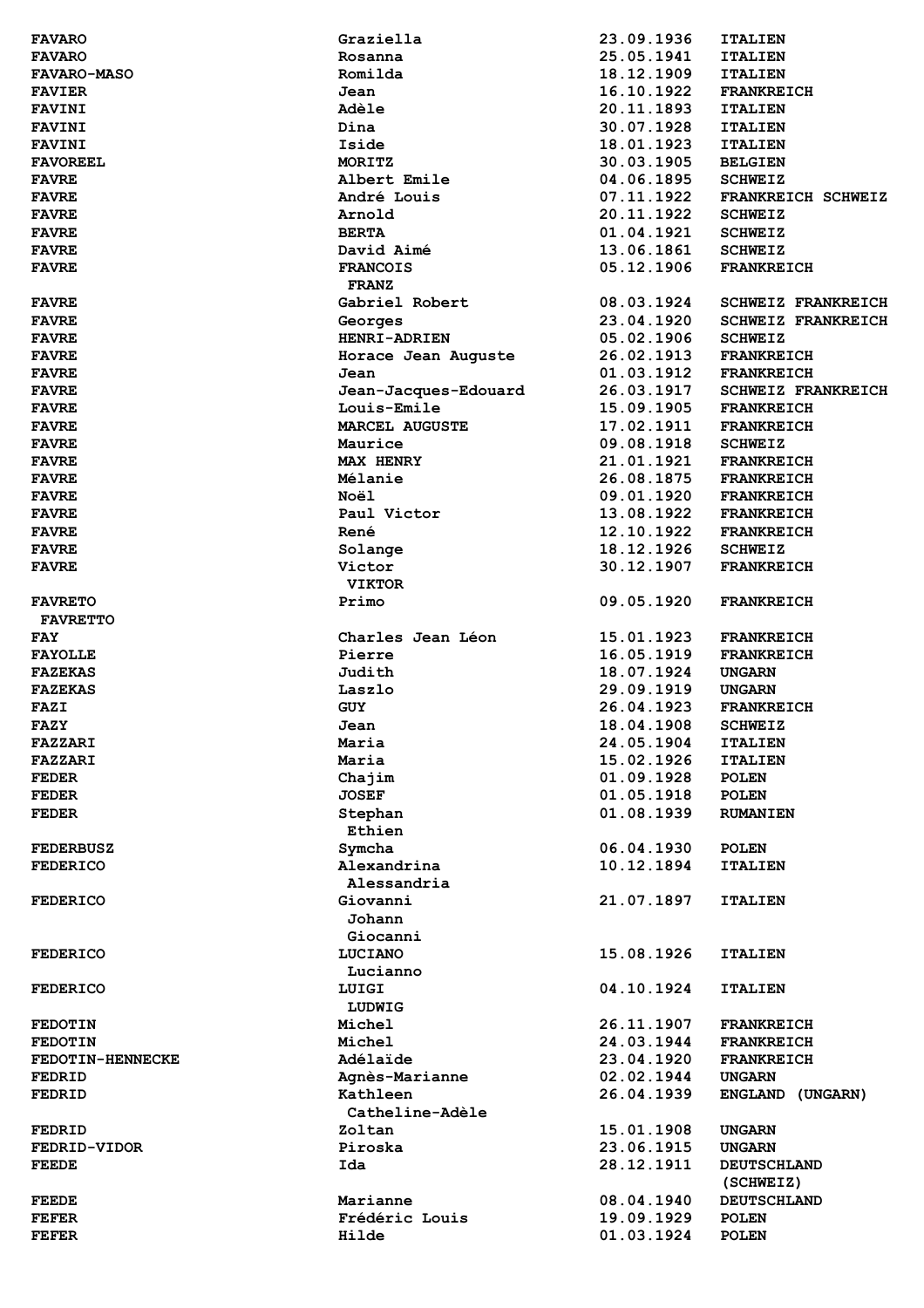| <b>SEFER</b>                  | Hilda                |            |                         |
|-------------------------------|----------------------|------------|-------------------------|
| <b>FEFER</b>                  |                      | 26.06.1926 | <b>POLEN</b>            |
| <b>SEFER</b>                  | Marquet              |            |                         |
|                               | Margot               |            |                         |
| <b>FEFERMAN</b>               | Sarah<br>Sara        | 12.02.1930 | <b>FRANKREICH</b>       |
| <b>FEFERMANN</b>              | <b>Hélène</b>        | 12.09.1928 | <b>FRANKREICH</b>       |
|                               |                      |            |                         |
| <b>FEFERMAN</b>               |                      |            |                         |
| <b>FEHLMANN</b>               | <b>MARTIN RENE</b>   | 20.01.1922 | <b>FRANKREICH</b>       |
| <b>FEHRLIN</b>                | Margarethe           | 18.03.1917 | <b>SCHWEIZ</b>          |
|                               | Marguerite           |            |                         |
| <b>FEIBELMANN</b>             | Ernst                | 30.12.1934 | <b>STAATENLOS</b>       |
|                               | Ernest               |            | (DEUTSCHLAND)           |
| <b>FEIBELMANN</b>             | Hans                 | 10.06.1927 | <b>STAATENLOS</b>       |
|                               |                      |            | (DEUTSCHLAND)           |
| <b>FEIBELMANN</b>             | <b>HUGO</b>          | 10.08.1897 | <b>STAATENLOS</b>       |
|                               |                      |            | (DEUTSCHLAND)           |
| <b>FEIBELMANN</b>             | WERNER JOSEF Joseph  | 07.05.1922 | STAATENLOS ELSASS       |
|                               |                      |            | (DEUTSCHLAND)           |
| <b>FEIBELMANN-STRAUSS</b>     | Katherina            | 13.09.1908 | <b>STAATENLOS</b>       |
|                               | Käte                 |            | (DEUTSCHLAND)           |
| <b>FEIBUSCH</b>               | Feige-Rachel         | 31.05.1878 | <b>POLEN</b>            |
| <b>GRUNES</b>                 | Rachel Feiga         |            |                         |
| <b>FEIBUSCH-GRUNES</b>        |                      |            |                         |
| <b>FEIERABEND</b>             | Anna Marta           | 25.02.1928 | <b>SCHWEIZ</b>          |
| <b>FEIERABEND</b>             | Hildegard Dora       | 21.07.1916 | <b>SCHWEIZ</b>          |
| <b>FEIGE</b>                  | François             | 24.03.1920 | <b>FRANKREICH</b>       |
| <b>FEIGENBAUM</b>             | Bernard              | 06.06.1926 | <b>POLEN</b>            |
| <b>FEIGENBAUM</b>             | Elias Alexandre      | 14.02.1910 | <b>RUMANIEN</b>         |
| <b>FEIGENBAUM</b>             | Harry                | 12.09.1922 | <b>STAATENLOS</b>       |
|                               |                      |            | (RUSSLAND)              |
| <b>FEIGENBAUM</b>             | Henri                | 27.08.1928 | <b>POLEN</b>            |
| <b>FEIGENBAUM</b>             | Louis                | 07.06.1921 | <b>STAATENLOS</b>       |
|                               |                      |            | (RUSSLAND)              |
| <b>FEIGENBAUM</b>             | Sonia                | 26.09.1911 | <b>RUMANIEN</b>         |
| <b>FEIGENBERG</b>             | Micheline            | 16.01.1929 | <b>FRANKREICH</b>       |
| FEIGENBERG-JAKHNOVITCH        | Mira-Leia            | 14.12.1893 | <b>FRANKREICH</b>       |
|                               |                      |            | (RUSSLAND)              |
|                               | Helmuth              | 10.12.1928 | <b>POLEN</b>            |
| <b>FEIGER</b>                 |                      |            |                         |
|                               | Hellmuth             |            |                         |
| FEIGL                         | Pierre               | 01.03.1929 | <b>STAATENLOS</b>       |
|                               | Peter                |            | (DEUTSCHLAND)           |
| FEIGL                         | Rudolf               | 23.11.1901 | <b>TSCHECHOSLOWAKEI</b> |
| FEIN                          | Edith                | 02.08.1932 | <b>STAATENLOS</b>       |
|                               |                      |            | (OESTERREICH)           |
| FEIN                          | Ernest               | 13.09.1929 | <b>STAATENLOS</b>       |
|                               | Ernst                |            | (OESTERREICH)           |
| FEIN                          | Erwin                | 28.06.1895 | <b>UNBEKANNT</b>        |
|                               |                      |            | <b>STAATENLOS</b>       |
|                               |                      |            | (OESTERREICH)           |
| FEIN                          | Maria                | 07.04.1899 | <b>DEUTSCHLAND</b>      |
| <b>BECKER-FEIN</b>            | Marie                |            | (OESTERREICH)           |
| <b>FEIN-STEINBERG</b>         | Gertrude             | 30.07.1905 | <b>STAATENLOS</b>       |
| <b>FEIN-STEINSBERG</b>        |                      |            | (OESTERREICH)           |
| <b>FEINER</b>                 | Maurice              | 18.09.1898 | <b>STAATENLOS</b>       |
|                               | Moritz               |            |                         |
| <b>FEINER</b>                 | Osias                | 15.06.1909 | <b>POLEN</b>            |
| <b>FEINGOLD</b>               | <b>HEINRICH</b>      | 12.04.1909 | <b>STAATENLOS</b>       |
|                               |                      |            | (DEUTSCHLAND)           |
| <b>FEIST</b>                  | <b>Helene</b>        | 23.05.1928 | <b>STAATENLOS</b>       |
|                               | Ellen                |            | (DEUTSCHLAND)           |
| <b>FEIST</b>                  | Jakob                | 20.03.1927 | <b>STAATENLOS</b>       |
|                               | Jacob                |            | (DEUTSCHLAND)           |
| <b>FEIST</b>                  | <b>Judith-Noémie</b> | 02.10.1923 | <b>STAATENLOS</b>       |
| HEMMENDINGER-FEIST            |                      |            | <b>DEUTSCHLAND</b>      |
| <b>FEIST-EISENMANN</b>        | Hanna                | 17.05.1895 | <b>STAATENLOS</b>       |
|                               |                      |            | (DEUTSCHLAND)           |
| FEIT-KLUGMAN                  | Sara                 | 03.01.1900 | <b>POLEN</b>            |
| FEIT-FINKELSZTEIN NEE KLUGMAN |                      |            |                         |
|                               |                      | 23.05.1911 |                         |
| FEITLER-HARF                  | <b>CLAIRETTE</b>     |            | <b>DEUTSCHLAND</b>      |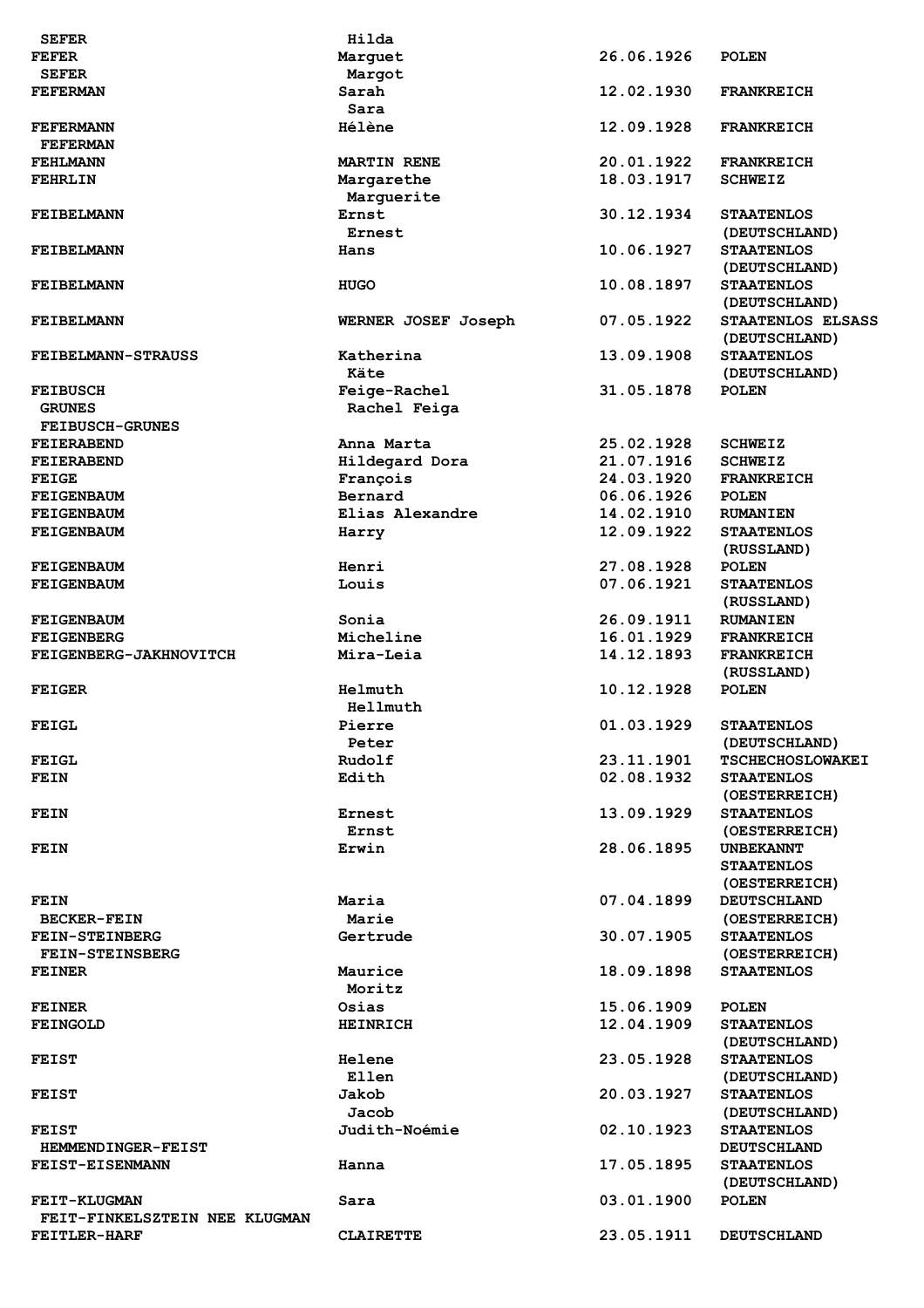|                           |                          |            | (STAATENLOS)            |
|---------------------------|--------------------------|------------|-------------------------|
| <b>FEITLOWIECZ</b>        | Charles                  | 14.05.1930 | <b>FRANKREICH</b>       |
| <b>FEITLOWIEZ</b>         |                          |            |                         |
| <b>FEKETE</b>             | Paul                     | 16.05.1929 | <b>UNGARN</b>           |
| <b>FELBER</b>             | Jacob                    | 16.11.1924 | <b>POLEN</b>            |
| <b>FELBERBAUM</b>         | Simon                    | 20.04.1881 | <b>STAATENLOS</b>       |
|                           |                          |            | (OESTERREICH)           |
| FELBERBAUM-WEIDBERG       | Rosa                     | 23.12.1894 | <b>STAATENLOS</b>       |
|                           |                          |            | (OESTERREICH)           |
| FELDBLUM                  | Anna                     | 14.02.1942 | <b>POLEN</b>            |
| FELDBLUM                  | Benjamin                 | 09.12.1906 | <b>POLEN</b>            |
|                           |                          |            |                         |
| FELDBLUM                  | Léo Philippe             | 30.12.1940 | <b>POLEN</b>            |
| FELDBLUM                  | Maurice                  | 15.09.1940 | <b>POLEN</b>            |
| <b>FELDBLUM-CYGLER</b>    | Esther                   | 08.08.1919 | <b>POLEN</b>            |
| <b>FELDBLUM-FLACHS</b>    | Ester                    | 14.06.1915 | <b>POLEN</b>            |
|                           | Estera                   |            |                         |
|                           | Estora                   |            |                         |
| <b>FELDER</b>             | Aline                    | 09.09.1921 | <b>SCHWEIZ</b>          |
| <b>FELDHAENDLER</b>       | Anna                     | 16.10.1932 | <b>FRANKREICH</b>       |
| <b>FELDHAENDLER</b>       | Georges                  | 14.01.1945 | <b>POLEN</b>            |
| <b>FELDHANDLER</b>        | Catherine                | 02.11.1938 | POLEN FRANKREICH        |
|                           | Katherine                |            |                         |
| <b>FELDHANDLER</b>        | Fanny                    | 22.09.1935 | POLEN FRANKREICH        |
| <b>FELDHANDLER</b>        | Liliane                  | 29.01.1943 | POLEN FRANKREICH        |
|                           | Lilian                   |            |                         |
| <b>FELDHANDLER</b>        | Salomon                  | 26.03.1908 | <b>POLEN</b>            |
| <b>FELDHANDLER</b>        | Simon                    | 14.09.1940 | POLEN FRANKREICH        |
| <b>FELDHANDLER-GERST</b>  | Helene                   | 18.04.1911 | <b>POLEN</b>            |
|                           |                          |            |                         |
| <b>FELDHANDLER-GERSZT</b> |                          |            |                         |
| <b>FELDMANN</b>           | Annette                  | 27.11.1927 | <b>FRANKREICH</b>       |
| <b>FELDMANN</b>           | <b>ARON</b>              | 13.05.1916 | <b>POLEN</b>            |
|                           | <b>ARMAND</b>            |            |                         |
| <b>FELDMANN</b>           | <b>CELINE</b>            | 24.04.1928 | <b>POLEN</b>            |
| <b>FELDMANN</b>           | <b>DORIS SUSANNE</b>     | 21.04.1944 | <b>POLEN</b>            |
| <b>FELDMANN</b>           | Felix                    | 17.09.1934 | <b>FRANKREICH</b>       |
| <b>FELDMANN</b>           | Marie                    | 26.02.1915 | <b>POLEN</b>            |
| FELDMANN-HORNING          | <b>RACHEL</b>            | 29.05.1902 | <b>TSCHECHOSLOWAKEI</b> |
|                           |                          |            | (STAATENLOS)            |
| FELDMANN-HORNING          | <b>RUDOLF</b>            | 04.12.1900 | <b>TSCHECHOSLOWAKEI</b> |
| FELDMANN-WERCHAYZER       | <b>HELENE</b>            | 14.10.1922 | <b>POLEN</b>            |
| <b>FELDSTEIN</b>          | <b>ANNETTE Françoise</b> | 31.10.1933 | <b>POLEN</b>            |
| <b>FELDSTEIN</b>          | Moses                    | 12.02.1873 | STAATENLOS (POLEN)      |
| <b>FELDSTEIN-LOEWY</b>    | Moïse                    |            |                         |
| FELDSTEIN-LOEWY           | Rosalia                  | 04.08.1877 | STAATENLOS (POLEN)      |
|                           |                          | 18.12.1896 |                         |
| <b>FELDSTEIN-SZERER</b>   | RUCHLA BAYLA Rutchka     |            | <b>POLEN</b>            |
|                           | Dajla                    |            |                         |
| <b>FELENBOC</b>           | <b>FANNY</b>             | 22.03.1942 | <b>POLEN</b>            |
| FELENBOC-DIAMENT          | <b>ESTHER</b>            | 10.01.1900 | <b>POLEN</b>            |
| <b>FELENBOK</b>           |                          |            |                         |
| <b>FELICE</b>             | <b>CHARLES-EUGENE</b>    | 29.09.1920 | FRANKREICH SCHWEIZ      |
|                           | KARL                     |            |                         |
| <b>FELICE</b>             | Paulette                 | 23.12.1921 | <b>SCHWEIZ</b>          |
| <b>FELISATI</b>           | Arthur                   | 27.01.1897 | <b>ITALIEN</b>          |
| <b>FELIX</b>              | <b>ABEL</b>              | 12.08.1923 | <b>SCHWEIZ</b>          |
| <b>FELIX</b>              | Albert                   | 19.11.1938 | <b>SCHWEIZ</b>          |
| FELIX                     | Etienne                  | 16.06.1919 | <b>SCHWEIZ</b>          |
| FELIX                     | <b>HENRI</b>             | 15.07.1921 | <b>FRANKREICH</b>       |
| FELIX                     | Jacques                  | 13.02.1933 | <b>SCHWEIZ</b>          |
| <b>FELIX</b>              | Joël                     | 17.04.1934 | <b>SCHWEIZ</b>          |
|                           | <b>JOSEPH</b>            | 28.07.1867 |                         |
| FELIX                     |                          |            | <b>FRANKREICH</b>       |
| <b>FELIX</b>              | Olga                     | 20.09.1928 | <b>SCHWEIZ</b>          |
| <b>FELIX</b>              | Robert                   | 11.08.1936 | <b>SCHWEIZ</b>          |
| FELIX                     | Robert                   | 15.10.1942 | <b>FRANKREICH</b>       |
| FELIX                     | Samuel                   | 12.09.1897 | <b>SCHWEIZ</b>          |
| <b>FELIX-FAVRE</b>        | Suzanne                  | 09.03.1898 | <b>SCHWEIZ</b>          |
| <b>FELIX-MISEREZ</b>      | Clara Marguerite         | 08.02.1921 | FRANKREICH SCHWEIZ      |
| FELIX-NAIX                | Pierre                   | 23.06.1924 | <b>FRANKREICH</b>       |
| FELLER                    | Alfred                   | 02.07.1906 | <b>SCHWEIZ</b>          |
| <b>FELLER</b>             | Eva                      | 04.10.1932 | <b>SCHWEIZ</b>          |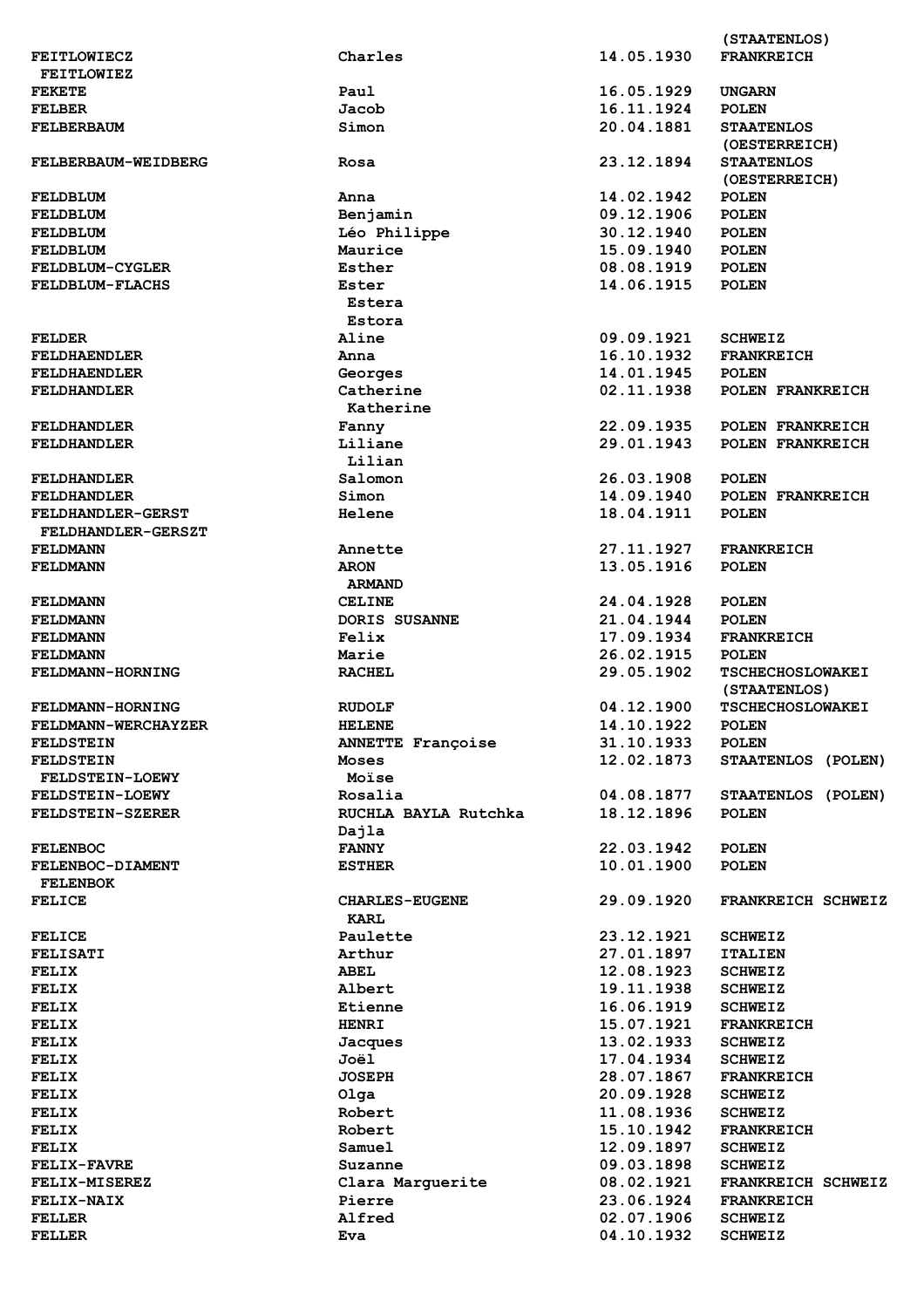| <b>FELLER</b>             | Mona                         | 01.10.1905 | <b>SCHWEIZ</b>                     |
|---------------------------|------------------------------|------------|------------------------------------|
| FELLI                     | <b>EDMUND Edmond Bernard</b> | 15.11.1901 | <b>FRANKREICH</b>                  |
| <b>FELLIG</b>             | Joseph                       | 16.06.1926 | <b>POLEN</b>                       |
| FELLIG-HALPERN            | Malka                        | 04.11.1888 | <b>POLEN</b>                       |
| <b>FELLINGER</b>          | <b>PETER</b>                 | 22.02.1923 | <b>DEUTSCHLAND</b>                 |
| <b>FELLMANN</b>           | Alice                        | 31.07.1911 | <b>FRANKREICH</b>                  |
| <b>FELLMANN</b>           | Gérard                       | 10.06.1941 | <b>FRANKREICH</b>                  |
|                           |                              |            |                                    |
| <b>FELSEN</b>             | Fanny                        | 15.09.1935 | <b>POLEN</b>                       |
| <b>FELSEN</b>             | <b>HEINRICH</b>              | 19.07.1910 | <b>STAATENLOS</b><br>(OESTERREICH) |
| <b>FELSEN</b>             | Helene                       | 05.01.1934 | <b>POLEN</b>                       |
| <b>FELSEN</b>             | Jacques                      | 03.04.1904 | <b>POLEN</b>                       |
| <b>FELSEN</b>             | René                         | 26.12.1932 | <b>POLEN</b>                       |
| FELSEN PIENICA            | Emilia                       | 27.11.1937 | <b>POLEN</b>                       |
|                           | Mimi                         |            |                                    |
| <b>FELSENBURG</b>         | Bernhard                     | 08.04.1938 | <b>STAATENLOS</b>                  |
| <b>FELSENBOURG</b>        | Bernard                      |            | (OESTERREICH)                      |
|                           |                              | 27.07.1931 | <b>STAATENLOS</b>                  |
| <b>FELSENBURG</b>         | Fanny                        |            |                                    |
| <b>FELSENBOURG</b>        |                              |            | (OESTERREICH)                      |
| <b>FELSENBURG</b>         | Simon                        | 24.07.1929 | <b>STAATENLOS</b>                  |
| <b>FELSENBOURG</b>        |                              |            | (OESTERREICH)                      |
| <b>FELSNER</b>            | <b>Eva</b>                   | 03.07.1923 | <b>UNGARN</b>                      |
| <b>FENEMA</b>             | Jan                          | 05.06.1919 | <b>NIEDERLANDE</b>                 |
| <b>FENNEMA</b>            |                              |            |                                    |
| FENGLER ALIAS PRINS       | Karl                         | 23.05.1925 | <b>DEUTSCHLAND</b>                 |
| <b>FENICHEL</b>           | Colette                      | 07.03.1938 | <b>POLEN</b>                       |
| <b>FENICHEL</b>           | Emile                        | 03.02.1904 | <b>POLEN</b>                       |
|                           |                              |            |                                    |
| <b>FENICHEL</b>           | Raymonde                     | 22.04.1931 | <b>POLEN</b>                       |
| <b>FENICHEL-ROSENBAUM</b> | Charlotte                    | 20.03.1907 | <b>POLEN</b>                       |
| <b>FENIG</b>              | Mina                         | 01.07.1927 | <b>POLEN</b>                       |
| STORCH, NEE FELDER-FENIG  |                              |            |                                    |
| <b>FENOGLIO</b>           | Paul                         | 28.03.1916 | <b>FRANKREICH</b>                  |
| <b>FENAGLIO</b>           |                              |            |                                    |
| <b>FENOUILLET</b>         | <b>GILBERT</b>               | 02.04.1923 | <b>FRANKREICH</b>                  |
| <b>FENSTER</b>            | Ariel Elie                   | 18.04.1943 | <b>POLEN</b>                       |
| <b>FENSTER</b>            | Haya-Vivienne                | 25.05.1929 | <b>POLEN</b>                       |
| <b>FENSTER</b>            | Hersch Leib                  | 12.12.1892 | <b>POLEN</b>                       |
|                           | Hermann                      |            |                                    |
|                           | <b>KURT</b>                  | 17.05.1909 | <b>DEUTSCHLAND</b>                 |
| <b>FENSTER</b>            |                              |            |                                    |
| <b>FENSTER-GELERNTER</b>  | Lea Hena                     | 03.03.1903 | <b>POLEN</b>                       |
| <b>FERAUD</b>             | ALBERT MICHEL                | 28.06.1899 | <b>FRANKREICH</b>                  |
| <b>FERDMAN</b>            | <b>ABRAHAM</b>               | 28.01.1914 | <b>POLEN</b>                       |
| <b>FERENCZ</b>            | <b>DESIDOR</b>               | 16.09.1901 | <b>STAATENLOS</b>                  |
|                           |                              |            | (DEUTSCHLAND)                      |
| <b>FERENCZ</b>            | <b>GASTON</b>                | 07.05.1942 | <b>STAATENLOS</b>                  |
| <b>FERENCZ-BEINHORN</b>   | <b>HANI</b>                  | 30.09.1898 | <b>STAATENLOS</b>                  |
|                           | <b>ANNY</b>                  |            | (UNGARN)                           |
| <b>FERENCZI</b>           | <b>Agnès</b>                 | 27.10.1920 | UNBEKANNT (UNGARN)                 |
| <b>FERENCZI</b>           | Joseph                       | 05.01.1889 | <b>UNGARN</b>                      |
|                           | Margaret                     | 09.04.1892 | UNBEKANNT (UNGARN)                 |
| <b>FERENCZI-KALLUS</b>    |                              |            |                                    |
|                           | Margit                       |            |                                    |
| <b>FERENCZI-LOEWY</b>     | Frida                        | 16.05.1892 | <b>UNGARN</b>                      |
|                           | Frieda                       |            |                                    |
| <b>FEREY</b>              | <b>HENRI</b>                 | 10.07.1910 | <b>FRANKREICH</b>                  |
|                           | Heinrich                     |            |                                    |
| <b>FERNANDEZ</b>          | César                        | 12.09.1919 | <b>ARGENTINIEN</b>                 |
| FERNANDEZ GARCIA          | Enrique                      | 07.07.1927 | <b>SPANIEN</b>                     |
| FERNANDEZ GARCIA          | <b>JOSE</b>                  | 20.02.1915 | <b>SPANIEN</b>                     |
| FERNANDEZ LORDA           | Julian                       | 25.02.1925 | <b>SPANIEN</b>                     |
| FERNANDEZ MINARRO         | Juan                         | 20.01.1913 | <b>SPANIEN</b>                     |
| <b>FERNEBOCK</b>          | Michel                       | 13.05.1931 | POLEN FRANKREICH                   |
|                           | Octave                       | 10.09.1895 |                                    |
| FERRAILLE                 |                              |            | <b>FRANKREICH</b>                  |
| FERRARI                   | Andrea                       | 17.01.1917 | <b>ITALIEN</b>                     |
| FERRARI                   | Irma                         | 22.05.1893 | <b>ITALIEN</b>                     |
| FERRARI                   | Jean                         | 20.12.1899 | <b>FRANKREICH</b>                  |
| <b>FERRARI</b>            | Marius                       | 03.04.1920 | <b>SCHWEIZ</b>                     |
| FERRARIN                  | Pietro                       | 29.05.1917 | <b>ITALIEN</b>                     |
|                           |                              |            |                                    |
|                           | Peter                        |            |                                    |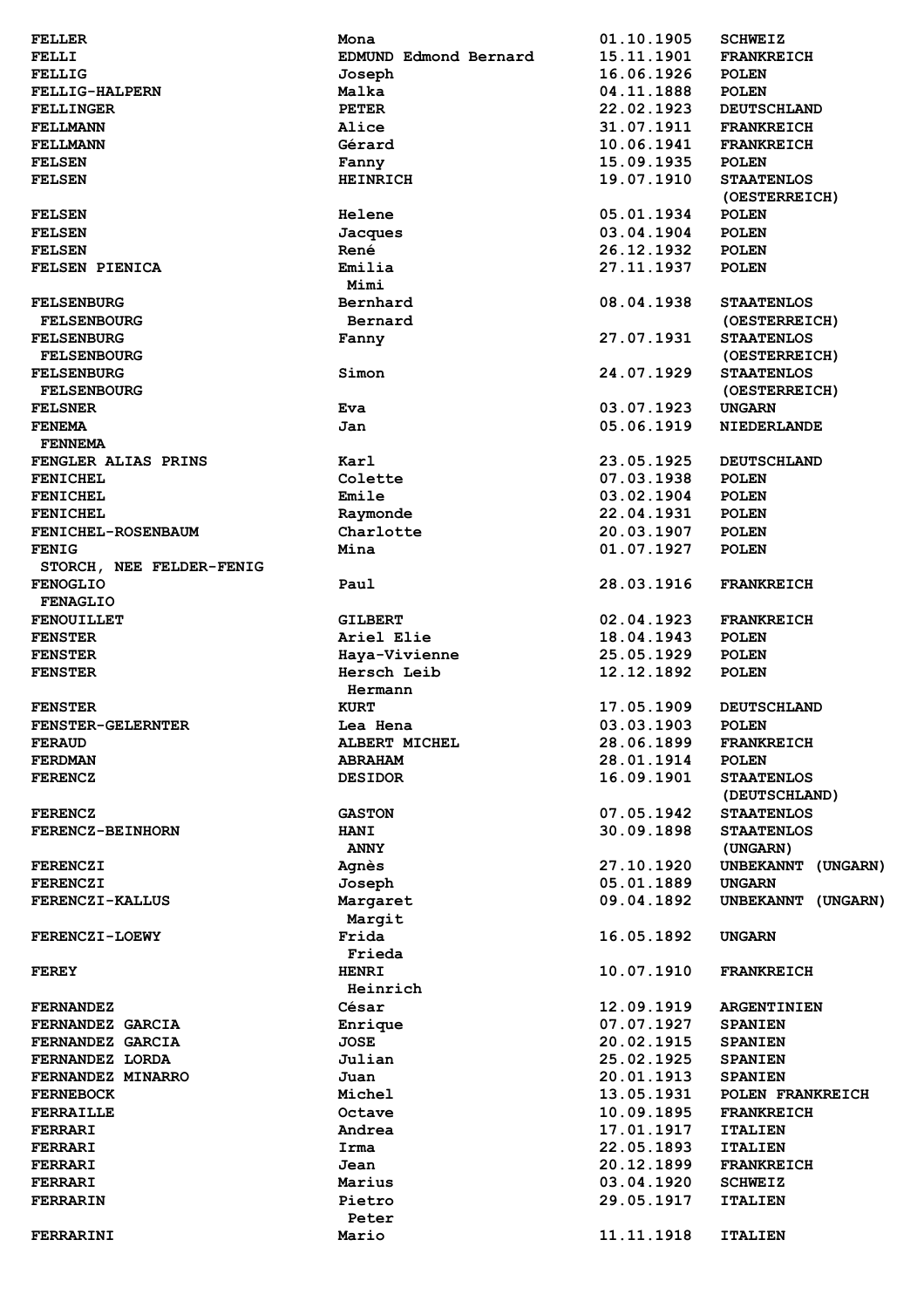| FERRARINI-COLOMBERT     | <b>JACQUELINE</b>   | 19.02.1919 | <b>ITALIEN</b>           |
|-------------------------|---------------------|------------|--------------------------|
| FERRARINI-MONTI         | <b>VALENTINE</b>    | 15.05.1912 | <b>ITALIEN</b>           |
| <b>FERRARIO</b>         | Giovanni            | 31.03.1911 | <b>ITALIEN</b>           |
|                         | Giovani             |            |                          |
|                         | Johann              |            |                          |
|                         |                     |            |                          |
| <b>FERRARIO</b>         | Giuseppe            | 14.03.1909 | <b>ITALIEN</b>           |
|                         | Josef               |            |                          |
|                         | Joseph              |            |                          |
| <b>FERRARIS</b>         | Alfredo             | 02.11.1914 | <b>ITALIEN</b>           |
|                         |                     |            |                          |
| <b>FERRARIS</b>         | Giulia              | 29.07.1913 | <b>ITALIEN</b>           |
|                         | Julia               |            |                          |
| <b>FERRARIS</b>         | Serafina            | 13.02.1894 | <b>ITALIEN</b>           |
| <b>FERRAUD</b>          | Bernard             | 12.05.1915 | <b>FRANKREICH</b>        |
|                         |                     |            |                          |
| FERRAZZINI              | Edouard             | 23.07.1876 | <b>SCHWEIZ</b>           |
| <b>FERREOL</b>          | André Marius        | 28.04.1917 | <b>FRANKREICH</b>        |
| MARIOTTI                |                     |            |                          |
| <b>FERREOL</b>          | MARCEL JULIEN       | 27.11.1926 | <b>FRANKREICH</b>        |
| <b>FEREOL</b>           |                     |            |                          |
|                         |                     |            |                          |
| <b>FERRER PUIG</b>      | José                | 16.10.1912 | <b>SPANIEN</b>           |
| <b>FERRET</b>           | André-Francis       | 22.06.1924 | <b>FRANKREICH</b>        |
| <b>FERRETRANI</b>       | Giovanna            | 24.04.1913 | <b>ITALIEN</b>           |
|                         | Johanna             |            |                          |
|                         |                     |            |                          |
| <b>FERRETTI</b>         | Mario               | 25.04.1906 | <b>ITALIEN</b>           |
| <b>FERRI</b>            | Daniel              | 01.01.1941 | <b>FRANKREICH</b>        |
| <b>FERRY</b>            |                     |            |                          |
| <b>FERI</b>             |                     |            |                          |
| <b>FERRI</b>            |                     | 01.01.1939 | <b>FRANKREICH</b>        |
|                         | Raymond             |            |                          |
| <b>FERRY</b>            |                     |            |                          |
| <b>FERI</b>             |                     |            |                          |
| FERRIER                 | Gabriel             | 15.01.1923 | <b>FRANKREICH</b>        |
| <b>SERRIER</b>          |                     |            |                          |
|                         |                     |            |                          |
| <b>FERRIER</b>          | Louis               | 01.01.1900 | <b>FRANKREICH</b>        |
| <b>FERRIN</b>           | Louis               | 21.07.1913 | <b>SCHWEIZ</b>           |
| FERRINI                 | Pierino             | 06.10.1927 | <b>ITALIEN</b>           |
| FERINI                  |                     |            |                          |
|                         |                     |            |                          |
| <b>FERRONI</b>          | Luigi               | 03.10.1920 | <b>ITALIEN</b>           |
| <b>FERRY</b>            | Jules               | 10.11.1921 | <b>FRANKREICH</b>        |
| <b>FERSTENBERG</b>      | Maurice             | 18.03.1913 | <b>POLEN</b>             |
| FERSZTENBERG-GELBGRAS   | Maurits             |            |                          |
|                         | Moszek              |            |                          |
|                         |                     |            |                          |
| <b>FERT</b>             | Albert              | 06.07.1915 | <b>SCHWEIZ</b>           |
| <b>FERT</b>             | <b>GERALD PAUL</b>  | 06.11.1935 | <b>FRANKREICH</b>        |
| <b>FERT</b>             | Hervé-Edouard       | 13.03.1911 | <b>FRANKREICH</b>        |
| <b>FERT</b>             | Robert Emmanuel     | 22.08.1922 | <b>FRANKREICH</b>        |
|                         |                     |            |                          |
| <b>FERT</b>             | ROLAND JEAN         | 15.09.1906 | <b>FRANKREICH</b>        |
| <b>FERT-CATTIN</b>      | RENEE GABRIELLE     | 17.04.1909 | <b>FRANKREICH</b>        |
| <b>FERT-GAVAIRON</b>    | <b>ALICE</b>        | 11.09.1911 | <b>FRANKREICH</b>        |
| <b>FERTALA</b>          | Franciszek          | 15.01.1906 | <b>POLEN</b>             |
|                         |                     |            |                          |
| <b>FERTKO</b>           | <b>ADELE</b>        | 21.10.1930 | <b>FRANKREICH</b>        |
| <b>FERTKO</b>           | <b>HENRI</b>        | 31.03.1935 | <b>FRANKREICH</b>        |
| <b>FERTKO</b>           | <b>JONAS JOSEPH</b> | 16.11.1902 | <b>FRANKREICH</b>        |
| <b>FESSL</b>            | <b>INGEBORG</b>     | 24.09.1923 | <b>STAATENLOS</b>        |
| <b>MARTI-FESSL</b>      |                     |            | <b>OESTERREICH</b>       |
|                         |                     |            |                          |
| <b>FESSL-KOHN</b>       | <b>JOHANNA</b>      | 15.11.1903 | <b>OESTERREICH</b>       |
| <b>FESSLER</b>          | André               | 25.09.1944 | <b>FRANKREICH</b>        |
| <b>FESSLR</b>           | Andrée              |            |                          |
| <b>FESSLER-SCHUPP</b>   | <b>Hélène</b>       | 21.01.1914 | <b>FRANKREICH ELSASS</b> |
|                         |                     |            |                          |
| <b>FESTA</b>            | Marguerite          | 14.11.1898 | <b>FRANKREICH</b>        |
| <b>FETTIER</b>          | Pierre              | 31.01.1929 | <b>SCHWEIZ</b>           |
| <b>FETY</b>             | <b>GEORGES</b>      | 23.12.1921 | <b>FRANKREICH</b>        |
| <b>FEUER</b>            | <b>DAVID</b>        | 18.08.1916 | <b>POLEN</b>             |
|                         | Baruch dit Bernard  | 09.05.1901 |                          |
| <b>FEUERLICHT</b>       |                     |            | <b>TSCHECHOSLOWAKEI</b>  |
| <b>FENERLICHT</b>       |                     |            |                          |
| FEUERLICHT-CHASANOVITCH | Rachel              | 07.02.1905 | <b>TSCHECHOSLOWAKEI</b>  |
| <b>FENERLICHT</b>       |                     |            |                          |
| <b>FEUERSTEIN</b>       | Aminadab            | 27.05.1928 | <b>POLEN</b>             |
|                         |                     |            |                          |
| <b>FEUERSTEIN</b>       | Gidon               | 04.09.1929 | <b>POLEN</b>             |
|                         | Gideon Isaac        |            |                          |
|                         | Jacob Markus        | 29.01.1900 | <b>POLEN</b>             |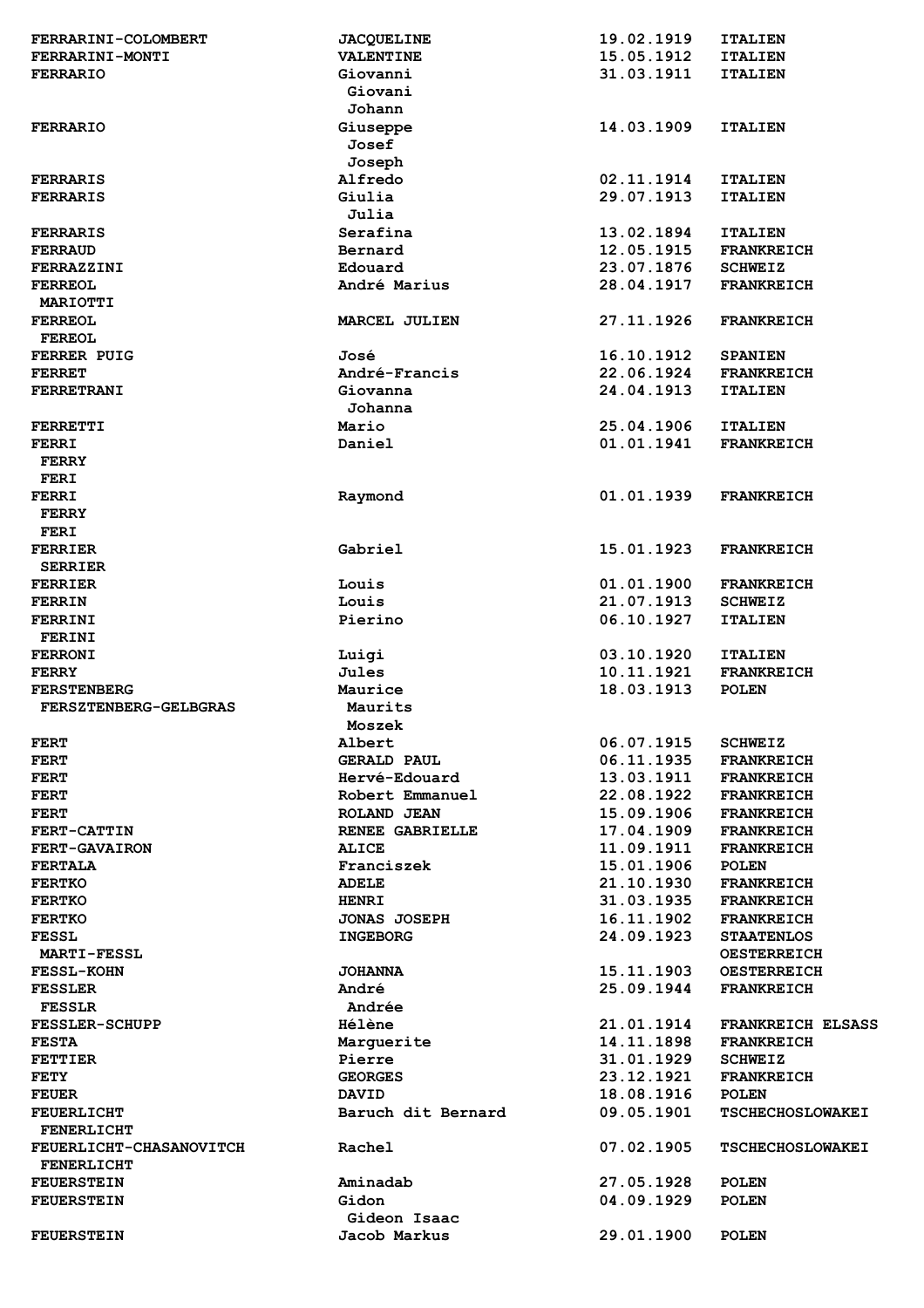| FEUERSTEIN NEE KARFUNKEL  | Sarah                           | 15.04.1902 | <b>POLEN</b>             |
|---------------------------|---------------------------------|------------|--------------------------|
| <b>FEUERWERKER</b>        | David                           | 02.10.1912 | <b>FRANKREICH</b>        |
|                           |                                 |            | (SCHWEIZ)                |
|                           |                                 |            |                          |
| <b>FEUILLET</b>           | Edmond                          | 11.09.1916 | <b>FRANKREICH</b>        |
| <b>FIBACH</b>             | Siegfried                       | 13.09.1912 | <b>POLEN</b>             |
| <b>FICARA</b>             | Alessio                         | 27.07.1914 | <b>ITALIEN</b>           |
| <b>FICARA</b>             | Maria                           | 30.04.1914 | <b>ITALIEN</b>           |
| <b>FICHEUR</b>            | <b>MAURICE</b>                  | 21.04.1887 | <b>FRANKREICH</b>        |
| <b>FICHT</b>              | Daniel                          | 15.10.1935 | <b>FRANKREICH</b>        |
|                           |                                 |            |                          |
|                           |                                 |            | <b>LOTHRINGEN</b>        |
| <b>FICHT</b>              | Herbert-Louis                   | 06.02.1911 | <b>FRANKREICH</b>        |
|                           |                                 |            | <b>LOTHRINGEN</b>        |
| <b>FICHT-FRANKHAUSER</b>  | Georgette                       | 15.02.1910 | <b>FRANKREICH ELSASS</b> |
| <b>FICHT-FRANCHHAUSER</b> |                                 |            | (SCHWEIZ)                |
| <b>FIDANZA</b>            | Marcello Eugène                 | 19.04.1913 | <b>ITALIEN</b>           |
| <b>FIDELAIRE</b>          | Gabriel                         | 18.11.1887 | <b>FRANKREICH</b>        |
|                           |                                 | 21.03.1923 |                          |
| <b>FIDLER</b>             | Reginald                        |            | <b>GROSSBRITANNIEN</b>   |
| <b>FIEDLER</b>            | Fajtel                          | 23.09.1893 | <b>POLEN</b>             |
| <b>FIELDING</b>           | Anette                          | 04.10.1916 | <b>GROSSBRITANNIEN</b>   |
| LAURENT-DUPONT            | Annette                         |            |                          |
| <b>FIGIEL</b>             | Josef                           | 13.01.1928 | <b>POLEN</b>             |
| <b>FIGINI</b>             | Antonio                         | 13.12.1921 | <b>ITALIEN</b>           |
|                           | <b>ANTON</b>                    |            |                          |
| <b>FIGUERAS</b>           | André-Jean-Jacques              | 08.01.1924 | <b>FRANKREICH</b>        |
|                           |                                 |            |                          |
| <b>FIGUERRAS</b>          |                                 |            |                          |
| <b>FIGURA</b>             | Jan                             | 06.01.1925 | <b>POLEN</b>             |
| <b>FIKKEE</b>             | Ruitje                          | 10.02.1914 | <b>NIEDERLANDE</b>       |
| FIKKE                     | Ruitnje                         |            |                          |
|                           | Ruurdtje Berendina              |            |                          |
| <b>FIKSA</b>              | <b>FRANZ</b>                    | 11.09.1906 | <b>POLEN</b>             |
|                           | Franciszek                      |            |                          |
| <b>FILINSKI</b>           | <b>Boleslaw</b>                 | 29.04.1920 | <b>POLEN</b>             |
| <b>FILIPSON</b>           | Martin                          | 20.01.1926 | <b>POLEN</b>             |
|                           |                                 |            |                          |
| <b>FILIPSON</b>           | Szaja                           | 06.01.1895 | <b>POLEN</b>             |
| <b>FILIPSON-FEINER</b>    | Esther-Recha                    | 02.06.1900 | <b>POLEN</b>             |
|                           | Estera                          |            |                          |
| <b>FILLENBAUM</b>         | Jakob                           | 11.08.1901 | <b>POLEN</b>             |
|                           | Jacob                           |            |                          |
| <b>FILLENBAUM</b>         | Manfred Bernhard                | 17.06.1929 | STAATENLOS (POLEN)       |
| <b>FILLENBAUM</b>         | Marqot                          | 18.10.1931 | STAATENLOS (POLEN)       |
|                           | Marquerite                      |            |                          |
|                           |                                 |            |                          |
|                           | Margrit                         |            |                          |
| <b>FILLENBAUM</b>         | Paul David                      | 16.05.1938 | STAATENLOS (POLEN)       |
| FILLENBAUM-SPINGARN       | Esther                          | 15.12.1907 | BELGIEN (POLEN)          |
|                           | Ester                           |            |                          |
| FILLIARD                  | Jean                            | 01.01.1920 | <b>FRANKREICH</b>        |
| FILLIOL                   | Henri                           | 06.11.1920 | <b>FRANKREICH</b>        |
| <b>FILLOL</b>             |                                 |            |                          |
| TILLEUL                   |                                 |            |                          |
| <b>FILLION</b>            | <b>MARCEL</b>                   | 25.08.1920 | <b>FRANKREICH</b>        |
| <b>FILLION</b>            | Marcelle Jeanne                 | 06.02.1894 | <b>SCHWEIZ</b>           |
|                           |                                 |            |                          |
| <b>FILLION</b>            | Maurice Etienne                 | 19.11.1924 | <b>FRANKREICH</b>        |
| <b>SILLON</b>             |                                 |            |                          |
| <b>FILLION</b>            | ROGER GABRIEL                   | 06.02.1922 | <b>FRANKREICH</b>        |
| <b>FILLIPSON</b>          | Manfred                         | 13.01.1929 | <b>POLEN</b>             |
| <b>FILIPSON</b>           |                                 |            |                          |
| <b>FILLON</b>             | <b>GASTON LOUIS</b>             | 01.03.1923 | <b>FRANKREICH</b>        |
| <b>FILMUS</b>             | DANIEL DAVID                    | 17.11.1944 | <b>POLEN</b>             |
| <b>FILMUS</b>             | <b>SALOMON</b>                  | 05.09.1905 | <b>POLEN</b>             |
| <b>FILMUS-CWAJER</b>      | <b>GITLA</b>                    | 23.01.1910 | <b>POLEN</b>             |
|                           |                                 |            |                          |
|                           | Gipla                           | 23.09.1931 |                          |
| <b>FILOSOF</b>            |                                 |            | <b>POLEN</b>             |
|                           | Abraham                         |            |                          |
| <b>FILOSOF</b>            | Fanny                           | 28.10.1932 | <b>POLEN</b>             |
| <b>FILUBA</b>             | Wojciech                        | 01.01.1899 | <b>POLEN</b>             |
| <b>FINCI</b>              | Nehama                          | 24.08.1927 | <b>JUGOSLAWIEN</b>       |
| <b>FINCI</b>              | Nehemia                         | 31.07.1898 | <b>JUGOSLAWIEN</b>       |
| FINCI-ISRAEL              | Rifka                           | 01.09.1905 | <b>JUGOSLAWIEN</b>       |
| <b>FINCK</b>              |                                 | 06.05.1916 | <b>FRANKREICH ELSASS</b> |
| <b>FINCOT</b>             | Arthur Leopold Helmut<br>Eliane | 24.10.1937 | <b>FRANKREICH</b>        |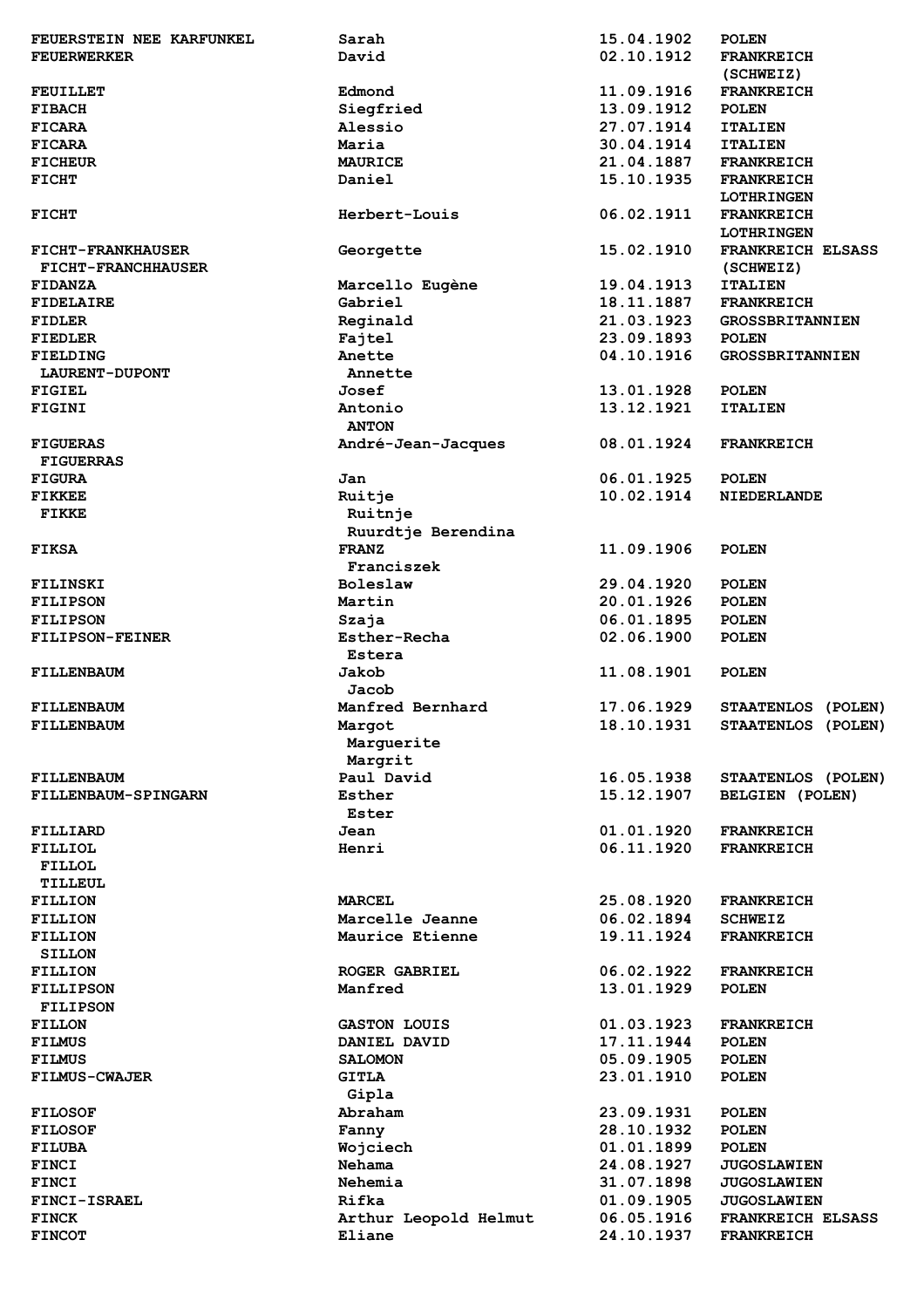| <b>FINDLER</b>                    | Richard                             | 12.09.1912               | <b>STAATENLOS</b>                  |
|-----------------------------------|-------------------------------------|--------------------------|------------------------------------|
| FINDLER-TRIVIN                    | Gabrielle                           | 28.03.1905               | (OESTERREICH)<br><b>STAATENLOS</b> |
|                                   |                                     |                          | (OESTERREICH)                      |
| <b>FINGAL</b>                     | Stefan                              | 25.09.1889               | <b>STAATENLOS</b>                  |
| <b>SUIGAL</b>                     | Stephan                             |                          | (OESTERREICH)                      |
|                                   | Stéphane                            |                          |                                    |
| <b>FINGER</b>                     | <b>ABRAHAM</b>                      | 14.04.1901               | <b>POLEN</b>                       |
| <b>FINGER</b>                     | <b>ISIDORE</b>                      | 13.04.1929               | <b>POLEN</b>                       |
| <b>FINGER-HABER</b>               | <b>ERNA</b>                         | 16.04.1905               | UNBEKANNT (POLEN)                  |
| FINI                              | Alberto                             | 02.10.1921               | <b>ITALIEN</b>                     |
| <b>FINIFTER</b>                   | Ischok                              | 18.09.1903               | <b>POLEN</b>                       |
| <b>FINK</b>                       | <b>BERNARD</b>                      | 30.07.1903               | <b>SOWJETUNION</b>                 |
|                                   |                                     |                          | (RUSSLAND)                         |
| <b>FINKEL</b>                     | Denis                               | 20.10.1899               | <b>RUMANIEN</b>                    |
| <b>FINKEL-FISCHER</b>             | David                               |                          |                                    |
| <b>FINKEL</b>                     | Elisabeth-Anne                      | 22.09.1941               | <b>RUMANIEN</b>                    |
|                                   |                                     |                          | (FRANKREICH)                       |
| <b>FINKEL</b>                     | Raymond                             | 26.12.1932               | <b>POLEN</b>                       |
| FINKEL-FISCHER                    | Madeleine-Jeanne                    | 02.05.1911               | <b>RUMANIEN</b>                    |
| <b>FINKELSTEIN</b>                | Edouard                             | 27.06.1937               | POLEN FRANKREICH                   |
|                                   | Eduard                              |                          | (STAATENLOS)                       |
| <b>FINKELSTEIN</b>                | Eva                                 | 13.12.1928               | <b>FRANKREICH</b>                  |
| <b>FINKELSTEIN</b>                | Hermann                             | 09.04.1904               | <b>STAATENLOS</b>                  |
|                                   |                                     |                          | <b>DEUTSCHLAND</b>                 |
| <b>FINKELSTEIN</b>                | Isaac                               | 15.12.1904               | POLEN STAATENLOS                   |
|                                   | Isaak                               |                          | (RUSSLAND)                         |
| <b>FINKELSTEIN</b>                | <b>JOSEPH</b>                       | 21.10.1940               | <b>FRANKREICH</b>                  |
| FINKELSTAJN ALIAS ACK             | Jules                               |                          |                                    |
| <b>FINKELSTEIN</b>                | LOUIS                               | 22.10.1938               | <b>FRANKREICH</b>                  |
| FINKELSTAJN ALIAS ACK             | Ludwig                              |                          |                                    |
| <b>FINKELSTEIN</b>                | Maurice                             | 11.09.1930               | <b>FRANKREICH</b>                  |
| <b>FINKELSTEIN</b>                | Michel                              | 30.06.1942               | STAATENLOS (POLEN)                 |
| <b>FINKELSTEIN</b>                | Mordche                             | 12.12.1894               | <b>POLEN</b>                       |
| <b>FINKELSTEIN</b>                | Nathan                              | 25.09.1922               | <b>POLEN</b>                       |
| <b>FINKELSTEIN</b>                | <b>WOLF DAVID</b><br><b>DAWID</b>   | 14.01.1874               | <b>POLEN</b>                       |
| <b>FINKELSTEIN-SAHSEN</b>         | Rosa                                | 26.09.1879               | <b>POLEN</b>                       |
| <b>FINKELSTEIN-SASSEN</b>         |                                     |                          |                                    |
| FINKELSTEIN-SOLNIK                | <b>CHANA</b>                        | 02.02.1885               | <b>POLEN</b>                       |
|                                   | <b>ANNA</b>                         |                          |                                    |
| FINKELSTEIN-STERNBERG             | Pauline                             | 01.01.1906               | <b>STAATENLOS</b>                  |
|                                   |                                     |                          | (RUSSLAND)                         |
| <b>FINKELSZTEIN</b>               | Miriam                              | 23.04.1927               | <b>POLEN</b>                       |
| <b>FINKELSTEIN</b>                |                                     |                          |                                    |
| <b>FINKELSZTEJN</b>               | Maria                               | 28.01.1882               | <b>POLEN</b>                       |
| <b>FINKELSZTEIN</b>               |                                     |                          |                                    |
| <b>FINKIEL</b>                    | Joseph                              | 21.02.1931               | <b>FRANKREICH</b>                  |
| <b>FINO</b>                       | Julie Josette                       | 23.11.1908               | <b>FRANKREICH</b>                  |
| <b>FINZI</b>                      | Césare                              | 30.03.1907               | <b>ITALIEN</b>                     |
| <b>FINZI</b>                      | Gabriella                           | 16.10.1935               | <b>ITALIEN</b>                     |
| <b>FINZI</b>                      | Lia-Donata                          | 22.01.1938               | <b>ITALIEN</b>                     |
| FINZI-DEL VECCHIO                 | Célestina                           | 28.04.1886               | <b>ITALIEN</b>                     |
| FINZI-LAMPRONTI                   | Marta                               | 31.10.1910               | <b>ITALIEN</b>                     |
| <b>FIOCCHI</b>                    |                                     |                          |                                    |
|                                   |                                     |                          |                                    |
|                                   | Sylvio                              | 30.12.1918               | <b>ITALIEN URUGUAY</b>             |
| <b>FIOLEK</b>                     | Farnciszeck                         | 01.01.1908               | <b>POLEN</b>                       |
|                                   | Franciszek                          |                          |                                    |
| <b>FIORANZI</b>                   | Fortunato                           | 11.05.1903               | <b>ITALIEN</b>                     |
| <b>FIORENTINO</b>                 | Grazia                              | 13.04.1930               | <b>ITALIEN</b>                     |
| FIRLA<br><b>FIRLA-KRYSAKOWSKA</b> | LESZEK<br><b>JEANNINE</b>           | 29.06.1932<br>23.10.1899 | <b>POLEN</b><br><b>POLEN</b>       |
| FIRPI                             |                                     | 21.11.1903               | <b>FRANKREICH</b>                  |
|                                   | François                            |                          |                                    |
|                                   | Franz                               |                          |                                    |
| <b>FISCH</b>                      | Charles                             | 16.05.1936               | <b>BELGIEN POLEN</b>               |
| <b>FISCH</b>                      | <b>HIRSCH</b>                       | 03.11.1937               | <b>POLEN</b>                       |
| <b>FISCH</b>                      | Isidor                              | 22.07.1894               | <b>STAATENLOS</b><br>(OESTERREICH) |
| <b>FISCH</b><br><b>FISCH</b>      | <b>JAKOB ISAAK JACQUES</b><br>Kitty | 12.12.1901<br>18.11.1929 | <b>POLEN</b><br><b>STAATENLOS</b>  |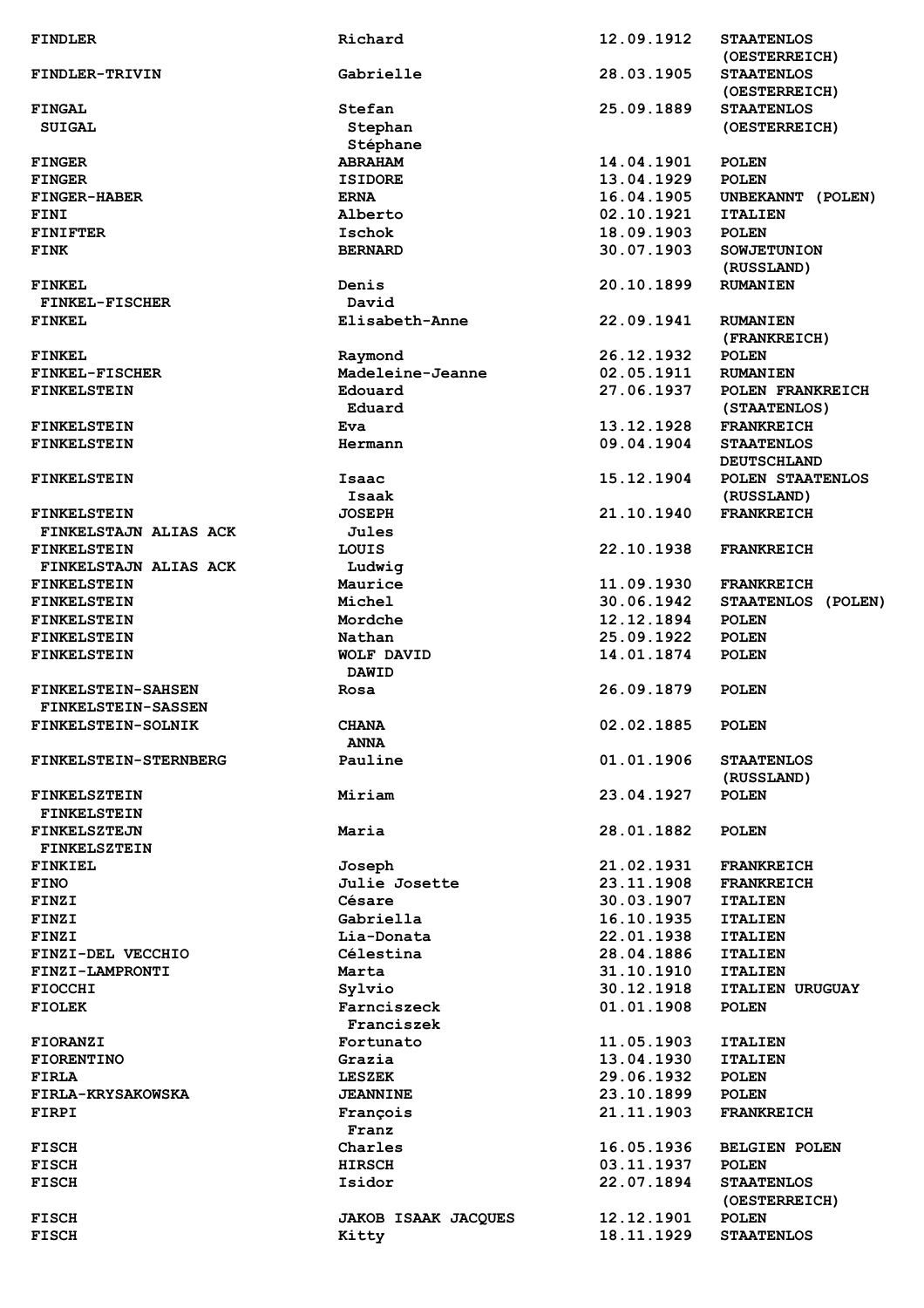|                             |                   |            | (OESTERREICH)           |
|-----------------------------|-------------------|------------|-------------------------|
| <b>FISCH</b>                | Renée             | 30.11.1931 | <b>BELGIEN POLEN</b>    |
| <b>FISCH-INFELD</b>         | <b>RACHEL</b>     | 16.12.1900 | <b>POLEN</b>            |
| <b>FISCH-KIRSCHENBAUM</b>   | Cécile            | 29.01.1903 | <b>STAATENLOS</b>       |
|                             |                   |            | (OESTERREICH)           |
|                             |                   |            |                         |
| <b>FISCHEL</b>              | Eugène            | 04.04.1921 | <b>UNGARN</b>           |
| <b>FISCHEL</b>              | Monique           | 18.12.1936 | <b>FRANKREICH</b>       |
| <b>FISCHER</b>              | Alfred            | 14.06.1921 | <b>DEUTSCHLAND</b>      |
|                             |                   |            | <b>TSCHECHOSLOWAKEI</b> |
| <b>FISCHER</b>              | Anna              | 24.08.1919 | <b>UNGARN</b>           |
| <b>FISCHER</b>              | <b>ANNE-MARIE</b> | 24.05.1941 | <b>SCHWEIZ</b>          |
| <b>FISCHER</b>              | Emile             | 20.04.1915 | <b>SCHWEIZ</b>          |
| <b>FISCHER</b>              | Erika             | 18.09.1939 | <b>SCHWEIZ</b>          |
|                             |                   |            |                         |
| <b>FISCHER</b>              | Georges           | 19.09.1931 | <b>SCHWEIZ</b>          |
| <b>FISCHER</b>              | Georges           | 26.01.1917 | <b>FRANKREICH</b>       |
|                             | Georg             |            |                         |
| <b>FISCHER</b>              | Gérard Antoine    | 13.04.1920 | <b>FRANKREICH</b>       |
| <b>FISCHER</b>              | Hans              | 15.02.1926 | <b>SCHWEIZ</b>          |
| <b>FISCHER</b>              | Hans              | 06.08.1930 | <b>SCHWEIZ</b>          |
| <b>FISCHER</b>              | Hans-Joachim      | 25.11.1939 | <b>SCHWEIZ</b>          |
|                             | Hélène            |            |                         |
| <b>FISCHER</b>              |                   | 05.01.1886 | <b>RUMANIEN</b>         |
| <b>FISCHER</b>              | Jean-Marie        | 01.01.1938 | <b>FRANKREICH</b>       |
| <b>FUSCH</b>                |                   |            |                         |
| <b>FISCHER</b>              | Joseph            | 15.12.1887 | <b>RUMANIEN</b>         |
| <b>FISCHER</b>              | Klaus-Dieter      | 14.02.1944 | <b>SCHWEIZ</b>          |
| <b>FISCHER</b>              | Lisbeth Johanna   | 08.09.1917 | <b>SCHWEIZ</b>          |
| <b>FISCHER</b>              | Marianne          | 14.12.1929 | <b>SCHWEIZ</b>          |
|                             |                   |            |                         |
| <b>FISCHER</b>              | Paul              | 11.05.1905 | <b>FRANKREICH</b>       |
| <b>FISCHER</b>              | <b>ROBERT</b>     | 10.11.1898 | <b>STAATENLOS</b>       |
|                             |                   |            | (OESTERREICH)           |
| <b>FISCHER</b>              | <b>ROSE-MARIE</b> | 27.08.1941 | <b>SCHWEIZ</b>          |
| <b>FISCHER</b>              | Rudolf            | 01.04.1914 | <b>SCHWEIZ</b>          |
| <b>FISCHER</b>              | Théodore          | 06.12.1881 | <b>UNGARN</b>           |
|                             | Theodor           |            |                         |
| <b>FISCHER</b>              | Wolfgang          | 25.11.1939 | <b>SCHWEIZ</b>          |
|                             |                   |            |                         |
| FISCHER NEE DIETRICH        | Martha            | 09.04.1898 | <b>SCHWEIZ</b>          |
|                             |                   |            | (DEUTSCHLAND)           |
| <b>FISCHER-NEUMANN</b>      | Elisabeth         | 25.12.1898 | <b>UNGARN</b>           |
| <b>FISCHER-SEBESTYEN</b>    | Yolanda           | 24.09.1891 | <b>UNGARN</b>           |
|                             | Jolanda           |            |                         |
| FISCHER-SZILARD             | Klara Agnès       | 31.03.1921 | <b>UNGARN</b>           |
| EBNER-SZILARD               |                   |            |                         |
|                             |                   |            |                         |
| <b>EBENER-SZILARD</b>       |                   |            |                         |
| <b>FISCHER-WEISZ</b>        | Cella             | 27.06.1890 | <b>UNGARN</b>           |
|                             | Zella             |            |                         |
| <b>FISCHL</b>               | Robert            | 28.01.1939 | <b>FRANKREICH</b>       |
| <b>FISCHL-GOLDSCHMIDT</b>   | <b>Bella</b>      | 17.05.1911 | UNGARN (SCHWEIZ)        |
| <b>FISCHMANN</b>            | Laizer            | 07.09.1896 | <b>POLEN</b>            |
| <b>FISCHOFF</b>             | Frieda            | 18.03.1930 | <b>STAATENLOS</b>       |
|                             |                   |            |                         |
|                             |                   |            | (DEUTSCHLAND)           |
| <b>FISEL</b>                | Fernand           | 21.07.1924 | <b>FRANKREICH</b>       |
| <b>FISKUS</b>               | Hans              | 15.05.1906 | <b>STAATENLOS</b>       |
|                             |                   |            | (OESTERREICH)           |
| <b>FISKUS</b>               | Maurice           | 07.07.1930 | DEUTSCHLAND POLEN       |
|                             | Moritz            |            |                         |
| <b>FISLER</b>               | Léon              | 25.09.1904 | <b>RUMANIEN</b>         |
|                             |                   |            |                         |
| <b>AISLER</b>               |                   |            |                         |
| <b>TISLER</b>               |                   |            |                         |
| <b>FISZBIN</b>              | Maurice Arul      | 12.04.1920 | <b>FRANKREICH</b>       |
| <b>FISZENSON</b>            | <b>LEON</b>       | 07.10.1905 | <b>POLEN</b>            |
| <b>FISZENSON</b>            | LYLI Lili         | 06.03.1943 | <b>POLEN</b>            |
| <b>FISZENSON</b>            | <b>MARCEL</b>     | 31.03.1938 | <b>POLEN</b>            |
|                             |                   |            |                         |
| <b>FISZENSON</b>            | <b>SAMUEL</b>     | 24.08.1932 | <b>POLEN</b>            |
| <b>FISZENSON-BORENSTEIN</b> | <b>RUCHLA</b>     | 11.07.1907 | <b>POLEN</b>            |
| <b>FISZON</b>               | Henri             | 22.08.1929 | <b>FRANKREICH</b>       |
| <b>FISZON</b>               | PELTE             | 15.03.1899 | <b>POLEN</b>            |
| <b>FISZON</b>               | Willy David       | 07.01.1925 | <b>POLEN</b>            |
|                             | WILHELM           |            |                         |
| <b>FISZON-DULMAN</b>        | <b>REGINE</b>     | 20.05.1901 | <b>POLEN</b>            |
|                             |                   |            |                         |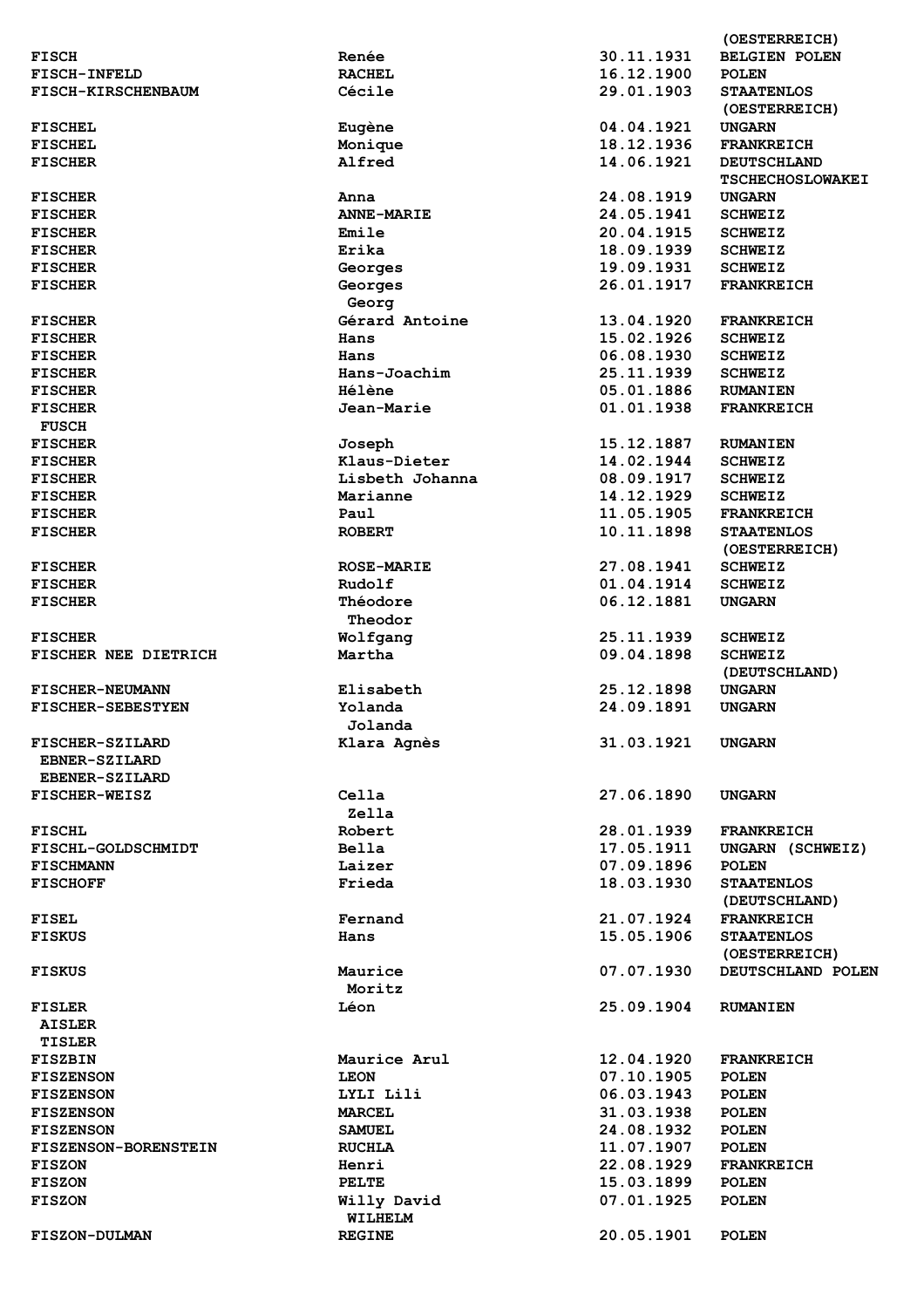| <b>FISZOW-FISCHER</b>                      | <b>ANNA</b><br><b>ANNE</b> | 19.04.1909 | FRANKREICH (POLEN)                       |
|--------------------------------------------|----------------------------|------------|------------------------------------------|
| <b>FITTER</b>                              | Emile                      | 28.01.1919 | <b>NIEDERLANDE</b>                       |
| <b>FETTER</b>                              | <b>EMIL</b>                |            |                                          |
| <b>FIUTA</b>                               | Ignaz Tadaeus              | 15.02.1915 |                                          |
|                                            |                            |            | <b>POLEN</b>                             |
| <b>FIVAZ</b>                               | <b>HENRI</b>               | 08.05.1898 | <b>SCHWEIZ</b>                           |
| <b>FIVEL</b>                               | <b>ERNST</b>               | 24.04.1923 | <b>FRANKREICH</b>                        |
|                                            | Ernest PAUL                |            |                                          |
| <b>FIXLER</b>                              | Esther                     | 11.04.1936 | <b>UNGARN</b><br><b>TSCHECHOSLOWAKEI</b> |
| <b>FIXLER</b>                              | <b>Hélène</b>              | 21.03.1933 | <b>UNGARN</b><br><b>TSCHECHOSLOWAKEI</b> |
| <b>FIXLER</b>                              | Isabelle                   | 17.06.1938 | <b>UNGARN</b><br><b>TSCHECHOSLOWAKEI</b> |
| <b>FIXLER</b>                              | Sarah                      | 29.10.1934 | <b>UNGARN</b><br><b>TSCHECHOSLOWAKEI</b> |
| <b>FIXMAN</b>                              | Joseph                     | 24.05.1943 | <b>FRANKREICH</b>                        |
| FIXMAN DIT KNOUT                           | David                      | 10.09.1900 | <b>FRANKREICH</b>                        |
| FIXMAN DIT KNOUT                           | Elie                       | 28.06.1935 | <b>FRANKREICH</b>                        |
|                                            |                            |            |                                          |
| <b>FLACH</b>                               | Jean-René                  | 03.01.1939 | <b>FRANKREICH</b>                        |
| <b>FLACH</b>                               | Victor-Charles             | 23.08.1937 | <b>FRANKREICH</b>                        |
| <b>FLACHS</b>                              | Natan                      | 05.11.1897 | <b>POLEN</b>                             |
| <b>FLACHS</b>                              | Philippe                   | 01.01.1928 | <b>POLEN</b>                             |
| <b>FLACK</b>                               | Edoarda                    | 28.01.1927 | <b>ITALIEN</b>                           |
| <b>FLACK</b>                               | Lidia                      | 18.11.1924 | <b>ITALIEN</b>                           |
|                                            | Lydia                      |            |                                          |
| <b>FLAISIER</b>                            | Brigitte                   | 19.05.1943 | <b>FRANKREICH</b>                        |
| <b>FLAISLER</b><br><b>FLAISIER-HUSTERT</b> | <b>CECILE</b>              | 08.05.1916 | <b>FRANKREICH</b>                        |
| <b>FLAISLER</b>                            |                            |            |                                          |
| <b>FLAISLER</b>                            | Albert David               | 25.10.1913 | <b>FRANKREICH</b>                        |
| <b>FLAMENT</b>                             | <b>ROBERT</b>              | 05.08.1918 | <b>FRANKREICH</b>                        |
| <b>FLANDRINA</b>                           | René-Manuel<br>René Samuel | 20.05.1924 | <b>FRANKREICH</b>                        |
| <b>FLATON</b>                              | HENDRIKUS ANTON            | 26.01.1916 | <b>NIEDERLANDE</b>                       |
| <b>FLATOW</b>                              | Ursula                     | 10.05.1914 | <b>STAATENLOS</b><br>(DEUTSCHLAND)       |
|                                            |                            |            |                                          |
| <b>FLATTOT</b>                             | André                      | 27.08.1907 | <b>FRANKREICH USA</b>                    |
| <b>FLAUMENBAUM</b>                         | <b>CILLY</b>               | 13.10.1931 | <b>POLEN</b>                             |
| <b>FLAUMENBAUM</b>                         | <b>HENRY</b>               | 31.05.1938 | POLEN FRANKREICH                         |
| <b>FLAUMENBAUM</b>                         | <b>MANFRED</b>             | 09.09.1928 | <b>POLEN</b>                             |
| <b>FLAUMENBAUM</b>                         | <b>MELECH</b>              | 20.11.1899 | <b>POLEN</b>                             |
| <b>FLAUMENBAUM-KLINGHOFFER</b>             | <b>DORA</b>                | 27.01.1905 | <b>POLEN</b>                             |
| <b>FLEER</b>                               | Howard                     | 04.02.1916 | USA                                      |
| <b>FLEISCHER</b>                           | Jeannette                  | 02.11.1931 | <b>POLEN</b>                             |
| <b>FLEISCHER</b>                           | Oscar-Henri                | 05.10.1928 | <b>POLEN</b>                             |
|                                            | Oskar Henry                |            |                                          |
| <b>FLEISCHER</b>                           | Renée                      | 03.09.1933 | <b>POLEN</b>                             |
| <b>FLEISCHER-ALPERN</b>                    | Scheindel                  | 12.04.1882 | <b>POLEN</b>                             |
| <b>FLEISCHMANN</b>                         | Adolphe                    | 18.03.1892 | <b>DEUTSCHLAND</b>                       |
| <b>FLEISCHMANN</b>                         | Maximilian                 | 11.08.1903 | <b>STAATENLOS</b>                        |
| <b>FLEICHMANN</b>                          | Max                        |            | (OESTERREICH)                            |
| <b>FLEISCHMANN</b>                         | <b>Thérèse</b>             | 28.02.1888 | <b>UNGARN</b>                            |
| <b>FLEISCHMANN-STEINER</b>                 | Ilona                      | 05.02.1905 | <b>STAATENLOS</b>                        |
| <b>FLEICHMANN</b>                          |                            |            | (OESTERREICH)                            |
| <b>FLEISZMAN</b>                           | Simon                      | 05.01.1919 | <b>POLEN</b>                             |
| <b>FLEISZMANN</b>                          | Szymon Zysman              |            |                                          |
| <b>FLEJSZMAN</b>                           |                            |            |                                          |
| FLELLI                                     | Pietro<br>Peter            | 02.06.1910 | <b>ITALIEN</b>                           |
| <b>FLEM</b>                                | <b>WLADIMIR</b>            | 16.08.1910 | <b>STAATENLOS</b>                        |
|                                            |                            |            | (RUSSLAND)                               |
| <b>FLESSEMAN</b>                           | Edouard-Isidore            | 02.08.1901 | <b>NIEDERLANDE</b>                       |
| <b>FLESSEMAN</b>                           | Jacques Max                | 12.12.1911 | <b>NIEDERLANDE</b>                       |
| <b>FLESSEMAN-ISRAELS</b>                   | Henriette                  | 14.10.1910 | <b>NIEDERLANDE</b>                       |
| <b>FLESSEMANN</b>                          | LOUIS                      | 27.03.1897 | <b>NIEDERLANDE</b>                       |
| <b>FLESSEMANN-SALM</b>                     | <b>MADELEINE</b>           | 15.05.1905 | <b>NIEDERLANDE</b>                       |
| <b>FLESSEMAN</b>                           |                            |            |                                          |
| <b>FLEURY</b>                              | <b>MARIE ALBERIC</b>       | 06.05.1891 | <b>FRANKREICH</b>                        |
|                                            |                            |            |                                          |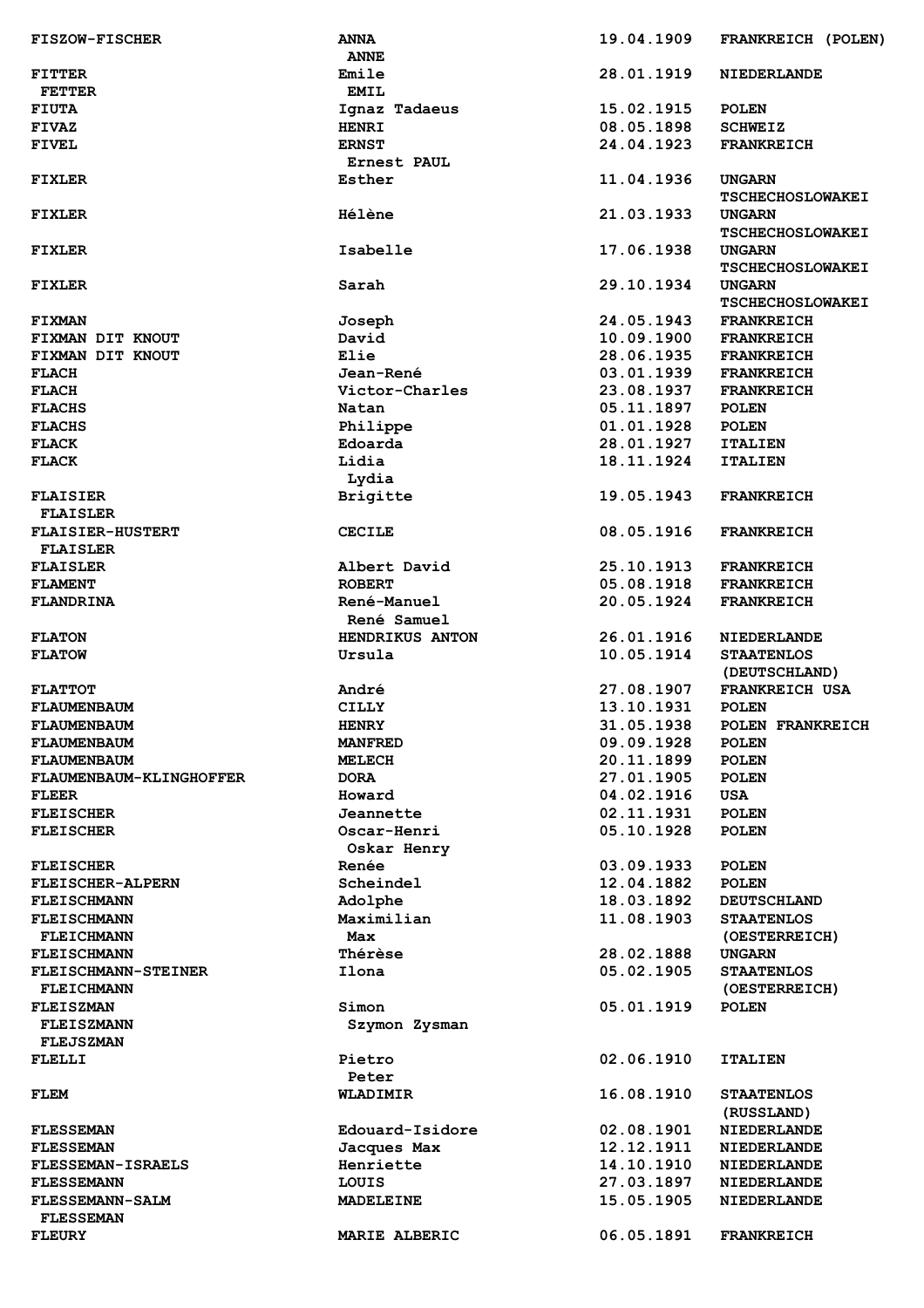| <b>FLEURY</b>          | Narcisse            | 18.04.1920 | <b>SCHWEIZ</b>          |
|------------------------|---------------------|------------|-------------------------|
| <b>FLEURY</b>          | <b>Yves</b>         | 26.09.1928 | <b>SCHWEIZ</b>          |
| <b>FLEUTRET</b>        | Jean Charles Pierre | 24.06.1912 | <b>FRANKREICH</b>       |
| FLIG                   | Franziszek          | 03.04.1910 | <b>POLEN</b>            |
| FLIK                   | Franciszek          |            |                         |
| <b>FLIMANN</b>         | <b>Jacques</b>      | 10.04.1924 | <b>FRANKREICH</b>       |
|                        | Jakob               |            |                         |
| <b>FLIMON</b>          |                     |            |                         |
| <b>FLINTENSTEIN</b>    | Norbert             | 16.08.1927 | <b>POLEN</b>            |
| <b>FLIOUM</b>          | Charles             | 11.01.1939 | <b>FRANKREICH</b>       |
| <b>FLIOUM</b>          | Léon                | 27.05.1936 | <b>FRANKREICH</b>       |
| <b>FLOCCA</b>          | André               | 10.11.1920 | <b>FRANKREICH</b>       |
| <b>FLOCCARD</b>        |                     |            |                         |
| <b>FLOCH</b>           | Siegfried Franz     | 18.05.1883 | <b>STAATENLOS</b>       |
|                        |                     |            | (OESTERREICH)           |
| <b>FLODERER</b>        | <b>YVON-ANDRE</b>   | 03.09.1923 | <b>FRANKREICH</b>       |
| <b>FLOERSHEIM</b>      | <b>CAMILLE</b>      | 17.10.1886 | <b>FRANKREICH</b>       |
| <b>FLOERSHEIM</b>      | <b>EDMOND</b>       | 16.02.1877 | <b>FRANKREICH</b>       |
| <b>FLOERSHEIM</b>      | <b>GASTON</b>       | 09.02.1868 | UNBEKANNT               |
|                        |                     |            | <b>FRANKREICH</b>       |
|                        |                     |            |                         |
| <b>FLOERSHEIM</b>      | PIERRE LEON         | 24.09.1909 | <b>FRANKREICH</b>       |
| FLOERSHEIM-ALEXANDRE   | Marianne Marthe     | 22.04.1916 | <b>FRANKREICH</b>       |
| FLOERSHEIM-LEVAILLANT  | <b>HELENE</b>       | 05.02.1881 | <b>UNBEKANNT</b>        |
|                        |                     |            | (FRANKREICH)            |
| <b>FLOOM</b>           | Jakob               | 18.01.1886 | <b>PALASTINA</b>        |
|                        |                     |            | <b>GROSSBRITANNIEN</b>  |
|                        |                     |            | (POLEN)                 |
| <b>FLOQUET</b>         | <b>GABRIEL IVAN</b> | 21.03.1923 | <b>FRANKREICH</b>       |
| <b>FLOREANCIG</b>      | René                | 10.11.1923 | <b>ITALIEN</b>          |
| <b>FLORES AZNAR</b>    | Marino              | 08.08.1908 | <b>SPANIEN</b>          |
| <b>FLORINSKY</b>       | Stanislaw           | 14.03.1924 | <b>RUSSLAND</b>         |
| <b>FLORINSKI</b>       |                     |            |                         |
|                        |                     |            | (SOWJETUNION)           |
| <b>FLOTTES</b>         | Jean Charles        | 11.05.1924 | <b>FRANKREICH</b>       |
| <b>FLUCKIGER</b>       | Anna                | 16.08.1904 | <b>SCHWEIZ</b>          |
| <b>FLUCKIGER</b>       | Fritz               | 08.02.1900 | <b>SCHWEIZ</b>          |
| <b>FLUCKIGER</b>       | Helmuth             | 17.06.1912 | <b>SCHWEIZ</b>          |
| <b>FLUCKIGER</b>       | Johann              | 01.01.1877 | <b>SCHWEIZ</b>          |
| <b>FLUCKIGER</b>       | Kate                | 04.07.1925 | <b>SCHWEIZ</b>          |
| <b>FLUCKIGER</b>       | Sophie              | 01.01.1877 | <b>SCHWEIZ</b>          |
| <b>FLUHMANN</b>        | Jean-Théophile      |            | <b>SCHWEIZ</b>          |
| <b>FLUSSER</b>         | Oskar               | 30.09.1889 | <b>TSCHECHOSLOWAKEI</b> |
|                        | Oscar               |            |                         |
| <b>FOA</b>             | Augusto             | 18.09.1877 | <b>ITALIEN</b>          |
| <b>FOA</b>             | Giuseppe-Luciano    | 02.01.1915 | <b>ITALIEN</b>          |
| <b>FOA</b>             | Silvio              | 16.11.1923 | <b>ITALIEN</b>          |
|                        |                     |            |                         |
| <b>FODOR</b>           | Eva-Marianne        | 29.05.1923 | <b>UNGARN</b>           |
| <b>FOERDERREUTHER</b>  | <b>GEORG PETER</b>  | 14.05.1905 | <b>STAATENLOS</b>       |
| FOERDERREUTHR-HOFMANN  |                     |            | <b>DEUTSCHLAND</b>      |
| <b>FOGEL</b>           | Chaim               | 17.05.1893 | <b>POLEN</b>            |
| <b>FOGEL</b>           | Israel-Isaac        | 13.11.1921 | <b>POLEN</b>            |
| <b>FOGEL</b>           | <b>MICHEL</b>       | 10.06.1928 | <b>FRANKREICH</b>       |
| <b>FOGEL</b>           | Paula               | 13.02.1893 | POLEN RUMANIEN          |
| <b>ENGELBERG-FOGEL</b> |                     |            |                         |
| <b>FOGEL-FEIBUSIAK</b> | Pessa               | 22.05.1897 | <b>POLEN</b>            |
| <b>FOGGIANO</b>        | Itala               | 21.07.1943 | <b>ITALIEN</b>          |
|                        | Italia              |            |                         |
| <b>FOGGIANO</b>        | Teresa              | 06.03.1904 | <b>ITALIEN</b>          |
|                        | <b>Thérèse</b>      |            |                         |
| <b>FOGIEL</b>          | Chaim               | 01.06.1909 | <b>POLEN</b>            |
|                        |                     |            |                         |
|                        | $Chai1$             |            |                         |
| <b>FOGIEL</b>          | <b>MARIA MARIE</b>  | 04.05.1938 | FRANKREICH POLEN        |
| <b>FOGIEL-WARZAGER</b> | Zysla               | 10.02.1911 | <b>POLEN</b>            |
| <b>FOGIEL-WALZAGER</b> |                     |            |                         |
| <b>FOINANT</b>         | <b>ROGER</b>        | 15.11.1920 | <b>FRANKREICH</b>       |
| FOL                    | GILBERT-Philippe    | 24.12.1924 | <b>FRANKREICH</b>       |
| FOL                    | Pierre François     | 12.05.1922 | <b>FRANKREICH</b>       |
|                        | Peter               |            |                         |
| FOL NEE NIOGRET        | Marthe              | 20.08.1902 | <b>FRANKREICH</b>       |
| <b>FOLANS</b>          | Odette              | 01.01.1903 | <b>FRANKREICH</b>       |
| <b>FOLBAUM</b>         | Louis               | 20.09.1932 | <b>FRANKREICH</b>       |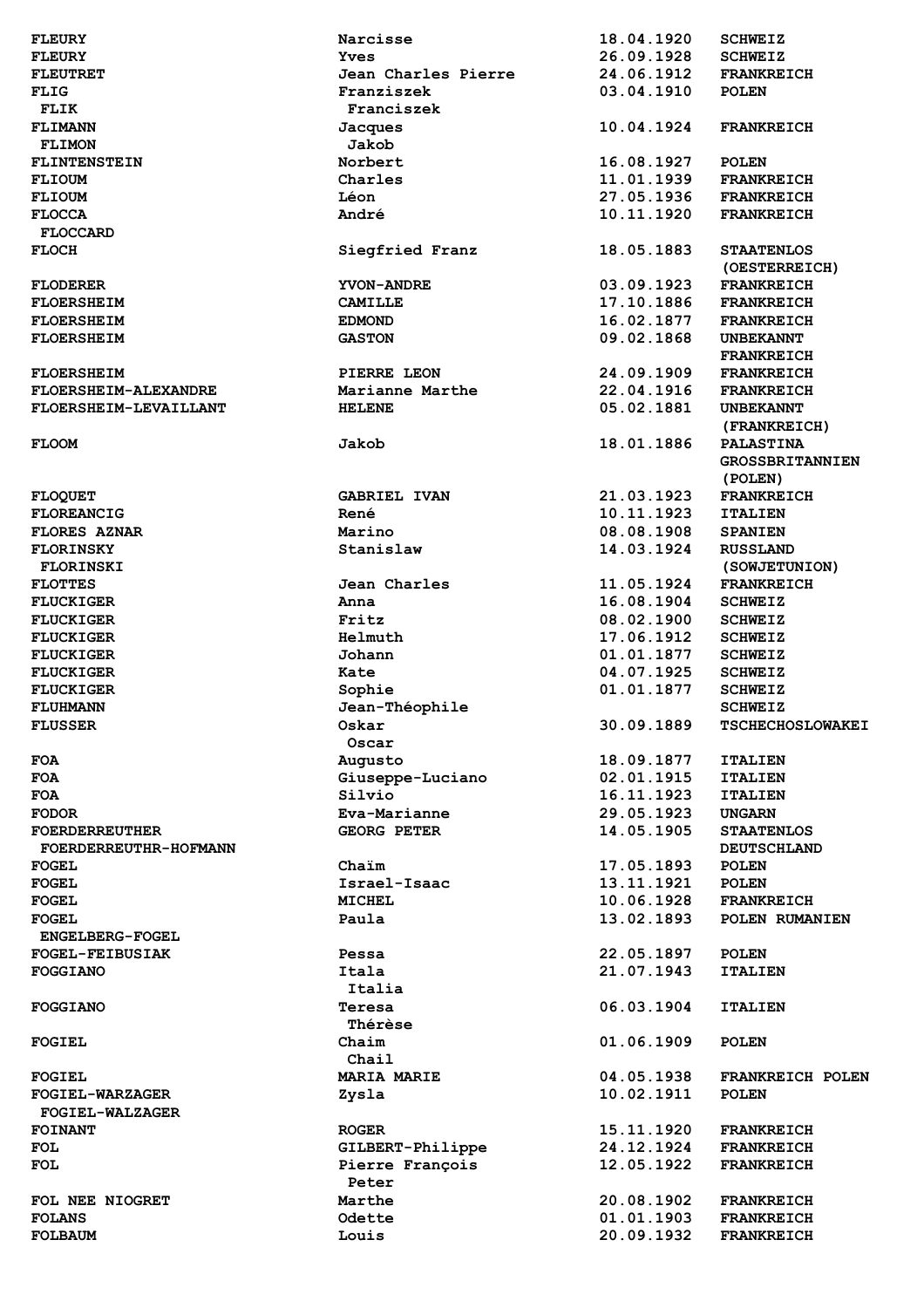|                                | Oscar                     | 09.05.1907               | <b>ITALIEN</b>                   |
|--------------------------------|---------------------------|--------------------------|----------------------------------|
|                                | Oskar                     |                          |                                  |
| <b>FOLLIET</b>                 | Georges                   | 04.04.1916               | <b>FRANKREICH</b>                |
|                                |                           |                          |                                  |
| <b>FOLLY</b>                   | René                      | 13.06.1922               | <b>SCHWEIZ FRANKREICH</b>        |
| <b>FOLMAN</b>                  | Michel                    | 06.12.1889               | <b>POLEN</b>                     |
| <b>FOLMANN</b>                 | Michael                   |                          |                                  |
| <b>FOLMAN-HERMANN</b>          | Ernestine                 | 08.01.1892               | <b>POLEN</b>                     |
| FOLMANN-HERRMANN               |                           |                          |                                  |
|                                |                           |                          |                                  |
| FOLPINI                        | <b>JULES</b>              | 26.05.1919               | <b>ITALIEN</b>                   |
|                                | <b>JULIUS</b>             |                          |                                  |
| <b>FOLZI</b>                   | Mario                     | 08.07.1922               | <b>ITALIEN</b>                   |
| <b>FONCELLE</b>                | Louis                     | 14.01.1908               | <b>FRANKREICH</b>                |
|                                |                           |                          |                                  |
| <b>FONFRIDE</b>                | Jacques                   | 24.04.1921               | <b>FRANKREICH</b>                |
| <b>FANFRIDE</b>                |                           |                          |                                  |
| <b>FONJALLAZ</b>               | Bluette                   | 31.07.1940               | <b>SCHWEIZ</b>                   |
| <b>FONJALLAZ</b>               | Eliane                    | 01.11.1932               | <b>SCHWEIZ</b>                   |
|                                |                           | 18.08.1902               |                                  |
| <b>FONJALLAZ</b>               | Emy                       |                          | <b>SCHWEIZ</b>                   |
| <b>FONJALLAZ</b>               | Georges-Louis             | 12.06.1910               | <b>SCHWEIZ</b>                   |
| <b>FONJALLAZ</b>               | Gisèle                    | 13.03.1941               | <b>SCHWEIZ</b>                   |
| <b>FONJALLAZ</b>               | Jean-Claude               | 23.07.1943               | <b>SCHWEIZ</b>                   |
| <b>FONJALLAZ</b>               | <b>Odette</b>             | 12.11.1935               | <b>SCHWEIZ</b>                   |
|                                |                           |                          |                                  |
| FONJALLAZ-MARTIN               | Mireille                  | 19.05.1912               | <b>SCHWEIZ</b>                   |
|                                |                           |                          | (FRANKREICH)                     |
| <b>FONTAINE</b>                | Alexis-Jean               | 15.06.1909               | <b>FRANKREICH</b>                |
| <b>FONTAINE</b>                | André                     | 26.09.1928               | <b>FRANKREICH</b>                |
|                                |                           |                          |                                  |
| <b>FONTAINE</b>                | Edmée                     | 22.12.1906               | <b>FRANKREICH</b>                |
| <b>FONTAINE</b>                | Marceline                 | 29.04.1915               | <b>SCHWEIZ</b>                   |
| <b>FONTAINE</b>                | PIERRE FRANCOIS MARIE     | 06.12.1919               | <b>BELGIEN</b>                   |
| <b>FONTAINE</b>                | René                      | 20.02.1926               | <b>FRANKREICH</b>                |
|                                |                           |                          |                                  |
| <b>FONTANEL</b>                | <b>JEAN</b>               | 22.06.1923               | <b>FRANKREICH</b>                |
| <b>FONTBONNE</b>               | Yvon                      | 19.03.1899               | <b>FRANKREICH</b>                |
| <b>FONTENAILLE</b>             | <b>CHARLES</b>            | 04.10.1933               | <b>FRANKREICH</b>                |
| <b>FONTENELLE</b>              | MATHIEU EUGENE GAISLAIN   | 26.03.1892               | <b>BELGIEN</b>                   |
|                                |                           |                          |                                  |
| <b>FONTANELLE</b>              |                           |                          |                                  |
| <b>FONTENELLE</b>              | <b>MATHIEU-EUGENE</b>     | 30.06.1922               | <b>BELGIEN</b>                   |
| <b>FONTY</b>                   | Marcelle                  | 01.01.1920               | <b>FRANKREICH</b>                |
| ${\tt FORAT}$                  | HUGUETTE-JEANNE-FRANCOISE | 25.08.1923               | <b>FRANKREICH</b>                |
|                                |                           | 20.02.1921               |                                  |
| FORBATOK-SMIRNOWA              | Maria                     |                          | <b>RUSSLAND</b>                  |
| <b>SMIRNOVA</b>                |                           |                          | <b>SOWJETUNION</b>               |
|                                |                           |                          |                                  |
| FORCHAMMER                     | Eric                      | 20.03.1928               | <b>SCHWEIZ</b>                   |
|                                |                           |                          |                                  |
|                                | Gaston                    |                          |                                  |
| <b>FORCHAMMER</b>              | Otto                      | 19.01.1895               | <b>SCHWEIZ</b>                   |
| <b>FORD</b>                    | Joseph                    | 11.11.1911               | <b>GROSSBRITANNIEN</b>           |
|                                | <b>BORIS JOSEF</b>        |                          |                                  |
|                                |                           |                          | <b>SCHWEIZ FRANKREICH</b>        |
| <b>FOREST</b>                  | Georges                   | 23.07.1923               |                                  |
| <b>FORESTIER</b>               | Gilbert                   | 24.03.1915               | <b>FRANKREICH</b>                |
| <b>FORESTIER</b>               | Léon                      | 05.06.1923               | <b>FRANKREICH</b>                |
| <b>FORET</b>                   | Irène                     | 04.11.1920               | <b>FRANKREICH</b>                |
| <b>FORET</b>                   | Liliane                   | 07.09.1940               | <b>FRANKREICH</b>                |
|                                |                           |                          |                                  |
| <b>FORMA</b>                   | André                     | 20.02.1934               | <b>FRANKREICH</b>                |
| <b>FORMA</b>                   | Jean-Jacques              | 21.11.1936               | <b>FRANKREICH</b>                |
| <b>FORMAZ</b>                  | Oscar                     | 25.07.1916               | <b>SCHWEIZ</b>                   |
| <b>FORMENT</b>                 | Armand                    | 14.10.1925               | <b>FRANKREICH</b>                |
|                                |                           |                          |                                  |
| <b>FORMIGGINI</b>              | Franco                    | 20.08.1911               | <b>ITALIEN</b>                   |
| <b>FORMIGGINI</b>              | Nicoletta                 | 04.12.1940               | <b>ITALIEN</b>                   |
| <b>FORMIGGINI-ASSAYAS</b>      | Yvonne                    | 01.09.1917               | FRANKREICH ITALIEN               |
| <b>FORNAROLLI</b>              | CLAUDETTE MARIE           | 01.01.1935               | <b>FRANKREICH</b>                |
|                                |                           |                          |                                  |
| <b>FORNAROLI</b>               |                           |                          |                                  |
| <b>FORNASSETTI</b>             | Piero                     | 01.01.1913               | <b>ITALIEN</b>                   |
| <b>FORNASETTI</b>              |                           |                          |                                  |
| <b>FORNER</b>                  | Raymond                   | 18.12.1925               | <b>FRANKREICH</b>                |
|                                | Raimund                   |                          |                                  |
|                                |                           |                          |                                  |
| <b>FORNEROD</b>                | Maurice-Albert            | 21.05.1895               | <b>SCHWEIZ</b>                   |
| <b>FORRAT</b>                  | Claude Emile Lucien       | 24.05.1920               | <b>FRANKREICH</b>                |
| <b>FORRES</b>                  | André                     | 06.04.1921               | <b>FRANKREICH</b>                |
| <b>FORSCH</b>                  | Manfred                   | 20.07.1912               | <b>STAATENLOS</b>                |
|                                |                           |                          |                                  |
|                                | Manfried                  |                          | (DEUTSCHLAND)                    |
| <b>FORSTER</b><br><b>FORTI</b> | <b>Hélène</b><br>Aldo     | 21.08.1908<br>12.07.1902 | <b>SCHWEIZ</b><br><b>ITALIEN</b> |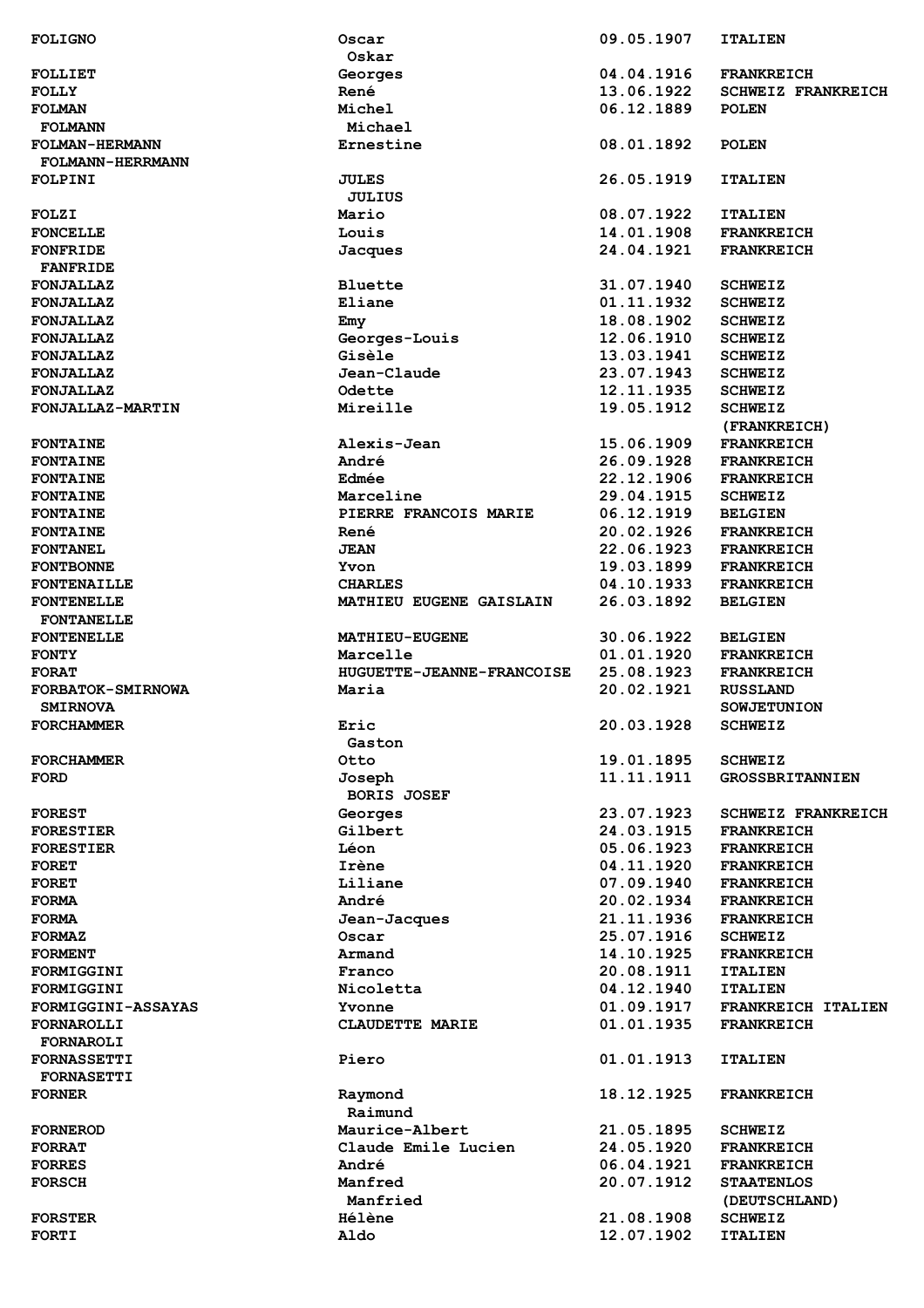| <b>FORTI</b>            | Angelica               | 17.02.1939 | <b>ITALIEN</b>     |
|-------------------------|------------------------|------------|--------------------|
| <b>FORTI</b>            | Clotilde               | 11.03.1899 | <b>ITALIEN</b>     |
| <b>FORTI</b>            | Elena                  | 30.09.1905 | <b>ITALIEN</b>     |
|                         | Hélène                 |            |                    |
| <b>FORTI</b>            | Maria Giovanna         | 19.11.1929 | <b>ITALIEN</b>     |
|                         | Marie                  |            |                    |
|                         |                        |            |                    |
| <b>FORTI</b>            | Oris                   | 28.03.1923 | <b>ITALIEN</b>     |
| <b>FORTI</b>            | <b>PAOLO</b>           | 30.07.1935 | <b>ITALIEN</b>     |
|                         | <b>PAUL</b>            |            |                    |
| <b>FORTI-FORTI</b>      | Leonilda               | 20.11.1881 | <b>ITALIEN</b>     |
| <b>FORTIS</b>           | Antoni                 | 01.01.1921 | <b>ITALIEN</b>     |
| <b>FOSSA-SCHWARTZ</b>   | MONIQUE JACQUELINE     | 18.07.1907 | <b>FRANKREICH</b>  |
| DE FOSSA-SCHWARTZ       |                        |            |                    |
| <b>FOSSATI-FELIX</b>    | <b>BERTHA</b>          | 28.05.1894 | <b>FRANKREICH</b>  |
| <b>FOTI</b>             | Stephano               | 01.03.1925 | <b>ITALIEN</b>     |
| <b>FOTICH</b>           | Milan                  | 23.07.1895 | <b>JUGOSLAWIEN</b> |
| <b>FOTITCH</b>          |                        |            |                    |
| <b>FOUCAULT</b>         | André Henri Pierre     | 12.02.1908 | <b>FRANKREICH</b>  |
| <b>FOUCHE</b>           | <b>JOHANN</b>          | 31.07.1920 | <b>FRANKREICH</b>  |
|                         |                        |            |                    |
| <b>FOUDRAL</b>          | Arlette Agnès          | 13.02.1938 | <b>FRANKREICH</b>  |
| <b>FOUDRAL</b>          | <b>GUY MAURICE</b>     | 03.09.1933 | <b>FRANKREICH</b>  |
| <b>FOUDRAL</b>          | Marcel-Jean            | 20.01.1922 | <b>FRANKREICH</b>  |
| <b>FOUDRAL</b>          | Maurice                | 17.01.1908 | <b>FRANKREICH</b>  |
|                         | MORITZ                 |            |                    |
| <b>FOUDRAL</b>          | MICHEL JOHN            | 06.09.1921 | <b>FRANKREICH</b>  |
| <b>FOUDRAL-ASTIER</b>   | <b>SIMONE EUGENIE</b>  | 24.01.1908 | <b>FRANKREICH</b>  |
| <b>FOUET</b>            | André                  | 29.12.1916 | <b>FRANKREICH</b>  |
| <b>FOUGERARD</b>        | LUCIEN ANDRE VICTOR    | 08.01.1922 | <b>FRANKREICH</b>  |
| <b>FOUGEROUSSE</b>      | Paul                   | 30.07.1918 | <b>FRANKREICH</b>  |
| <b>FOUILLOUX</b>        | <b>CHARLES</b>         | 07.10.1922 | <b>FRANKREICH</b>  |
| FOUILLOUD               |                        |            |                    |
|                         |                        |            |                    |
| <b>FOULAZ</b>           | Georges                | 10.02.1920 | <b>FRANKREICH</b>  |
| <b>FOULD</b>            | Henry-Raymond          | 24.07.1913 | <b>FRANKREICH</b>  |
|                         |                        |            | <b>LOTHRINGEN</b>  |
| <b>FOULD</b>            | Roger-Léon             | 22.03.1911 | <b>FRANKREICH</b>  |
|                         |                        |            | <b>LOTHRINGEN</b>  |
| <b>FOULDE</b>           | Marcel                 | 08.02.1907 | <b>FRANKREICH</b>  |
| <b>FOULLE</b>           |                        |            |                    |
| <b>FOURNIER</b>         | <b>CLAUDE</b>          | 01.06.1902 | <b>FRANKREICH</b>  |
| <b>FOURNIER</b>         | Danielle               | 04.04.1939 | <b>FRANKREICH</b>  |
| <b>FOURNIER</b>         | <b>EUGENE Camille</b>  | 18.01.1911 | <b>FRANKREICH</b>  |
| <b>FOURNIER</b>         | Félix, Xavier, Arthur  | 09.09.1906 | <b>FRANKREICH</b>  |
| <b>FOURNIER</b>         | Francis                | 28.10.1901 | <b>FRANKREICH</b>  |
| <b>FOURNIER</b>         | François               | 08.08.1920 | <b>FRANKREICH</b>  |
|                         |                        | 12.09.1918 |                    |
| <b>FOURNIER</b>         | Georges-Gustave        |            | <b>FRANKREICH</b>  |
| <b>FOURNIER</b>         | Joseph                 | 06.05.1906 | <b>FRANKREICH</b>  |
| <b>FOURNIER</b>         | Joseph                 | 01.06.1902 | <b>FRANKREICH</b>  |
|                         | Claudius-Joseph        |            |                    |
| <b>FOURNIER</b>         | <b>JOSEPH LOUIS</b>    | 27.09.1921 | <b>FRANKREICH</b>  |
| <b>FOURNIER</b>         | <b>MARIE</b>           | 27.04.1902 | <b>FRANKREICH</b>  |
| <b>FOURNIER</b>         | <b>RICHARD</b>         | 16.07.1936 | <b>FRANKREICH</b>  |
| <b>FOURNIER</b>         | ROGER JEAN             | 20.02.1920 | <b>FRANKREICH</b>  |
| <b>FOURNIER</b>         | TIM                    | 16.05.1932 | <b>FRANKREICH</b>  |
|                         | <b>HARRY</b>           |            |                    |
| <b>FOURNIER-MULLER</b>  | Wilsonnette            | 29.11.1918 | <b>FRANKREICH</b>  |
| <b>FOURNIER-PRESTON</b> | <b>JEANNE</b>          | 09.09.1910 | <b>FRANKREICH</b>  |
|                         |                        |            | (ENGLAND)          |
| <b>FOUSSIER</b>         | CLAUDE JACQUES ACHILLE | 19.04.1925 | <b>FRANKREICH</b>  |
| <b>FOUX</b>             | <b>DAVID</b>           | 10.01.1873 | <b>SOWJETUNION</b> |
|                         |                        |            |                    |
|                         |                        |            | (RUSSLAND)         |
| <b>FOUX</b>             | FELIX                  | 23.11.1927 | <b>FRANKREICH</b>  |
| <b>FUCHS</b>            |                        |            | <b>RUSSLAND</b>    |
| <b>FOUX-BRODSKI</b>     | <b>SONIA</b>           | 27.02.1887 | <b>SOWJETUNION</b> |
|                         | <b>SAURA</b>           |            | <b>STAATENLOS</b>  |
|                         | Soura                  |            | (RUSSLAND)         |
| <b>FOVANNA</b>          | Benjamino              | 03.09.1895 | <b>ITALIEN</b>     |
| <b>FOVANNA</b>          | Benvenuto              | 12.03.1910 | <b>ITALIEN</b>     |
| <b>FOVANNA</b>          | Giorgio                | 15.09.1933 | <b>ITALIEN</b>     |
| <b>FOVANNA</b>          | Rosa                   | 19.11.1901 | <b>ITALIEN</b>     |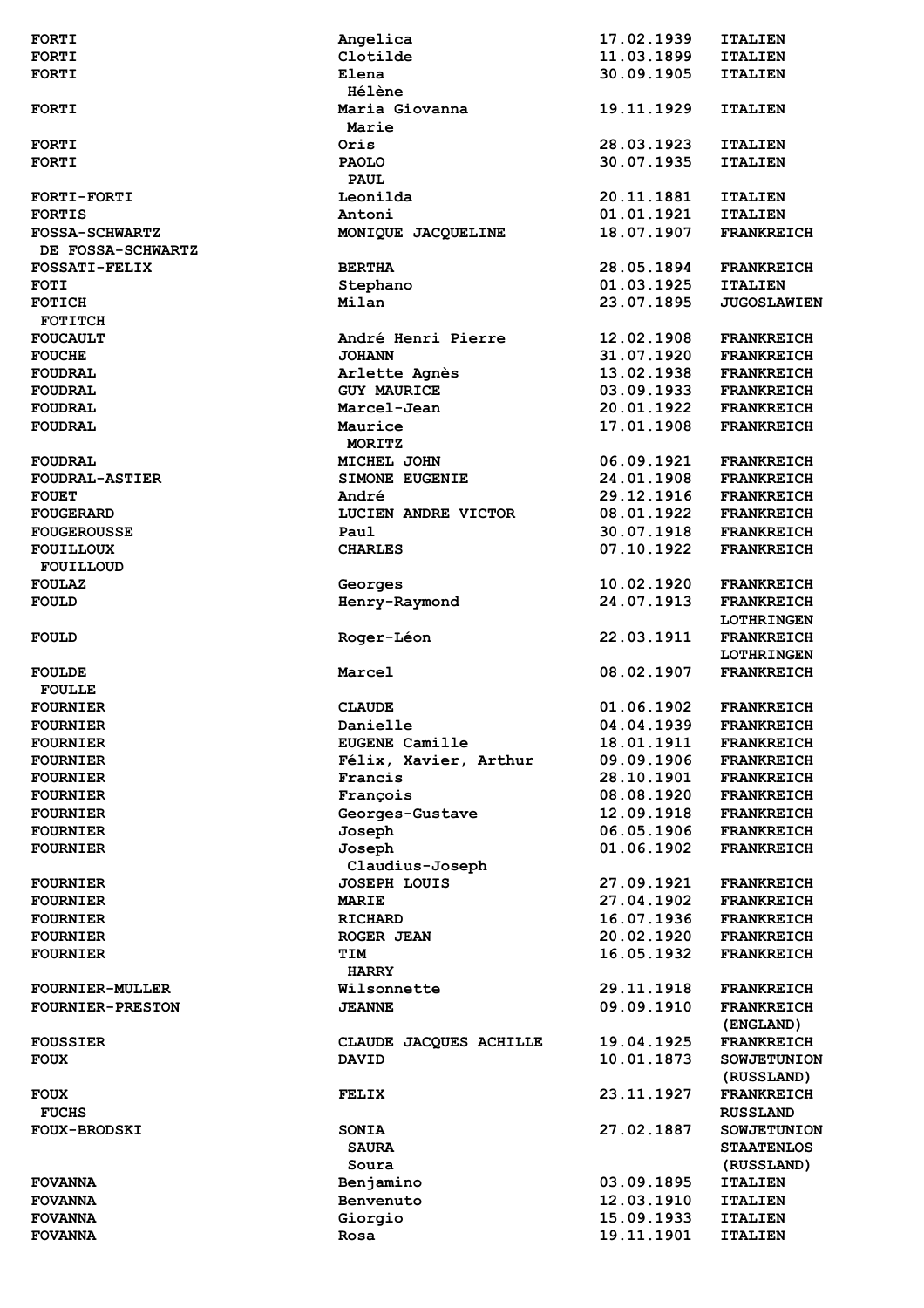| <b>FOX</b>                              | John Edouard Marcel<br>Johann             | 14.12.1921               | <b>GROSSBRITANNIEN</b>                   |
|-----------------------------------------|-------------------------------------------|--------------------------|------------------------------------------|
| <b>FOY</b>                              | Francis Gérard Louis                      | 23.03.1924               | <b>FRANKREICH</b>                        |
| <b>FOY</b>                              | Félix Hippolyte<br>Jean Louis             | 18.08.1921               | <b>FRANKREICH</b>                        |
|                                         | <b>JOHANN</b>                             | 23.04.1942               |                                          |
| <b>FRACCHINI</b>                        | Giorgio<br>Georg                          |                          | <b>ITALIEN</b>                           |
| <b>FRACHEBOURG</b><br><b>FRACHEBOUD</b> | LILIANE CECILE                            | 08.04.1923               | <b>FRANKREICH</b>                        |
| <b>FRACHEY</b>                          | Oscar                                     | 23.06.1920               | <b>ITALIEN</b>                           |
| <b>FRACHAY</b><br><b>FRACHOVIAK</b>     | <b>OSKAR</b><br>Bogdan                    | 22.03.1921               | <b>POLEN</b>                             |
| <b>FRACKOWIAK</b>                       |                                           |                          |                                          |
| <b>FRACHOVIAK</b>                       | Panislaw                                  | 01.01.1916               | <b>POLEN</b>                             |
| <b>FRACKOWIAK</b>                       | <b>Boleslaw</b>                           | 16.07.1916               | <b>POLEN</b>                             |
| <b>FRAENKEL</b>                         | Hans                                      | 12.06.1888               | <b>STAATENLOS</b>                        |
|                                         |                                           |                          | (DEUTSCHLAND)                            |
| <b>FRAENKEL</b>                         | Jacques<br>Jakob                          | 08.12.1942               | POLEN (UNBEKANNT)                        |
| <b>FRAENKEL</b>                         | Max                                       | 29.07.1904               | <b>STAATENLOS</b>                        |
| <b>FRAENKEL</b>                         | <b>PETER</b>                              | 16.01.1937               | (DEUTSCHLAND)<br><b>STAATENLOS</b>       |
|                                         |                                           |                          | (DEUTSCHLAND)                            |
| <b>FRAENKEL</b>                         | <b>RUTH</b>                               | 21.05.1935               | <b>STAATENLOS</b><br>(DEUTSCHLAND)       |
| FRAENKEL-GRYNBAUM                       | Blima Malka                               | 15.06.1905               | <b>POLEN</b>                             |
| <b>FRANKEL</b>                          |                                           |                          |                                          |
| <b>FRAENKEL-MUENSTERBERGER</b>          | CHARLOTTE FRIEDA                          | 06.08.1912               | <b>STAATENLOS</b><br>(DEUTSCHLAND)       |
| <b>FRAGA PADIN</b>                      | <b>FRAGO</b>                              | 13.06.1914               | <b>SPANIEN</b>                           |
| <b>BELARMINO</b>                        | <b>BELARMINO</b>                          |                          |                                          |
| <b>FRAGNIERE</b>                        | André Roland                              | 09.11.1927               | <b>SCHWEIZ</b>                           |
| <b>FRAIDENRAIH</b>                      | Robert                                    | 01.09.1930               | <b>FRANKREICH</b>                        |
| <b>FRAIDENRAICH</b>                     |                                           |                          |                                          |
| FRAILICH                                | Bernard<br>Bernhard                       | 28.04.1928               | <b>FRANKREICH</b>                        |
| FRAILICH                                | Jacques-Gabriel                           | 24.08.1936               | <b>FRANKREICH</b>                        |
| <b>FRAJBERG</b>                         | Armand                                    | 18.04.1928               | <b>POLEN</b>                             |
| <b>FRAJERMAUER</b>                      | David                                     | 04.10.1937               | <b>POLEN</b>                             |
|                                         |                                           |                          |                                          |
| <b>FRAJERMAUER</b>                      | Lea                                       | 01.09.1935               | <b>POLEN</b>                             |
| FRAJERMAUER-FINKELSTEIN                 | Pessa Chaja                               | 10.11.1914               | <b>POLEN</b>                             |
| <b>FRANAS</b>                           | Josef                                     | 01.01.1922               | <b>POLEN</b>                             |
| <b>FRYNAS</b>                           | Joseph                                    |                          |                                          |
| <b>FRANCESCHINI</b>                     | <b>MARCEL</b>                             | 20.05.1926               | <b>ITALIEN</b>                           |
| <b>FRANCESE</b>                         | Oreste                                    | 24.04.1923               | <b>FRANKREICH</b>                        |
| <b>FRANCFORT</b>                        | Preste<br>Albert                          | 15.06.1915               | <b>SCHWEIZ FRANKREICH</b>                |
| <b>FRANKFORT</b>                        |                                           |                          |                                          |
| <b>FRANCHAUT</b>                        | Jean                                      | 02.02.1912               | <b>FRANKREICH</b>                        |
| <b>TRANTANT</b>                         |                                           |                          |                                          |
| <b>TRANCHANT</b>                        |                                           |                          |                                          |
| <b>FRANCHI</b><br><b>FRANCINI</b>       | Anthony-Renato<br>Achille-Richard         | 21.12.1923<br>20.09.1899 | <b>GROSSBRITANNIEN</b><br><b>ITALIEN</b> |
| <b>FRANCINI</b>                         | Antoine                                   | 22.07.1930               | <b>ITALIEN</b>                           |
| FRANCINI-VIGLINO                        | Rose Marie Angèle                         | 23.04.1905               | <b>ITALIEN</b>                           |
|                                         | Rosa                                      |                          |                                          |
| <b>FRANCIOLI</b>                        | Alberto                                   | 14.05.1920               | <b>ITALIEN</b>                           |
| <b>FRANCIOLI</b>                        | Vicenzo<br>Vincenz                        | 05.04.1911               | <b>ITALIEN</b>                           |
| <b>FRANCISCOD</b>                       | René                                      | 25.07.1900               | <b>FRANKREICH</b>                        |
| <b>FRANCK</b>                           | Pierre                                    | 23.10.1916               | <b>FRANKREICH</b>                        |
|                                         | <b>Léon-Pierre</b><br>Pierre Léon Bernard |                          |                                          |
| <b>FRANCK -BECKER</b>                   | Rosette Jeanne Henriette                  | 11.04.1896               | <b>FRANKREICH</b>                        |
| <b>FRANCO</b>                           | <b>ALBERT</b>                             | 04.05.1920               | <b>FRANKREICH</b>                        |
| FRANCO TAMARIT                          | Marcelino                                 | 12.01.1905               | <b>SPANIEN</b>                           |
| <b>FRANCOIS</b><br><b>FRANCOIS</b>      | CARLO ROGER<br>Jean-Marie                 | 26.05.1919<br>16.03.1918 | <b>BELGIEN</b><br><b>FRANKREICH</b>      |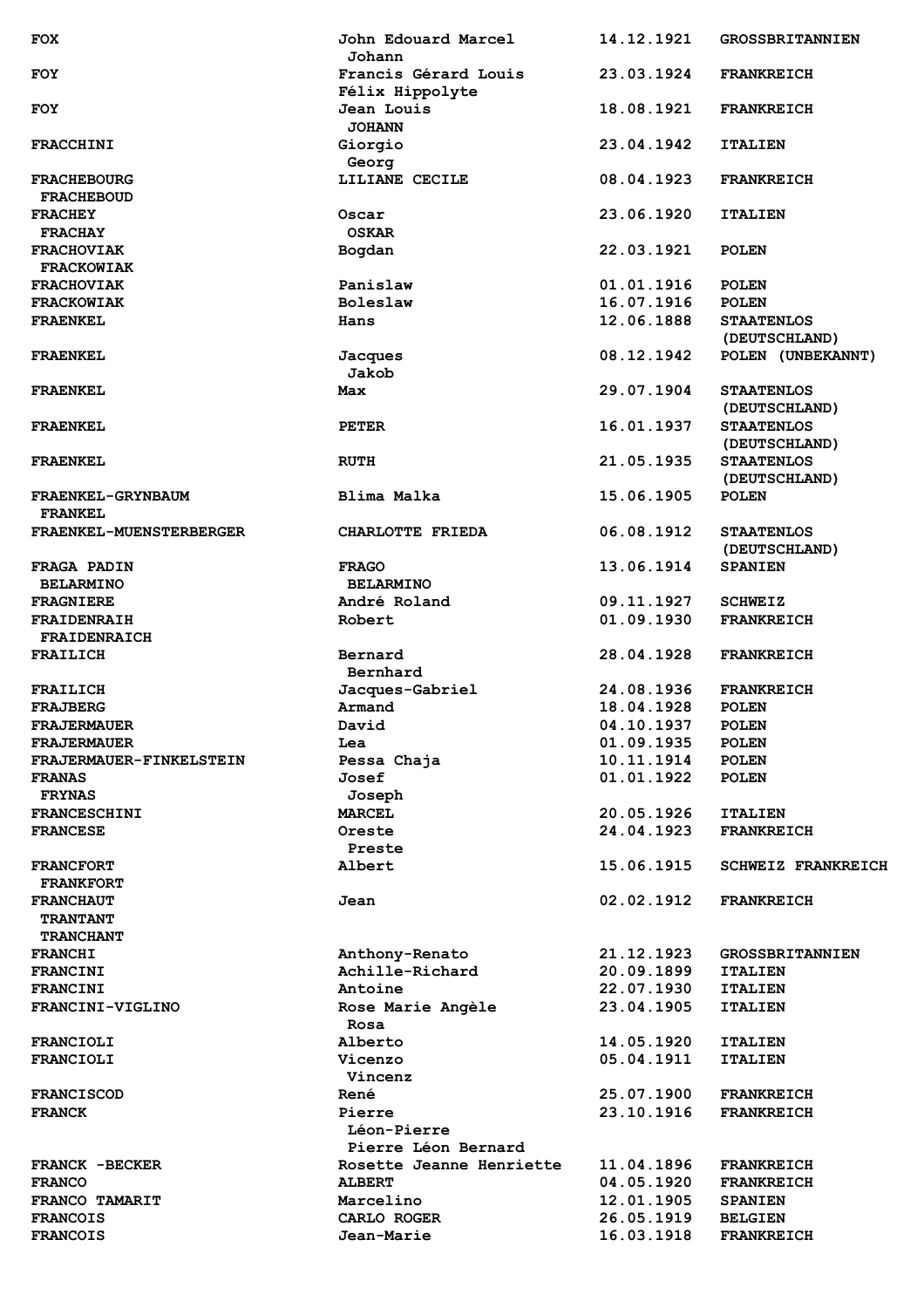| FRANCOIS-JALLARD             | Antoinette Julienne   | 09.07.1919 | <b>FRANKREICH</b>         |
|------------------------------|-----------------------|------------|---------------------------|
| <b>JEALLARD</b>              |                       |            |                           |
| <b>FRANCOIS-PASSY</b>        | Hortense              | 03.06.1882 | <b>FRANKREICH</b>         |
|                              |                       |            |                           |
| <b>FRANCOIS-PONCET</b>       | LOUIS MAXIME          | 25.03.1921 | <b>FRANKREICH</b>         |
|                              | LUDWIG                |            |                           |
|                              |                       |            |                           |
| <b>FRANCO</b>                | <b>ALICE</b>          | 17.09.1919 | <b>BELGIEN</b>            |
| LIPSCHUETZ-FRANCQ            |                       |            |                           |
| <b>FRANCO</b>                | <b>JEAN-CLAUDE</b>    | 14.12.1935 | <b>BELGIEN</b>            |
|                              |                       |            |                           |
| FRANCO NEE DE SAUSSURE       | <b>ROSE-ALICE</b>     | 24.11.1911 | <b>BELGIEN</b>            |
| <b>FRANK</b>                 | Alfred                | 14.03.1920 | <b>NIEDERLANDE</b>        |
| <b>FRANK</b>                 | Henri                 | 16.10.1907 |                           |
|                              |                       |            | <b>TSCHECHOSLOWAKEI</b>   |
| <b>FRANCK</b>                | Heinrich              |            |                           |
| <b>FRANK</b>                 | Isidor                | 11.06.1907 | <b>NIEDERLANDE</b>        |
|                              |                       |            |                           |
|                              | Isidore               |            |                           |
| <b>FRANK</b>                 | Johannes Mathias      | 23.01.1904 | <b>DEUTSCHLAND</b>        |
| <b>FRANK</b>                 | Martin                | 21.10.1920 | <b>SCHWEIZ</b>            |
|                              |                       |            |                           |
| <b>FRANK</b>                 | Meyer                 | 26.11.1906 | <b>NIEDERLANDE</b>        |
| <b>FRANK-HECHT</b>           |                       |            |                           |
| <b>FRANK</b>                 | <b>SYLVAIN</b>        | 13.09.1899 | <b>FRANKREICH ELSASS</b>  |
|                              |                       |            |                           |
| <b>FRANK</b>                 | <b>YVETTE</b>         | 19.06.1930 | <b>FRANKREICH ELSASS</b>  |
|                              | Marguerite            |            |                           |
| <b>FRANK-HECHT</b>           | <b>HANNELORE</b>      | 18.10.1920 | NIEDERLANDE               |
|                              |                       |            |                           |
|                              |                       |            | (DEUTSCHLAND)             |
| <b>FRANK-MEYER</b>           | <b>REINE</b>          | 25.11.1904 | <b>FRANKREICH ELSASS</b>  |
|                              |                       |            |                           |
| <b>FRANKE</b>                | Hildegard             | 14.05.1936 | <b>DEUTSCHLAND</b>        |
| <b>FRANKE</b>                | Juliana               | 04.05.1934 | <b>DEUTSCHLAND</b>        |
| <b>FRANKE</b>                | Kurt                  | 01.01.1913 | <b>DEUTSCHLAND</b>        |
|                              |                       |            |                           |
| <b>FRANKE</b>                | Reinert               | 19.09.1937 | <b>DEUTSCHLAND</b>        |
| <b>FRANKEL</b>               | <b>JULES</b>          | 18.11.1882 | <b>FRANKREICH</b>         |
|                              |                       | 03.12.1935 |                           |
| <b>FRANKEL</b>               | Yvonne                |            | <b>FRANKREICH ELSASS</b>  |
| <b>FRANKEN</b>               | Robert                | 24.07.1919 | <b>NIEDERLANDE</b>        |
| <b>FRANKEN-BENDIK</b>        | Rosetta Bertha        | 18.05.1913 | <b>NIEDERLANDE</b>        |
|                              |                       |            |                           |
| <b>FRANKEN-BENDIK</b>        | Siegfried Maurits     | 25.10.1914 | <b>NIEDERLANDE</b>        |
| <b>FRANKEN-KOENIGSBERGER</b> | <b>Ilse</b>           | 12.11.1902 | <b>STAATENLOS</b>         |
|                              |                       |            | (DEUTSCHLAND)             |
|                              |                       |            |                           |
| FRANKENSTEIN ALIAS LEFRANC   | <b>GERHARD</b>        | 09.10.1912 | <b>STAATENLOS</b>         |
|                              |                       |            | (DEUTSCHLAND)             |
| <b>FRANKFURT</b>             | Mayer                 | 23.11.1911 | <b>POLEN</b>              |
|                              |                       |            |                           |
| <b>FRANKFURT</b>             | Paul                  | 09.03.1899 | <b>OESTERREICH</b>        |
| <b>FRANKFURTER</b>           | Schija                | 30.01.1899 | <b>POLEN</b>              |
|                              |                       |            |                           |
|                              | Szijya                |            |                           |
| <b>FRANKFURTER</b>           | Sylvain-Salomon-Jacob | 08.06.1932 | <b>POLEN</b>              |
| FRANKFURTER-KRANZ            | Dina                  | 13.09.1906 | <b>POLEN</b>              |
|                              |                       |            |                           |
| <b>FRANT</b>                 | ELISER GEN. LEO       | 20.01.1909 | <b>POLEN</b>              |
| <b>FRANZ</b>                 | Dieter                | 27.02.1934 | <b>DEUTSCHLAND</b>        |
| FRANZ-SCHMIDT                | Elisa                 | 01.10.1909 | <b>DEUTSCHLAND</b>        |
|                              |                       |            |                           |
| <b>FRANZE</b>                | <b>ANDREAS</b>        | 05.04.1915 | <b>DEUTSCHLAND</b>        |
|                              |                       |            | (TSCHECHOSLOWAKEI)        |
| <b>FRANZINI</b>              | Joseph                | 05.02.1906 | <b>ITALIEN</b>            |
|                              |                       |            |                           |
|                              | Giuseppe              |            |                           |
| <b>FRASHERI</b>              | Aljadin               | 03.05.1912 | <b>ALBANIEN</b>           |
|                              |                       |            |                           |
|                              | Alaydin               |            |                           |
|                              | Alayadin              |            |                           |
| <b>FRASHERI</b>              | Harald                | 22.07.1939 | <b>ALBANIEN</b>           |
|                              |                       |            |                           |
| <b>FRASHERI</b>              | Hildehaut             | 02.08.1920 | <b>ALBANIEN</b>           |
|                              | Huldetraud            |            |                           |
| <b>FRASSY</b>                | Jean                  | 27.04.1924 | <b>ITALIEN FRANKREICH</b> |
|                              |                       |            |                           |
|                              | Giovanni              |            |                           |
| <b>FRATCZAK</b>              | Czeslaw               | 28.06.1921 | <b>POLEN</b>              |
|                              | Crestan               |            |                           |
|                              |                       |            |                           |
| <b>FRATELLI</b>              | Ernest                | 01.01.1923 | <b>UNBEKANNT</b>          |
| <b>FRATERNALI</b>            | <b>ALDO</b>           | 11.05.1930 | <b>ITALIEN</b>            |
|                              | Carlo                 | 04.11.1923 |                           |
| <b>FRATTINI</b>              |                       |            | <b>ITALIEN</b>            |
| <b>FRATTINI</b>              | Oresto                | 01.01.1916 | <b>ITALIEN</b>            |
|                              | Oreste                |            |                           |
|                              |                       |            |                           |
| <b>FRAUTSCHI</b>             | Hellmut               | 17.04.1917 | <b>SCHWEIZ</b>            |
| <b>FRAUTSCHI</b>             | Lucie-Emma            | 25.10.1922 | <b>SCHWEIZ</b>            |
| <b>FRAUTSCHI</b>             | Renate                | 25.11.1943 | <b>SCHWEIZ</b>            |
|                              |                       |            |                           |
| <b>FRECHET</b>               | Jean-André            | 30.10.1910 | <b>FRANKREICH</b>         |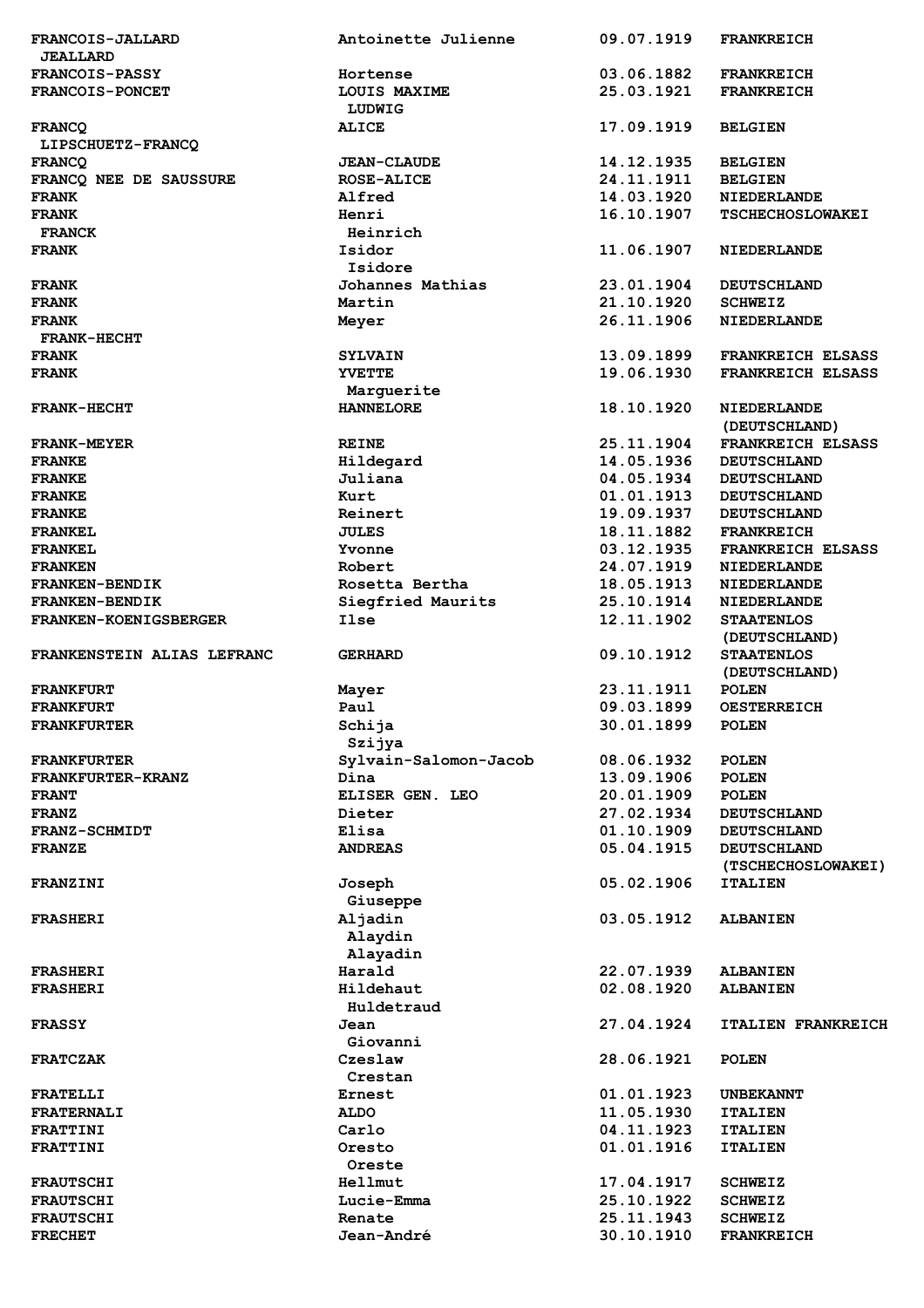| <b>FREDERIX</b>                    | <b>BERNARD</b>                                 | 22.06.1926               | <b>FRANKREICH</b>                                  |
|------------------------------------|------------------------------------------------|--------------------------|----------------------------------------------------|
| <b>FREDERIX</b>                    | MARC YVES ANDRE                                | 12.02.1919               | <b>FRANKREICH</b>                                  |
| <b>FREDERIX</b>                    | <b>PAUL</b>                                    | 12.04.1922               | <b>FRANKREICH</b>                                  |
| <b>FREI</b>                        | André                                          | 30.06.1927               | <b>SCHWEIZ</b>                                     |
| <b>FREI</b>                        | <b>EUGENE</b>                                  | 05.09.1894               | <b>SCHWEIZ</b>                                     |
| <b>FREI</b>                        | Marthe                                         | 04.07.1897               | <b>SCHWEIZ</b>                                     |
| <b>FREI</b>                        | Werner                                         | 13.03.1926               | <b>SCHWEIZ</b>                                     |
| <b>FREIBURGHAUS</b>                | Oscar                                          | 09.01.1924               | <b>SCHWEIZ</b>                                     |
| <b>FREIDENREICH</b>                | ISRAEL ISAAC                                   | 01.06.1879               | <b>POLEN</b>                                       |
| FREIDENREICH-HOCHMANN              | <b>ISSA</b>                                    | 04.07.1915               | <b>GROSSBRITANN</b>                                |
| FREIDENREICH-HOCHMANN              | <b>PAULA</b>                                   | 18.02.1915               | <b>GROSSBRITANN</b>                                |
| FREIDENREICH-ROSENSTEIN            | CHAVA Chawa CLAIRE                             | 06.05.1878               | <b>POLEN</b>                                       |
| <b>FREIDIG</b>                     | Adolf-Walter                                   | 24.02.1930<br>04.09.1939 | <b>SCHWEIZ</b>                                     |
| <b>FREIDIG</b>                     | Gisela<br>Klaus                                | 20.04.1945               | <b>SCHWEIZ</b>                                     |
| <b>FREIDIG</b><br><b>FREIDIG</b>   | Ruth                                           | 10.09.1934               | <b>SCHWEIZ</b><br><b>SCHWEIZ</b>                   |
| <b>FREIDIG</b>                     | Samuel                                         | 07.08.1906               | <b>SCHWEIZ</b>                                     |
| <b>FREIDIG-BRAUN</b>               | Margarete                                      | 16.12.1910               | <b>SCHWEIZ</b>                                     |
| <b>FREIER</b>                      | <b>JEAN FRANCOIS</b>                           | 04.01.1942               | <b>STAATENLOS</b>                                  |
| FREIER-LEIBEL                      | <b>MINA</b>                                    | 12.04.1912               | (FRANKREICH)<br><b>STAATENLOS</b>                  |
|                                    |                                                |                          | <b>(OESTERREICH</b>                                |
| <b>FREISINGER</b>                  | <b>JOSEF</b>                                   | 28.12.1905               | <b>DEUTSCHLAND</b>                                 |
| <b>FREISTADT</b>                   | <b>EMIL</b>                                    | 17.11.1908               | <b>OESTERREICH</b><br><b>STAATENLOS</b>            |
| <b>FREITLOWICZ</b>                 | <b>MORDKA</b>                                  | 15.09.1898               | POLEN                                              |
| FREITLOWICZ-FALK                   | <b>MASIA</b>                                   | 27.11.1903               | <b>POLEN</b>                                       |
| <b>FREMEAUX</b>                    | <b>JOSEPH Alfred</b>                           | 30.10.1913               | <b>FRANKREICH</b>                                  |
| <b>FREMIOT</b>                     | Christiane                                     | 13.05.1913               | <b>BELGIEN</b>                                     |
| <b>FRENK</b>                       | ARI SALOMON NATHAN                             | 31.05.1895<br>18.11.1943 | <b>NIEDERLANDE</b>                                 |
| <b>FRENK</b>                       | Béatrice<br>Beatrix Esther                     |                          | <b>NIEDERLANDE</b>                                 |
| <b>FRENK</b>                       | Simon                                          | 25.03.1920               | <b>NIEDERLANDE</b>                                 |
| <b>FRENK</b>                       | Sonia Antoinette                               | 11.05.1920               | <b>NIEDERLANDE</b>                                 |
| <b>FRENK-PEPERKAMP</b>             | Sophie<br>Sofia                                | 17.02.1916               | <b>NIEDERLANDE</b>                                 |
| <b>FRENKEL</b>                     | <b>ALEXANDER Alexandre</b>                     | 12.08.1921               | <b>SOWJETUNION</b>                                 |
| <b>FRENKEL</b>                     | Frymeta-Idesa                                  | 14.07.1889               | <b>POLEN</b>                                       |
| REICHENSTEIN-FRENKEL               | Frymetas-Françoise-<br><b>Rolande</b><br>Idesa |                          |                                                    |
| <b>FRENKEL</b>                     | Maurits                                        | 01.06.1919               | <b>NIEDERLANDE</b>                                 |
|                                    | Moritz                                         |                          |                                                    |
| <b>FRENKEL</b>                     | Simon                                          | 10.12.1920               | <b>NIEDERLANDE</b>                                 |
| <b>FRENKENBERG</b>                 | <b>ISAAC</b>                                   | 02.10.1899               | <b>FRANKREICH</b>                                  |
|                                    | <b>ISAAK</b>                                   |                          |                                                    |
| FRENKENBERG-SZAJIN<br><b>SZAJN</b> | LAJA                                           | 15.05.1903               | <b>FRANKREICH</b>                                  |
| <b>FRENKIEL</b>                    | Georges-Alain<br>Georg                         | 29.01.1941               | <b>POLEN FRANKR</b>                                |
| <b>FRENKIEL</b>                    | Naum                                           | 14.03.1905               | <b>POLEN</b>                                       |
| FRENKIEL-SZTEJNGURTEN              | Chaja-Gitla                                    | 01.07.1917               | <b>POLEN</b>                                       |
| <b>FRESCHI</b>                     | Armando                                        | 15.12.1915               | <b>UNBEKANNT</b>                                   |
| <b>FRESCO</b>                      | Vittorio                                       | 26.10.1892               | <b>ITALIEN</b>                                     |
| <b>FRESCO-FRESCO</b>               | Claire                                         | 04.08.1892               | <b>ITALIEN</b>                                     |
| <b>FRESIA</b>                      | Giovanni<br>Johann                             | 12.12.1893               | <b>ITALIEN</b>                                     |
| <b>FRESNEL</b>                     | <b>FRANCIS</b>                                 | 01.08.1915               | <b>FRANKREICH</b>                                  |
| <b>FREUD</b>                       | Karl                                           | 23.01.1899               | <b>STAATENLOS</b><br><b>OESTERREICH</b><br>(POLEN) |
| <b>FREUD-KULKA</b><br><b>FERUD</b> | Hilda                                          | 04.01.1903               | <b>STAATENLOS</b><br><b>OESTERREICH</b>            |
| <b>FREUDENBERG</b>                 | Martin-Joseph                                  | 09.04.1885               | <b>STAATENLOS</b>                                  |
| FREUDENBERG-GOLDENBAUM             |                                                |                          | (DEUTSCHLAND                                       |
| FREUDENBERG-GOLDENBAUM             | Erna-Amelie-Adele                              | 05.10.1895               | <b>STAATENLOS</b><br>(DEUTSCHLAND                  |

 **Chaskiel** 

**FRANKREICH** 22.06.1926 FRANKREICH **MARC YVES ANDRE 12.02.1919 FRANKREICH FREDERIX PAUL 12.04.1922 FRANKREICH 64.07.1897 SCHWEIZ**<br>13.03.1926 SCHWEIZ **FREIDENREICH-HOCHMANN ISSA 04.07.1915 GROSSBRITANNIEN FREIGHBIRG ISSUED ISSUED: FREIDEN** 18.05.1878 POLEN JEAN FRANCOIS 04.01.1942 STAATENLOS  **(FRANKREICH) FREIER-LEIBEL MINA 12.04.1912 STAATENLOS (OESTERREICH) FREISINGER JOSEF 28.12.1905 DEUTSCHLAND FAIL EMIL 17.11.1908 OESTERREICH STAATENLOS FREMEAUX JOSEPH Alfred 30.10.1913 FRANKREICH FRENK ARI SALOMON NATHAN 31.05.1895 NIEDERLANDE FRENCH BÉATRICE** 18.11.1943 NIEDERLANDE Framon 25.03.1920 NIEDERLANDE<br> **FRENC Sonia Antoinette** 11.05.1920 NIEDERLANDE **FRENK Sonia Antoinette 11.05.1920 NIEDERLANDE FRENKEL ALEXANDER Alexandre 12.08.1921 SOWJETUNION FRANKREICH** 15.05.1903 FRANKREICH Georges-Alain 29.01.1941 POLEN FRANKREICH **FRESNEL FRANCIS 01.08.1915 FRANKREICH FREUD Karl 23.01.1899 STAATENLOS OESTERREICH FREUD-KULKA Hilda 04.01.1903 STAATENLOS OESTERREICH**<br>**89.04.1885** STAATENLOS **(DEUTSCHLAND)**<br>05.10.1895 STAATENLOS Erna-Amelie-Adele 05.10.1895 STAATENLOS  **(DEUTSCHLAND)**  09.01.1899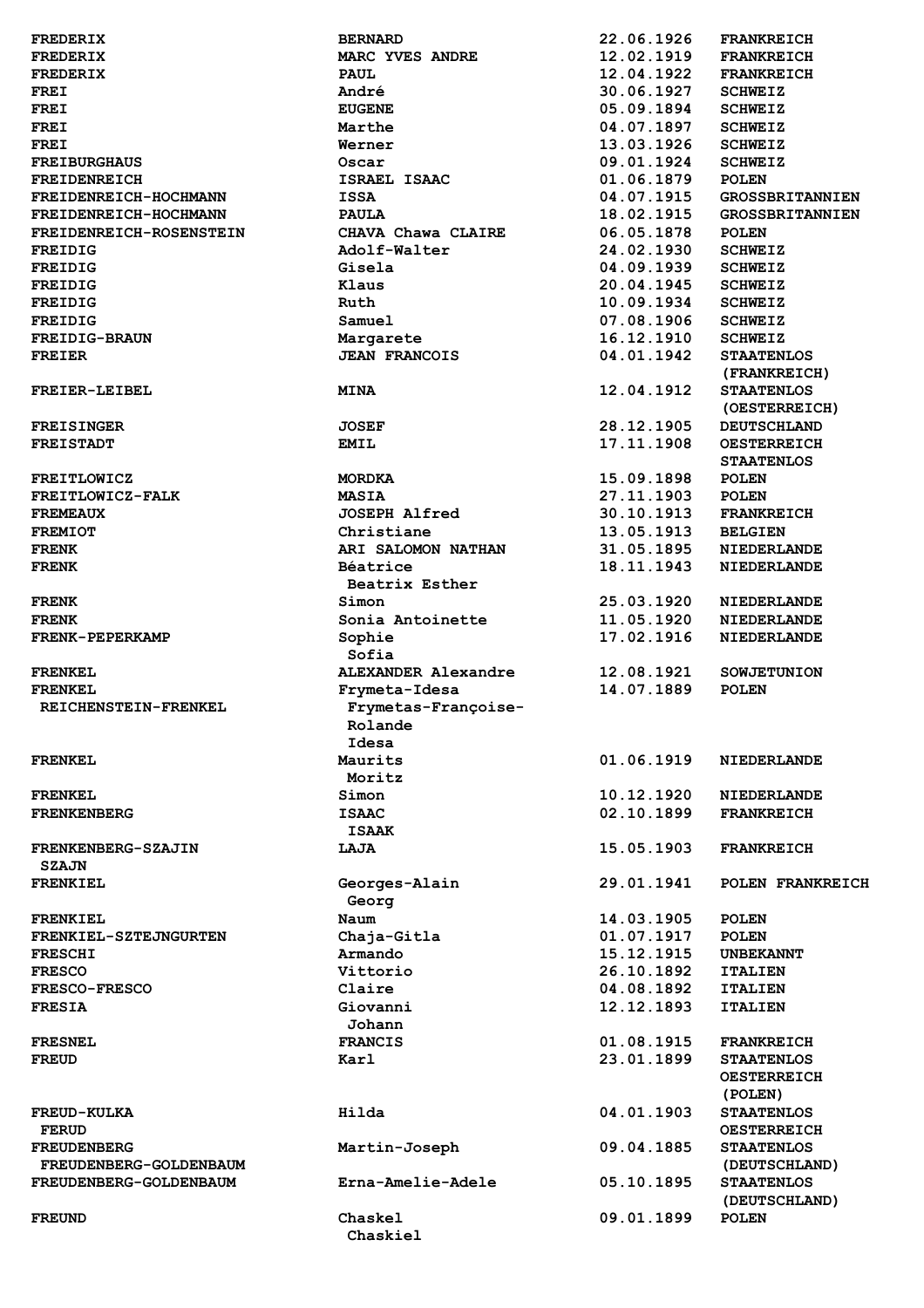| <b>FREUND</b>                             | Gerson                  | 06.04.1891               | <b>UNGARN</b>                       |
|-------------------------------------------|-------------------------|--------------------------|-------------------------------------|
| <b>FREUND</b>                             | Heinrich                | 04.06.1923               | <b>DEUTSCHLAND</b>                  |
| <b>FREUND</b>                             | <b>JOEL</b>             | 30.06.1912               | <b>POLEN</b>                        |
| <b>FREUND</b>                             | LASAR                   | 05.07.1940               | <b>POLEN</b>                        |
| <b>FREUND</b>                             | MONIQUE                 | 29.12.1942               | <b>POLEN</b>                        |
| <b>FREUND</b>                             | <b>ROLF</b>             | 04.10.1919               | <b>STAATENLOS</b>                   |
|                                           |                         |                          |                                     |
|                                           |                         |                          | <b>FRANKREICH</b>                   |
| <b>FREUND</b>                             | Walter Heinrich         | 28.02.1874               | <b>STAATENLOS</b>                   |
|                                           |                         |                          | (DEUTSCHLAND)                       |
| FREUND ALIAS STEINCALIK                   | Jacques                 | 27.12.1942               | <b>POLEN</b>                        |
| FREUND DIT DOPPELT-LIFSCHUETZ             | <b>PINKAS</b>           | 04.12.1886               | <b>POLEN</b>                        |
| FREUND-KLEINFELD                          | <b>CHARLOTTE</b>        | 17.06.1916               | <b>POLEN</b>                        |
| <b>KLEINPFERD</b>                         |                         |                          |                                     |
| FREUND-KLEINFELD ALIAS                    | Rosa                    | 28.11.1917               | <b>POLEN</b>                        |
| <b>STEINCALIK</b>                         | Maria                   |                          |                                     |
|                                           |                         |                          |                                     |
| <b>FREUND-LIFSCHUETZ</b>                  | <b>GOLDA</b>            | 19.05.1891               | <b>POLEN</b>                        |
| <b>FREUND-STORCH</b>                      | <b>FEIWEL</b>           | 15.01.1914               | <b>POLEN</b>                        |
| <b>FREUND-STORCH</b>                      | <b>MARTHA</b>           | 24.05.1918               | <b>POLEN</b>                        |
| <b>FREUND-WACHSSTOCK</b>                  | <b>RYFKA</b>            | 15.11.1903               | <b>POLEN</b>                        |
| <b>FREUNDLICH</b>                         | <b>EMANUEL</b>          | 31.10.1875               | <b>STAATENLOS</b>                   |
|                                           | Emmanuel                |                          | (OESTERREICH)                       |
| <b>FREUNDLICH</b>                         | <b>SIEGFRIED</b>        | 25.05.1876               | <b>DEUTSCHLAND</b>                  |
| <b>FREUNDLICH-JOSEPH</b>                  | <b>ROSA</b>             | 12.09.1882               | <b>DEUTSCHLAND</b>                  |
|                                           |                         |                          |                                     |
| FREUNDLICH-NELKEN                         | <b>MARIA</b>            | 10.07.1890               | <b>STAATENLOS</b>                   |
|                                           |                         |                          | (OESTERREICH)                       |
| <b>FREY</b>                               | Jean PAUL               | 10.08.1920               | <b>FRANKREICH</b>                   |
|                                           | <b>JOHANN</b>           |                          |                                     |
| <b>FREY</b>                               | Julius                  | 24.02.1902               | <b>POLEN</b>                        |
| <b>FREYEISEN</b>                          | Camille-Joseph-Xavier   | 04.02.1920               | <b>FRANKREICH</b>                   |
| <b>FREYRE</b>                             | Jacques                 | 25.11.1919               | <b>FRANKREICH</b>                   |
|                                           |                         |                          |                                     |
| <b>FREYTAG</b>                            | <b>SIEGFRIED</b>        | 02.01.1914               | <b>DEUTSCHLAND</b>                  |
|                                           |                         |                          | (OESTERREICH)                       |
| <b>FREZIER</b>                            | Victor                  | 03.10.1906               | <b>FRANKREICH</b>                   |
| <b>FRICKER</b>                            | Hedwig                  | 16.01.1900               | <b>SCHWEIZ</b>                      |
| <b>FRICOTELLE</b>                         | <b>JACQUES PAUL</b>     | 05.04.1919               | <b>FRANKREICH</b>                   |
| <b>FRIDELANCE</b>                         | Marc René               | 18.07.1922               | <b>SCHWEIZ FRANKREICH</b>           |
| <b>FRIDMAN</b>                            | <b>CLAIRE</b>           | 27.10.1937               | POLEN FRANKREICH                    |
|                                           |                         |                          |                                     |
| <b>FRIDMANN</b>                           |                         |                          |                                     |
|                                           |                         | 18.01.1905               | <b>POLEN</b>                        |
| <b>FRIDMAN</b>                            | Isaac-Michel            |                          |                                     |
| <b>FRIDMANN</b>                           |                         |                          |                                     |
| <b>FRIDMANIS</b>                          | Georges                 | 30.04.1930               | <b>SOWJETUNION</b>                  |
|                                           | Georg                   |                          | LETTLAND                            |
|                                           |                         |                          | <b>SOWJETUNION</b>                  |
| <b>FRIDMANIS</b>                          | Markelis                | 20.03.1890               |                                     |
|                                           |                         |                          | LETTLAND                            |
| <b>FRIDMANIS-ORKIN</b>                    | Nadezda                 | 17.11.1904               | <b>SOWJETUNION</b>                  |
| <b>ORKINS</b>                             |                         |                          | <b>LETTLAND</b>                     |
| <b>FRIDMANN</b>                           | Alfred                  | 19.04.1932               | <b>POLEN</b>                        |
| <b>FRIDMANN</b>                           | Jonny                   | 13.03.1939               | <b>FRANKREICH</b>                   |
| <b>FRIEDMANN</b>                          |                         |                          |                                     |
| <b>FRIEDEMANN</b>                         |                         |                          |                                     |
|                                           |                         |                          |                                     |
| FRIED                                     | Michèle                 | 21.09.1941               | <b>STAATENLOS</b>                   |
|                                           |                         |                          | (DEUTSCHLAND)                       |
| <b>FRIED</b>                              | Noémi                   | 15.05.1924               | <b>UNGARN</b>                       |
| <b>FRIED</b>                              | Werner                  | 24.12.1911               | <b>STAATENLOS</b>                   |
| FRIED-ALEXANDROWITZ                       |                         |                          | (DEUTSCHLAND)                       |
| FRIED-ALEXANDROWITZ                       | Livia                   | 30.01.1910               | <b>STAATENLOS</b>                   |
| FRIED-ALEXANDROWIZ                        | Levia                   |                          | (OESTERREICH)                       |
|                                           | Hans                    |                          |                                     |
| FRIEDBERG                                 |                         | 23.03.1898               | <b>DEUTSCHLAND</b>                  |
| FRIEDEBERG ALIAS ALIBERT                  | BERTHOLD ALIAS BERTRAND | 12.07.1912               | STAATENLOS SAAR                     |
|                                           |                         |                          | (DEUTSCHLAND)                       |
| FRIEDEBERG ALIAS ALIBERT                  | Leopold alias Jean      | 11.07.1879               | STAATENLOS SAAR                     |
|                                           |                         |                          | (DEUTSCHLAND)                       |
| FRIEDEBERG ALIAS ALIBERT                  | <b>RUTH ALIAS RENEE</b> | 24.01.1921               | <b>FRANKREICH</b>                   |
| JACQUET-FRIEDBERG                         |                         |                          | STAATENLOS (SAAR)                   |
| <b>FRIEDEN</b>                            | Odette                  | 08.10.1922               | <b>SCHWEIZ</b>                      |
| <b>FRIEDENBERG</b>                        | Anna Lia                | 13.06.1939               | <b>ITALIEN</b>                      |
|                                           |                         |                          |                                     |
| <b>FRIEDENBERG</b>                        | Mario                   | 19.12.1899               | <b>ITALIEN</b>                      |
| FRIEDENBERG-MANARA<br><b>FRIEDENREICH</b> | Egle<br>Lucien          | 08.07.1903<br>30.01.1929 | <b>ITALIEN</b><br><b>STAATENLOS</b> |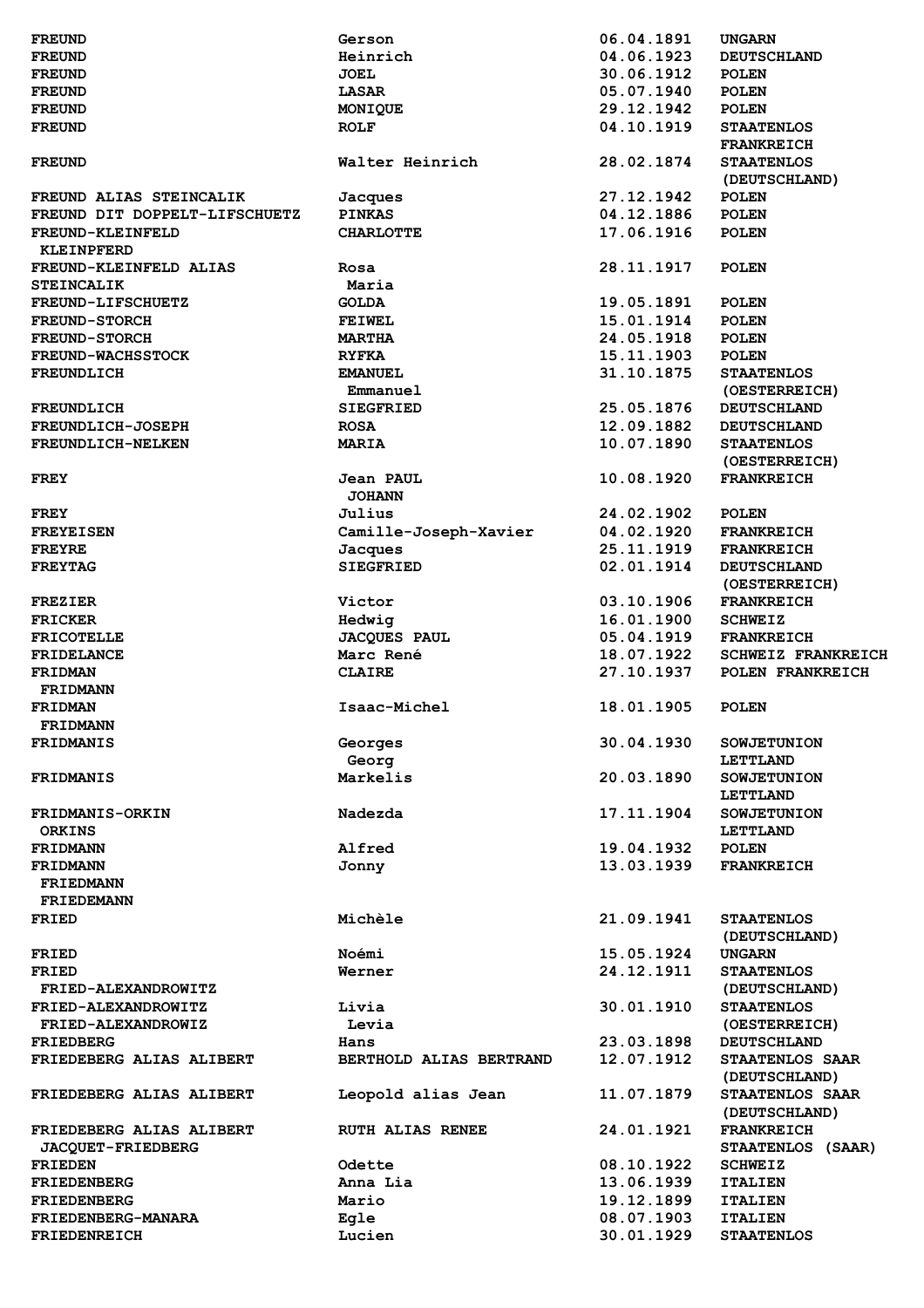|                           |                   |            | (DEUTSCHLAND)             |
|---------------------------|-------------------|------------|---------------------------|
| <b>FRIEDHOFF</b>          | Adolphe           | 02.04.1897 | <b>STAATENLOS</b>         |
| <b>FRIEDHOSS</b>          | Adolf             |            | <b>FRANKREICH</b>         |
|                           |                   |            |                           |
|                           |                   |            | (DEUTSCHLAND)             |
| <b>FRIEDHOFF</b>          | Juliette          | 03.04.1927 | <b>STAATENLOS</b>         |
| <b>FRIEDHOSS</b>          | Ursule Julia      |            | <b>FRANKREICH</b>         |
|                           | Gabrielle         |            | (DEUTSCHLAND)             |
|                           |                   |            |                           |
| <b>FRIEDHOFF-HIRSCH</b>   | Irma              | 25.08.1902 | <b>STAATENLOS</b>         |
| <b>FRIEDHOSS</b>          |                   |            | <b>FRANKREICH</b>         |
|                           |                   |            | (DEUTSCHLAND)             |
|                           |                   |            |                           |
| <b>FRIEDLAENDER</b>       | Agnès             | 19.12.1931 | <b>UNGARN</b>             |
| <b>FRIEDLANDER</b>        |                   |            |                           |
| FRIEDLAENDER-FRAENKEL     | Erna              | 04.02.1895 | <b>DEUTSCHLAND</b>        |
| <b>FRIEDLANDER</b>        | Emma              |            |                           |
|                           |                   |            |                           |
| FRIEDLI                   | André             | 28.02.1925 | <b>SCHWEIZ FRANKREICH</b> |
| FRIEDLI                   | Charles           | 07.06.1911 | <b>SCHWEIZ</b>            |
| FRIEDLI                   | Jean-Robert       | 11.03.1904 | <b>SCHWEIZ</b>            |
|                           |                   |            |                           |
| FRIEDLI                   | Johanna           | 23.04.1885 | <b>SCHWEIZ</b>            |
| FRIEDLI                   | Johannes          | 10.04.1874 | <b>SCHWEIZ</b>            |
| FRIEDLI                   | Lydia             | 18.07.1917 | <b>SCHWEIZ</b>            |
| <b>FRIEDMAN</b>           | Aron              | 07.11.1906 | <b>POLEN</b>              |
|                           |                   |            |                           |
| <b>FRIEDMAN</b>           | <b>Bella</b>      | 01.05.1905 | <b>TSCHECHOSLOWAKEI</b>   |
| <b>FRIEDMAN</b>           | Elias             | 14.01.1907 | <b>POLEN</b>              |
| <b>FRIEDMAN</b>           | Gisèle            | 02.02.1939 | <b>POLEN</b>              |
|                           |                   |            |                           |
| <b>FRIEDMANN</b>          |                   |            |                           |
| <b>FRIEDMAN</b>           | Louis             | 15.12.1915 | <b>TSCHECHOSLOWAKEI</b>   |
| <b>FRIEDMAN</b>           | René              | 25.07.1941 | <b>POLEN</b>              |
|                           |                   |            |                           |
| FRIEDMAN-SEITELBACH       | Chaja-Esther      | 27.10.1913 | <b>POLEN</b>              |
| <b>FRIEDMANN</b>          | Alexandre         | 25.03.1902 | <b>POLEN</b>              |
|                           | Alexander         |            |                           |
| <b>FRIEDMANN</b>          | Berta             | 22.03.1907 | <b>OESTERREICH</b>        |
|                           |                   |            |                           |
|                           |                   |            | (UNBEKANNT)               |
| <b>FRIEDMANN</b>          | <b>Blanka</b>     | 16.09.1908 | <b>STAATENLOS</b>         |
|                           |                   |            | (OESTERREICH)             |
|                           |                   |            |                           |
| <b>FRIEDMANN</b>          | Irène             | 12.04.1912 | <b>STAATENLOS</b>         |
| FRIEDMAN-GRUENWALD        |                   |            | (TSCHECHOSLOWAKEI)        |
| <b>FRIEDMANN</b>          |                   |            |                           |
|                           |                   |            | <b>FRANKREICH</b>         |
|                           | <b>JACQUELINE</b> | 14.11.1937 |                           |
| <b>FRIEDMAN</b>           |                   |            |                           |
| <b>FRIEDMANN</b>          | Marton            | 24.10.1928 | <b>UNGARN</b>             |
| FRIEDMANN                 | Mathilde          | 25.10.1937 | <b>POLEN</b>              |
|                           |                   |            |                           |
| <b>FRIEDMANN</b>          | Mavro             | 06.06.1906 | <b>JUGOSLAWIEN</b>        |
| <b>FRIEDMANN</b>          | Maximilian        | 18.12.1913 | <b>OESTERREICH</b>        |
|                           |                   |            | <b>STAATENLOS</b>         |
|                           |                   |            |                           |
| <b>FRIEDMANN</b>          | Meer dit Max      | 04.04.1904 | <b>RUMANIEN</b>           |
| <b>FRIEDMANN</b>          | <b>MICHEL</b>     | 07.03.1940 | <b>FRANKREICH</b>         |
| <b>FRIEDMANN</b>          | Mojzis            | 20.07.1911 | <b>TSCHECHOSLOWAKEI</b>   |
| <b>FRIEDMANN</b>          |                   | 04.03.1942 | <b>STAATENLOS</b>         |
|                           | Roger             |            |                           |
| <b>FRIEDMANN</b>          | Salomon           | 18.04.1875 | <b>STAATENLOS</b>         |
|                           |                   |            | (OESTERREICH)             |
| <b>FRIEDMANN</b>          | Samuel Henri      | 16.06.1925 | <b>BELGIEN</b>            |
|                           |                   |            |                           |
|                           | Sam Heinrich      |            |                           |
| <b>FRIEDMANN</b>          | Viktor            | 10.06.1929 | <b>STAATENLOS</b>         |
|                           | Victor-Israel     |            | (OESTERREICH)             |
| <b>FRIEDMANN</b>          | <b>WALTER</b>     | 12.01.1925 | <b>STAATENLOS</b>         |
|                           |                   |            |                           |
|                           | <b>MARTIN</b>     |            | (DEUTSCHLAND)             |
| FRIEDMANN FRIEDMAN        | Alfred            | 31.10.1937 | <b>STAATENLOS</b>         |
|                           |                   |            | (OESTERREICH)             |
|                           |                   |            |                           |
| FRIEDMANN FRIEDMAN        | Leopold           | 15.02.1939 | <b>STAATENLOS</b>         |
|                           |                   |            | (OESTERREICH)             |
| <b>FRIEDMANN-BAUER</b>    | Irène             | 02.04.1885 | <b>JUGOSLAWIEN</b>        |
| FRIEDMANN-HERMAN          | <b>PAULINE</b>    |            | <b>RUMANIEN</b>           |
|                           |                   | 27.01.1909 |                           |
| FRIEDMANN-ZWIRN           | Marjem-Leja       | 03.03.1909 | <b>POLEN</b>              |
| FRIEDMANN-SCHONBLUM       |                   |            |                           |
| <b>FRIEGER</b>            | LOUIS             | 01.07.1910 | <b>FRANKREICH</b>         |
|                           |                   |            |                           |
| <b>FRIELINGSDORF</b>      | <b>ALBERT</b>     | 15.09.1925 | <b>DEUTSCHLAND</b>        |
| <b>FRIESLANDER</b>        | Berta             | 15.11.1896 | <b>STAATENLOS</b>         |
| <b>FRIESLAENDER-BLOCH</b> |                   |            | (DEUTSCHLAND)             |
| FRIGERI                   | Jean-Pierre       | 12.05.1924 | <b>SCHWEIZ</b>            |
| <b>FRISCH</b>             | Alfred            | 08.08.1910 | <b>OESTERREICH</b>        |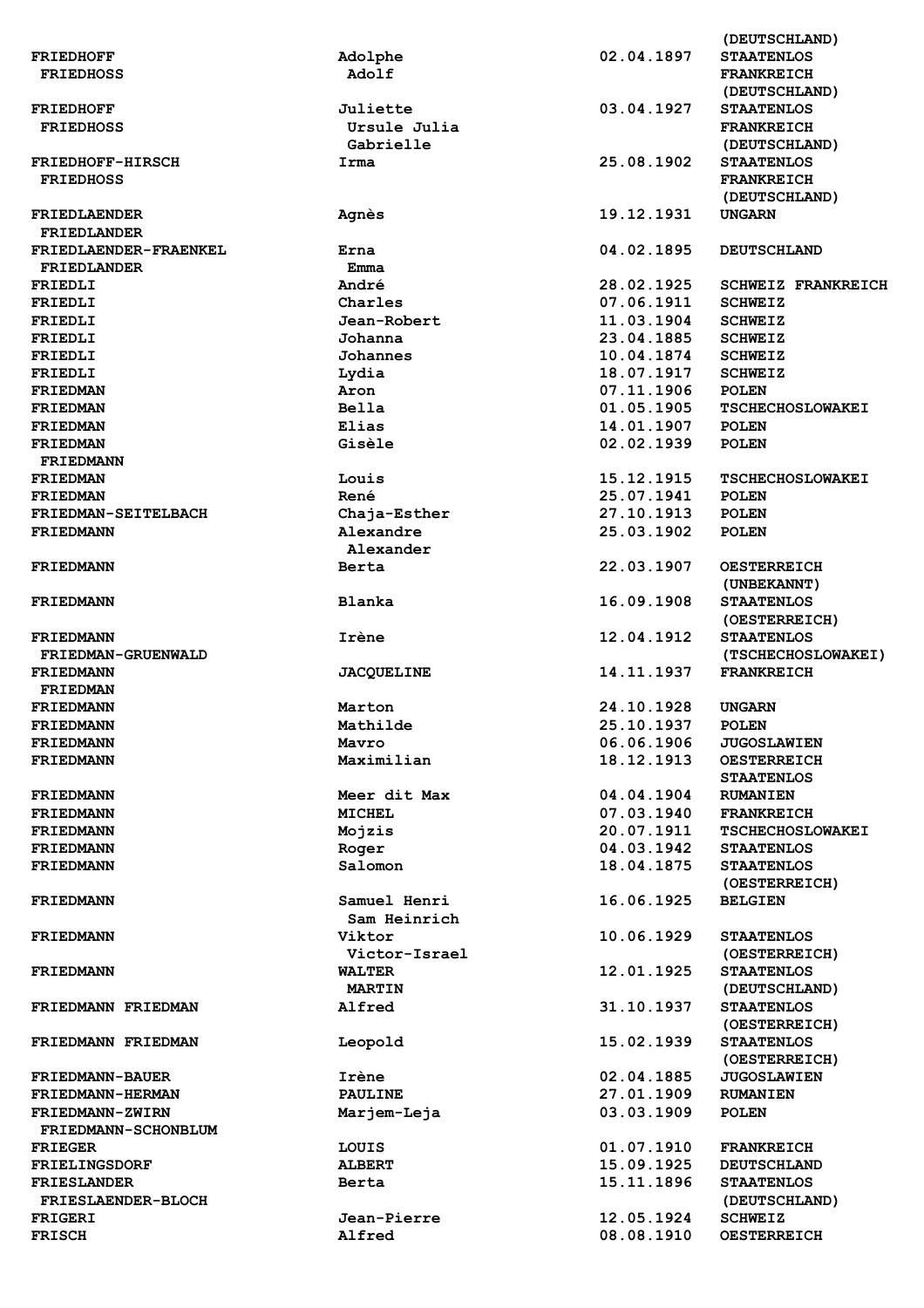|                                          |                       |            | <b>STAATENLOS</b><br>(TSCHECHOSLOWAKEI) |
|------------------------------------------|-----------------------|------------|-----------------------------------------|
| <b>FRISCH</b>                            | Marie                 | 30.09.1899 | <b>OESTERREICH</b>                      |
|                                          | Uriel                 | 10.12.1940 |                                         |
| <b>FRISCH</b>                            |                       | 01.02.1895 | <b>TSCHECHOSLOWAKEI</b>                 |
| <b>FRISCH</b>                            | Walther               |            | <b>OESTERREICH</b>                      |
| <b>FRISCH-MOSKOVIC</b>                   | Janka                 | 19.08.1912 | <b>TSCHECHOSLOWAKEI</b>                 |
| <b>FRISCH-MOSKOVITZ</b>                  |                       |            |                                         |
| <b>FRISCHMAN</b>                         | David                 | 11.06.1897 | <b>STAATENLOS</b><br>(OESTERREICH)      |
| <b>FRISCHMAN</b><br><b>FRISCHMANN</b>    | Elkan                 | 26.07.1891 | <b>STAATENLOS</b><br>(OESTERREICH)      |
| <b>FRISCHWASSER</b>                      | Alex                  | 03.12.1927 | <b>STAATENLOS</b>                       |
| <b>ERISCHWASSER</b>                      |                       |            | (DEUTSCHLAND)                           |
| <b>FRISOLI</b>                           | Francesco             | 21.08.1914 | <b>ITALIEN</b>                          |
| FRISZ ALIAS NEJELSKY                     | Henry                 | 24.11.1941 | <b>POLEN</b>                            |
| <b>NASIELSKY</b>                         |                       |            |                                         |
| <b>STEINER</b>                           |                       |            |                                         |
| FRISZ ALIAS NEJELSKY<br><b>NASIELSKY</b> | José                  | 04.03.1936 | <b>POLEN</b>                            |
| <b>WEISSMANN</b>                         |                       |            |                                         |
| FRISZ ALIAS NEJELSKY                     | Mary                  | 10.07.1937 | <b>POLEN</b>                            |
| <b>PIRS</b>                              | Merry                 |            |                                         |
| <b>NASIELSKY</b>                         |                       |            |                                         |
| <b>KOPLOWICZ</b>                         |                       |            |                                         |
| FRISZ ALIAS NEJELSKY                     | Yvette                | 18.03.1940 | <b>POLEN</b>                            |
| <b>NASIELSKY</b>                         |                       |            |                                         |
| <b>FRITSCHY</b>                          | <b>JULES</b>          | 26.08.1899 | <b>FRANKREICH ELSASS</b>                |
| <b>FRITZ</b>                             | Aladar-Alfred         | 10.04.1894 | <b>STAATENLOS</b>                       |
|                                          | Aldoar                |            | (OESTERREICH)                           |
| <b>FRITZ</b>                             | Gertrud               | 20.03.1920 | <b>STAATENLOS</b>                       |
| <b>BACKER-FRITZ</b>                      |                       |            |                                         |
| <b>FRITZ</b>                             | Maurice               | 21.06.1924 | <b>FRANKREICH ELSASS</b>                |
| <b>FRITZ-AMSTLER</b>                     | Hermine               | 29.10.1894 | <b>STAATENLOS</b>                       |
|                                          |                       |            | (OESTERREICH)                           |
| <b>FRITZ-BORNSTEIN</b>                   | Ryfka                 | 12.06.1899 | <b>POLEN</b>                            |
| <b>FRITZ-BROENSTEJN</b>                  |                       |            |                                         |
| <b>FROCHT</b>                            | <b>ALFRED</b>         | 09.08.1928 | <b>POLEN</b>                            |
| <b>FROCHT</b>                            | <b>SIMCHA MOISCHE</b> | 30.03.1893 | <b>POLEN</b>                            |
| FROEHLICH                                | Zdenko                | 18.03.1920 | <b>JUGOSLAWIEN</b>                      |
| <b>FROHLICH</b>                          |                       |            |                                         |
| <b>FROEHLICH-WEISS</b>                   | Ida                   | 08.06.1873 | <b>STAATENLOS</b>                       |
| <b>FROELICH</b>                          |                       |            | (OESTERREICH)                           |
| <b>FROEHLY</b>                           | <b>ALPHONSE</b>       | 21.09.1920 | FRANKREICH ELSASS                       |
| <b>FROEHLY</b>                           | <b>RENE</b>           | 13.10.1921 | <b>FRANKREICH ELSASS</b>                |
| <b>FROEHLY</b>                           | <b>XAVIER</b>         | 07.03.1923 | <b>FRANKREICH ELSASS</b>                |
|                                          | KARL Charles David    | 19.10.1941 |                                         |
| <b>FROHBERG</b>                          |                       | 25.11.1912 | <b>STAATENLOS</b>                       |
| <b>FROHBERG</b>                          | <b>SIGMUND</b>        |            | <b>STAATENLOS</b><br>(OESTERREICH)      |
| <b>FROHBERG-MOSKOWITZ</b>                | <b>MASZA</b>          | 17.06.1910 | <b>POLEN</b>                            |
| FROHWEIN-HOLLANDER                       | Chana-Mindel          | 30.04.1912 | <b>POLEN</b>                            |
| <b>FROMAIGEAT</b>                        | <b>RENEE</b>          | 04.12.1904 | <b>SCHWEIZ</b>                          |
| <b>FROMAIN</b>                           | Henri                 | 22.10.1923 | <b>FRANKREICH</b>                       |
| <b>FROMM</b>                             | Hannacha              | 04.09.1938 | <b>STAATENLOS</b><br>(DEUTSCHLAND)      |
| <b>FROMM-SCHERBEL</b>                    | Margot                | 26.12.1912 | <b>STAATENLOS</b><br>(DEUTSCHLAND)      |
| <b>FROMMER</b>                           | OSKAR                 | 02.11.1919 | <b>FRANKREICH</b>                       |
|                                          | Oscar                 |            |                                         |
| <b>FROSSARD</b>                          | Noël                  | 24.12.1924 | <b>FRANKREICH</b>                       |
| <b>FROST</b>                             | <b>ALFRED</b>         | 26.08.1893 | <b>STAATENLOS</b>                       |
|                                          |                       |            | (DEUTSCHLAND)                           |
| <b>FROST</b>                             | Gertrude              | 24.11.1937 | <b>STAATENLOS</b>                       |
|                                          | Gertrud               |            | (OESTERREICH)                           |
| <b>FROST</b>                             | Kurt                  | 10.08.1927 | <b>STAATENLOS</b>                       |
|                                          |                       |            | (OESTERREICH)                           |
| <b>FROST-ROTHBERG</b>                    | <b>REGINE</b>         | 30.12.1899 | <b>STAATENLOS</b>                       |
|                                          |                       |            | (DEUTSCHLAND)                           |
| <b>FROUARD</b>                           | Léon-Georges          | 13.03.1913 | <b>FRANKREICH</b>                       |
|                                          | <b>LEON GEORG</b>     |            |                                         |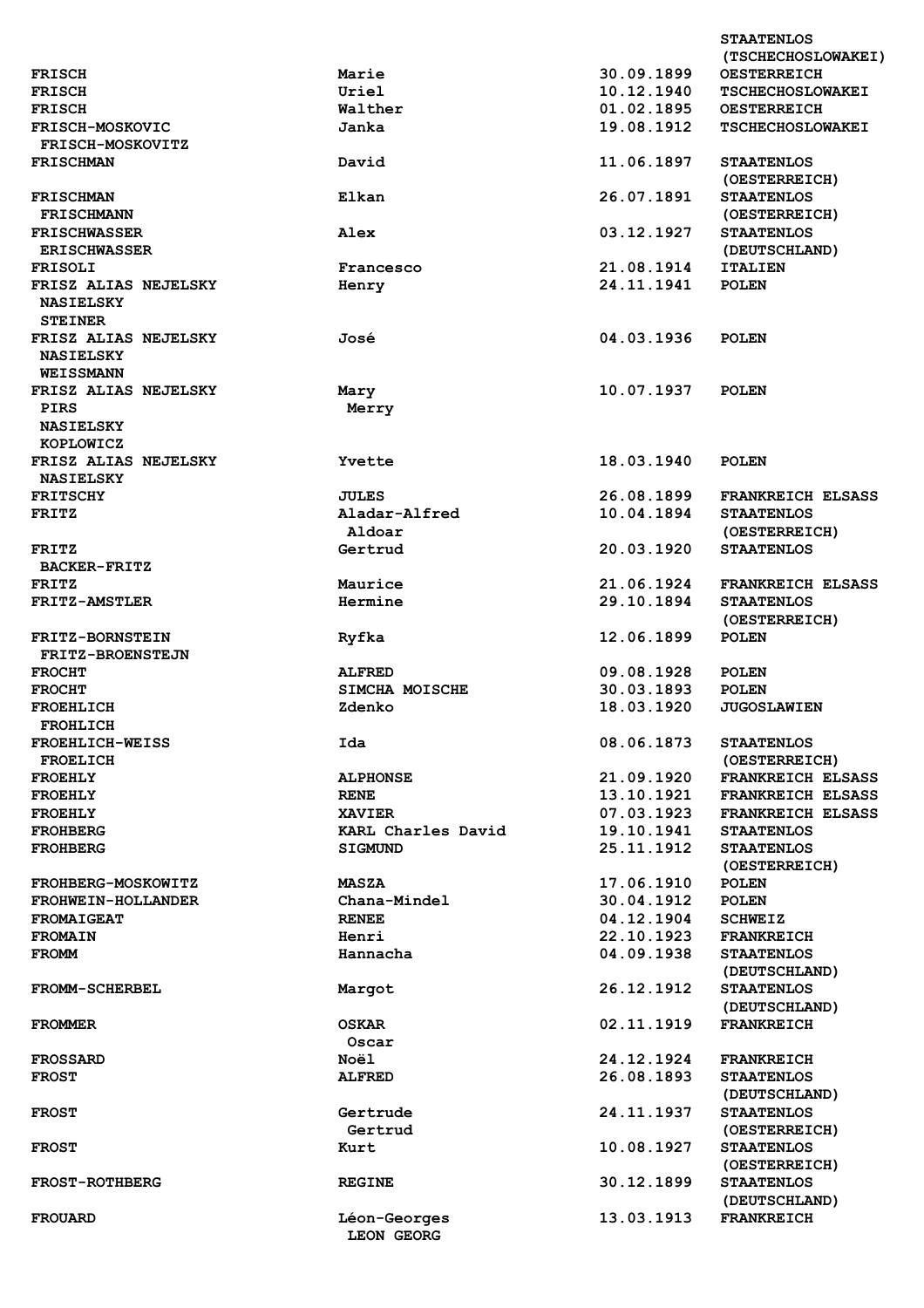| <b>FRUCHT</b>             | Augustine           | 10.01.1930 | <b>BELGIEN</b>            |
|---------------------------|---------------------|------------|---------------------------|
| <b>FRUCHT</b>             | Clara               | 01.11.1927 | <b>BELGIEN</b>            |
| <b>FRUCHT</b>             | Henri               | 11.11.1925 | <b>BELGIEN</b>            |
|                           | Heinrich            |            |                           |
| <b>FRUCHT</b>             | Otto                | 03.03.1909 | <b>TSCHECHOSLOWAKEI</b>   |
| <b>FRUCHT-DEMSKI</b>      | Rosa                | 18.09.1905 | <b>BELGIEN</b>            |
| <b>FRUCHT-DENSKI</b>      |                     |            |                           |
| FRUCHTER ALIAS LOEW       | <b>Helene</b>       | 06.01.1939 | <b>POLEN</b>              |
| <b>TOM</b>                |                     |            |                           |
| <b>FRYDMAN</b>            | Ali                 | 18.03.1935 | <b>POLEN</b>              |
| <b>FRYDMAN</b>            | Esther              | 25.10.1928 | STAATENLOS POLEN          |
| <b>FRYDMAN</b>            | <b>FRIEDA</b>       | 06.08.1933 | <b>POLEN</b>              |
| <b>FRYDMAN</b>            | <b>HENRI</b>        | 21.05.1924 | POLEN FRANKREICH          |
| <b>FRYDMAN</b>            | <b>IZLAMA</b>       | 15.09.1887 | <b>POLEN</b>              |
|                           | <b>SZLAMA</b>       |            |                           |
| <b>FRYDMAN</b>            | Jankiel Icek        | 06.04.1914 | <b>POLEN</b>              |
| <b>FRYDMANN</b>           |                     |            |                           |
| <b>FRYDMAN</b>            | <b>JOSEPH</b>       | 12.10.1934 | <b>POLEN</b>              |
| <b>FRYDMAN</b>            | <b>LAZARE</b>       | 19.11.1908 | <b>POLEN</b>              |
| <b>FRYDMAN</b>            | Miriam              | 15.06.1943 | <b>POLEN</b>              |
| <b>ANISSIMOV</b>          |                     |            |                           |
| <b>FRYDMAN</b>            | SALLI Sadli         | 07.08.1940 | <b>POLEN</b>              |
| <b>FRIEDMANN</b>          |                     |            |                           |
|                           |                     |            |                           |
| <b>FRYDMAN</b>            | <b>SYLVIE</b>       | 15.01.1930 | <b>POLEN</b>              |
| FRYDMAN SOIT FRIEDMAN     | Moniek              | 01.11.1930 | POLEN                     |
|                           | Maniek              |            |                           |
| <b>FRYDMAN-FROCHT</b>     | Bella               | 11.04.1924 | <b>POLEN</b>              |
| FRYDMAN-KLAP              | <b>IDA</b>          | 25.09.1910 | <b>POLEN</b>              |
| <b>FRYDMAN-SZENGARTEN</b> | <b>PERLA</b>        | 05.10.1884 | <b>POLEN</b>              |
| <b>FRYDMANN</b>           | Dora                | 27.10.1927 | <b>POLEN</b>              |
| <b>FRYDMAN</b>            |                     |            |                           |
| <b>FRYDMANN</b>           | <b>LEON</b>         | 09.10.1928 | <b>BELGIEN</b>            |
| <b>FRYDMAN</b>            |                     |            |                           |
| <b>FUA</b>                | Giorgio             | 19.05.1919 | <b>ITALIEN</b>            |
| <b>FUA</b>                | Silvano Paolo       | 13.07.1944 | <b>ITALIEN</b>            |
| <b>FUA-ROSENTHAL</b>      | Erika               | 30.03.1919 | <b>ITALIEN</b>            |
| <b>FUCHS</b>              | Alfred              | 23.06.1927 | <b>POLEN</b>              |
| <b>FUCHS</b>              | Alfred              | 26.06.1926 | <b>SCHWEIZ</b>            |
| <b>FUCHS</b>              | Frida               | 11.03.1942 | <b>SCHWEIZ</b>            |
| <b>FUCHS</b>              | Fritz               | 14.12.1918 | <b>OESTERREICH</b>        |
|                           | Friedrich           |            |                           |
| <b>FUCHS</b>              | Gottlieb            | 27.11.1904 | <b>SCHWEIZ</b>            |
| <b>FUCHS</b>              | <b>HANNA</b>        | 11.03.1907 | <b>STAATENLOS</b>         |
|                           |                     |            | (TSCHECHOSLOWAKEI)        |
| <b>FUCHS</b>              | Ire-Mendel          | 15.04.1896 | <b>OESTERREICH</b>        |
|                           |                     |            | <b>STAATENLOS</b>         |
| <b>FUCHS</b>              | Juliette            | 17.11.1932 | <b>SCHWEIZ</b>            |
| <b>FUCHS</b>              | Léopoldina          | 27.05.1908 | <b>JUGOSLAWIEN</b>        |
| <b>FUCHS</b>              | <b>MARIE LOUISE</b> | 20.01.1911 | <b>SCHWEIZ</b>            |
| <b>FUCHS</b>              | <b>MARIE LOUISE</b> | 14.09.1940 | <b>SCHWEIZ</b>            |
| <b>FUCHS</b>              | Mirko               | 03.05.1906 | <b>JUGOSLAWIEN</b>        |
| <b>FUCHS</b>              | MOISE MAURICE       | 08.06.1918 | <b>FRANKREICH</b>         |
| <b>FUKS</b>               |                     |            |                           |
| <b>FUCHS</b>              | Philippe            | 01.01.1921 | <b>SCHWEIZ</b>            |
| <b>FUCHS</b>              | Rénato              | 24.11.1942 | <b>JUGOSLAWIEN</b>        |
| <b>FUCHS</b>              | Sonia               | 05.12.1934 | <b>SCHWEIZ</b>            |
| <b>FUCHS-GOLDENBERG</b>   | Henie               | 26.11.1902 | <b>POLEN</b>              |
|                           |                     |            |                           |
|                           | Hennie              |            |                           |
| <b>FUCHSBRAUNER</b>       | <b>FRANZ</b>        | 11.09.1911 | <b>STAATENLOS</b>         |
|                           |                     |            | (OESTERREICH)             |
| <b>FUEHRER</b>            | Samuel              | 03.12.1942 | <b>POLEN</b>              |
| <b>FUHRER</b>             |                     |            |                           |
| <b>FUEHRER FUHRER</b>     | <b>JAKOB</b>        | 18.07.1942 | <b>POLEN</b>              |
| <b>FUENTES BRENA</b>      | Antonio             | 26.08.1905 | <b>SPANIEN</b>            |
| <b>FUENTES-GARCIA</b>     | Emilio              | 23.07.1922 | <b>SPANIEN USA</b>        |
| <b>FUERSTALLER</b>        | Johann              | 27.05.1920 | <b>DEUTSCHLAND</b>        |
| <b>FUGAZZA</b>            | Maurice             | 12.03.1923 | <b>SCHWEIZ FRANKREICH</b> |
| <b>FUHRER</b>             | Abraham-Leib        | 21.09.1907 | <b>POLEN</b>              |
| <b>FUEHRER</b>            |                     |            |                           |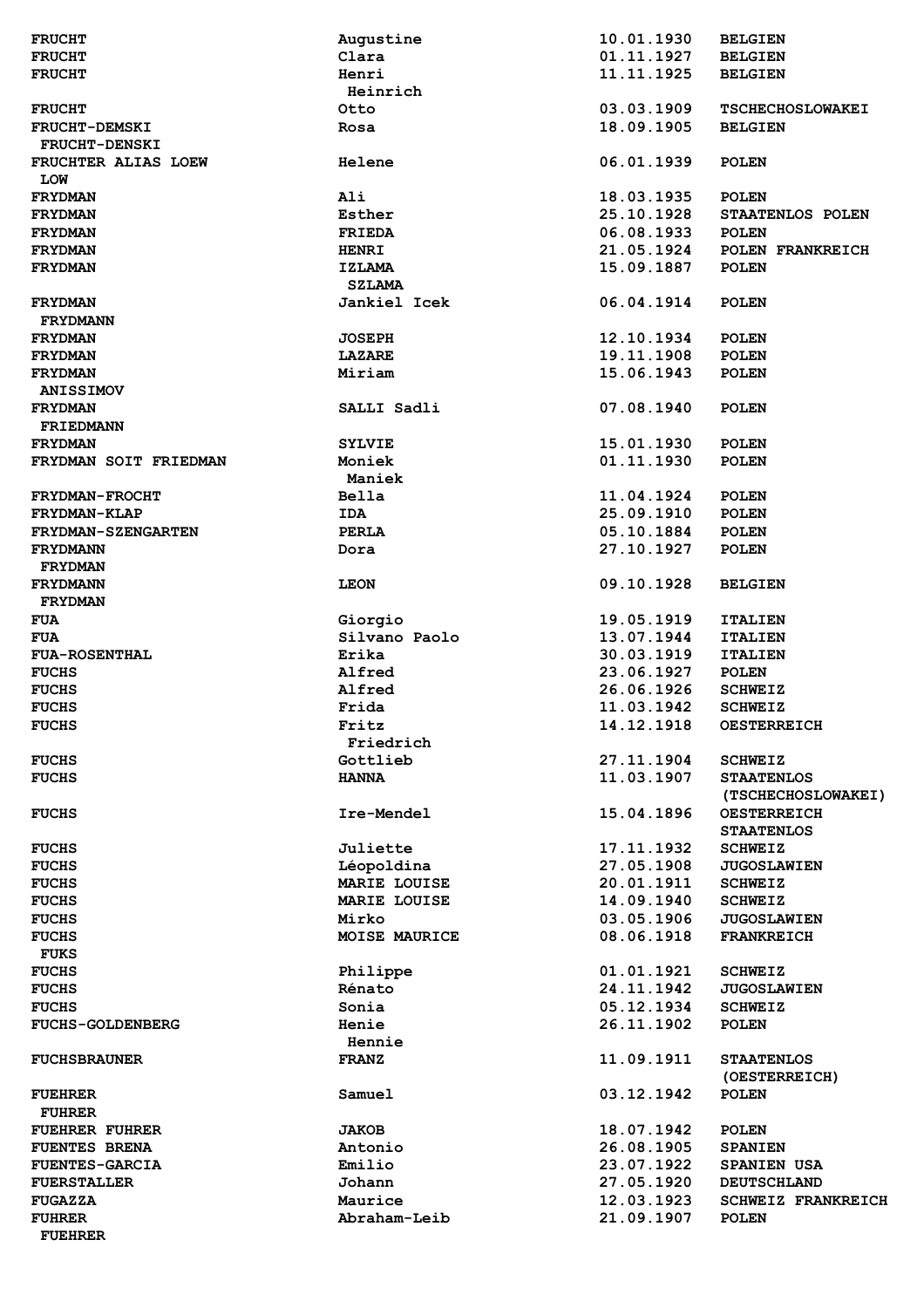| <b>FUHRER</b>                 | Rudolf                  | 17.07.1902               | <b>SCHWEIZ</b>                      |
|-------------------------------|-------------------------|--------------------------|-------------------------------------|
| <b>FUHRER</b>                 | Rudolf                  | 01.01.1925               | <b>SCHWEIZ</b>                      |
| <b>FUHRER</b>                 | <b>SAMUEL</b>           | 25.09.1912               | <b>POLEN</b>                        |
| <b>FUEHRER</b>                |                         |                          |                                     |
| <b>FUHRER</b>                 | Ursula                  | 01.01.1925               | <b>SCHWEIZ</b>                      |
| FUHRER-KLEINFELD              | <b>GITLA</b>            | 06.01.1919               | <b>POLEN</b>                        |
| <b>FUEHRER</b>                |                         |                          |                                     |
| <b>FUHRER-MAIBOAM</b>         | Erika                   | 19.03.1905               | <b>SCHWEIZ</b>                      |
| <b>FUHRER-OFEN</b>            | Golda                   | 14.01.1911               | <b>POLEN</b>                        |
| <b>FUEHRER-OFFEN</b>          |                         |                          |                                     |
| FUHRMANN DE PAVIA             | Hildegard               | 01.01.1914               | <b>SPANIEN</b>                      |
| <b>FUKS</b>                   | Claude                  | 09.12.1939               | <b>STAATENLOS</b>                   |
|                               |                         |                          | (FRANKREICH)                        |
| <b>FUKS</b>                   | Daniel                  | 30.06.1938               | <b>STAATENLOS</b>                   |
|                               |                         |                          | (FRANKREICH)                        |
| <b>FUKS</b>                   | Joseph                  | 07.06.1937               | <b>UNBEKANNT</b>                    |
|                               | Josef                   |                          | (FRANKREICH)                        |
|                               | Madeleine Estelle       | 31.05.1943               | <b>FRANKREICH</b>                   |
| <b>FUKS</b>                   | Madeleine Estella       |                          |                                     |
|                               |                         |                          |                                     |
| <b>FUKS</b>                   | Simon                   | 09.04.1911               | <b>FRANKREICH</b>                   |
| FUKS-JOSEPH ALIAS RENAUDIN    | Raymonde Germaine       | 12.05.1915               | <b>FRANKREICH</b>                   |
| <b>FUKS-REDLICH</b>           | Anna                    | 11.07.1921               | <b>POLEN</b>                        |
| <b>FULDAUER</b>               | <b>HERMANN</b>          | 04.04.1917               | NIEDERLANDE                         |
| <b>FULDAUER</b>               | <b>MARTIN LUDWIG</b>    | 30.12.1917               | <b>NIEDERLANDE</b>                  |
| <b>FULGRAFF</b>               | <b>EMIL</b>             | 30.11.1908               | FRANKREICH ELSASS                   |
|                               | Emile                   |                          |                                     |
|                               | <b>GEORG</b>            |                          |                                     |
| <b>FULLEMAN</b>               | Gottfried               | 01.01.1925               | <b>SCHWEIZ</b>                      |
| <b>FULLER</b>                 | Norman                  | 04.07.1922               | <b>USA</b>                          |
| FUMAGALLI                     | Emilio                  | 01.01.1923               | <b>ITALIEN</b>                      |
| <b>FUMAGALLI</b>              | Guido                   | 25.07.1898               | <b>ITALIEN</b>                      |
| <b>FUMAGALLI</b>              | Pietro                  | 20.07.1920               | <b>ITALIEN</b>                      |
|                               | Peter                   |                          |                                     |
| <b>FUMAGALLI-COSTA</b>        | Lina                    | 24.02.1900               | <b>ITALIEN</b>                      |
| <b>FUNK</b>                   | Karl                    | 09.03.1919               | <b>DEUTSCHLAND</b>                  |
| FUNK ALIAS FUNCK              | <b>ANTOINE</b>          | 16.05.1874               | <b>LUXEMBURG</b>                    |
| <b>FUNK ALIAS FUNCK</b>       | <b>MARIE</b>            | 26.02.1932               | LUXEMBURG                           |
| FUNK ALIAS FUNCK, NEE WAGNER  | <b>AGNES</b>            | 08.05.1899               | LUXEMBURG                           |
|                               | Anièce                  |                          |                                     |
| <b>FURBATTO</b>               | Marguerite Hélène Lydie | 28.03.1918               | <b>FRANKREICH</b>                   |
| <b>VIEIRA-FURBATTO</b>        | <b>MARGARETE</b>        |                          |                                     |
| <b>FURCOLO</b>                | Michael                 | 16.07.1915               | USA                                 |
| <b>FURER</b>                  | Friede                  | 15.05.1939               | <b>SCHWEIZ</b>                      |
| <b>FURER</b>                  | Gunter                  | 13.09.1941               | <b>SCHWEIZ</b>                      |
| <b>FURER</b>                  | Karl                    | 16.08.1911               | <b>SCHWEIZ</b>                      |
| <b>FURER-SCHWARZ</b>          | Johanna                 | 06.04.1913               | <b>SCHWEIZ</b>                      |
| <b>FURGER</b>                 | Paul                    | 27.07.1927               | <b>SCHWEIZ</b>                      |
| FURMAN-BART DITE BARTMAN      | <b>RUCHLA</b>           | 10.06.1905               | <b>POLEN</b>                        |
| <b>FRUMAN</b>                 |                         |                          |                                     |
| <b>FURMANN</b>                | <b>RAIMUND</b>          | 17.08.1914               | <b>FRANKREICH</b>                   |
| <b>FURMANN FURMAN</b>         | <b>NELLY</b>            | 21.01.1940               | <b>FRANKREICH</b>                   |
| <b>FURMANSKI</b>              | Adam                    | 29.06.1925               | <b>POLEN</b>                        |
| <b>FURRER</b>                 | Philippe                | 29.07.1926               | <b>SCHWEIZ</b>                      |
| <b>FURST</b>                  | Henri-Philippe          | 18.02.1943               | <b>STAATENLOS</b>                   |
|                               | Heinrich                |                          | (OESTERREICH)                       |
|                               |                         | 10.09.1912               |                                     |
| <b>FURST</b>                  | Léon                    | 22.04.1911               | <b>FRANKREICH</b>                   |
| <b>FURST</b>                  | Leopold                 |                          | <b>STAATENLOS</b>                   |
|                               |                         |                          | (OESTERREICH)                       |
| <b>FURST-LEBWOHL</b>          | Chana-Jutta dite Anny   | 15.01.1917               | POLEN STAATENLOS                    |
| <b>LEWOHL</b>                 |                         |                          | (OESTERREICH)                       |
| <b>FURST-SIMON</b>            | Regine                  | 14.10.1907               | <b>FRANKREICH</b>                   |
| <b>FURSTENBERG</b>            | WERNER-FRITZ            | 01.08.1903               | <b>STAATENLOS</b>                   |
| FUERSTENBERG-SMOSZEWSKI       |                         |                          | (DEUTSCHLAND)                       |
| <b>FURSTEMBERG</b>            |                         |                          |                                     |
| <b>FURSTENBERG-SMOSZEWSKI</b> | Käthe Ruth              | 22.05.1913               | <b>NIEDERLANDE</b>                  |
| <b>FUERSTENBERG</b>           | Kaethe-Ruth             |                          |                                     |
|                               | Kate                    |                          |                                     |
| FURSZFA DIT FUSZFA            |                         |                          |                                     |
| <b>FURTH</b>                  | Rose<br>Ludwig          | 27.02.1921<br>16.10.1917 | <b>UNGARN</b><br><b>NIEDERLANDE</b> |